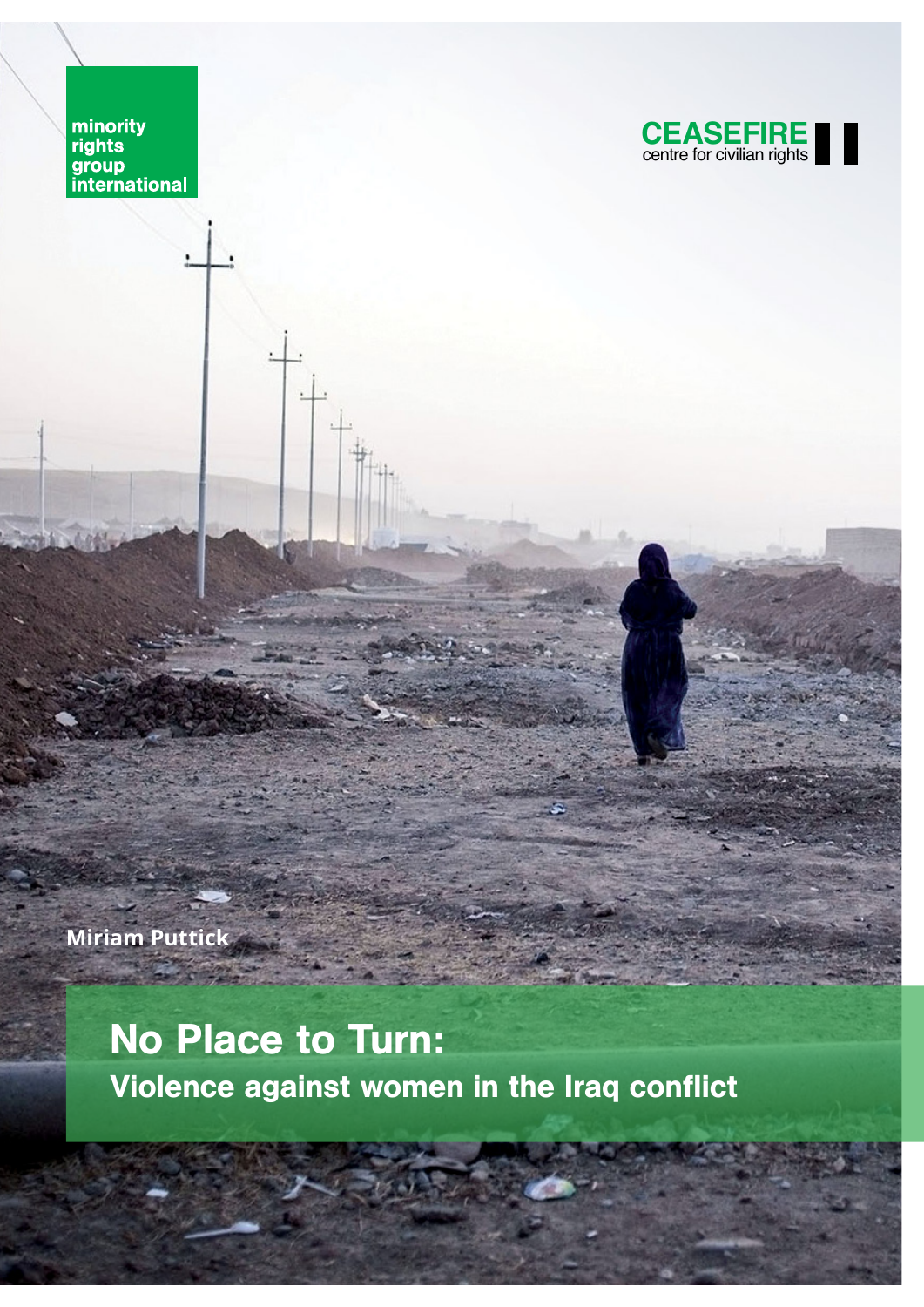

A woman walks in Kawrgosk camp, Iraq, August 2013. ©Younes Mohammad/Demotix/Corbis

## © Ceasefire Centre for Civilian Rights and Minority Rights Group International

February 2015

This report has been produced as part of the Ceasefire project, a multi-year programme supported by the European Union to implement a system of civilian-led monitoring of human rights abuses in Iraq, focusing in particular on the rights of vulnerable civilians including vulnerable women, internally-displaced persons (IDPs), stateless persons, and ethnic or religious minorities, and to assess the feasibility of extending civilian-led monitoring to other country situations.

This report has been produced with the financial assistance of the European Union. The contents of this report are the sole responsibility of the publishers and can under no circumstances be regarded as reflecting the position of the European Union.



#### **Ceasefire Centre for Civilian Rights**

The Ceasefire Centre for Civilian Rights is a new initiative to develop 'civilian-led monitoring' of violations of international humanitarian law or human rights, to pursue legal and political accountability for those responsible for such violations, and to develop the practice of civilian rights. The Ceasefire Centre for Civilian Rights is registered as a charity and a company limited by guarantee under English law; charity no: 1160083, company no: 9069133.

#### **Minority Rights Group International**

MRG is an NGO working to secure the rights of ethnic, religious and linguistic minorities and indigenous peoples worldwide, and to promote cooperation and understanding between communities. MRG works with over 150 partner organizations in nearly 50 countries. It has consultative status with the United Nations Economic and Social Council (ECOSOC) and observer status with the African Commission on Human and Peoples' Rights (ACHPR). MRG is registered as a charity and a company limited by guarantee under English law; charity no: 282305, company no: 1544957.

Report designed by Staša Sukic.

Material from this publication may be reproduced for teaching or other non-commercial purpoes, with appropriate attribution. No part of it may be reproduced in any form for commercial purposes without the prior express permission of the copyright holders. Published February 2015. Printed in the UK on recycled paper.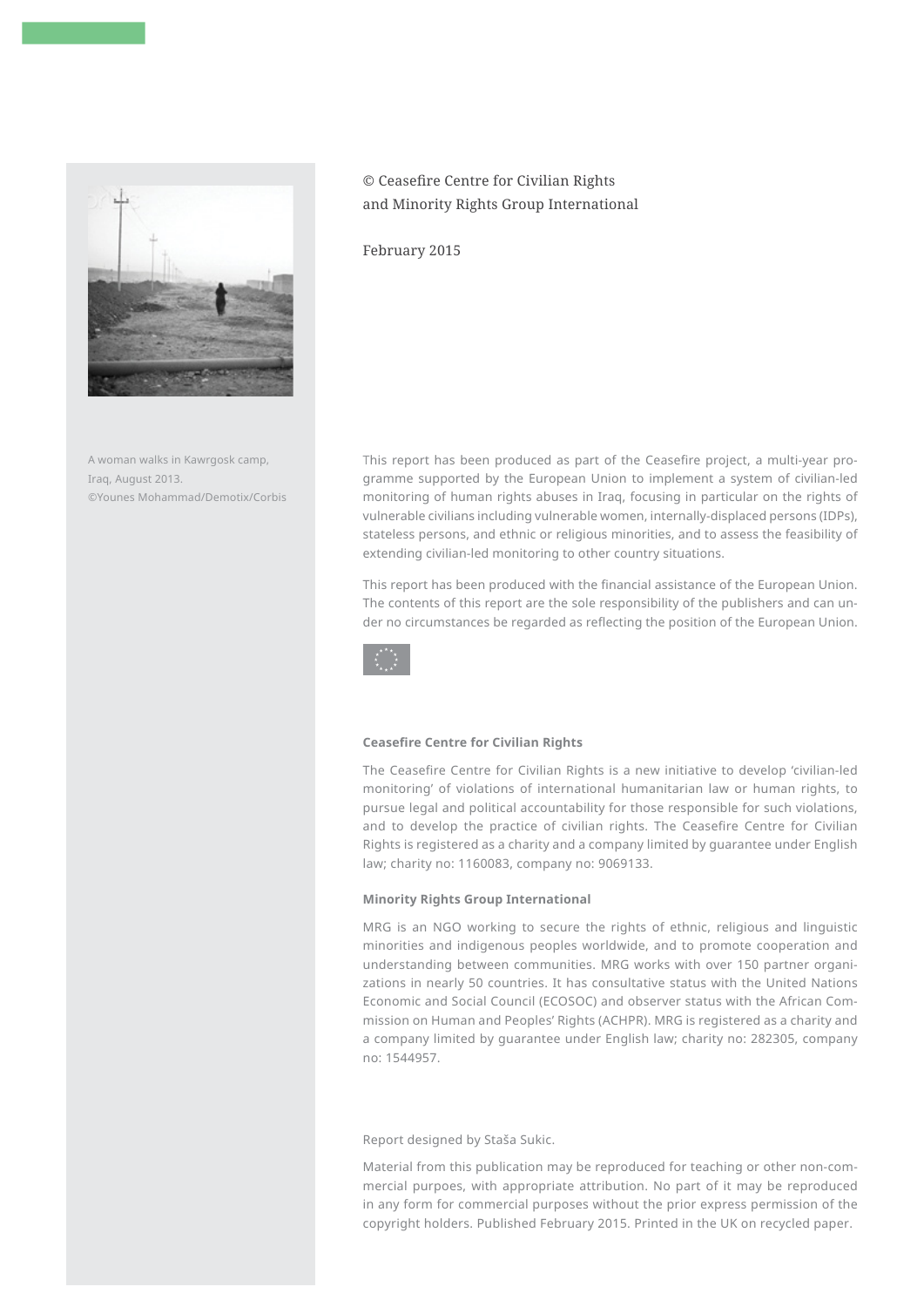## **Table of contents**

|          | <b>Introduction</b>                                          | 4              |
|----------|--------------------------------------------------------------|----------------|
|          | Legal and policy framework                                   | $\overline{7}$ |
| 1        | <b>Female victims of armed conflict</b>                      | 9              |
|          | Death tolls disaggregated by gender                          | $\overline{9}$ |
|          | Other conflict-related mortality factors                     | 13             |
| $\bf{2}$ | <b>Assassinations and 'moral crimes'</b>                     | 15             |
|          | Militia imposition of moral codes                            | 15             |
|          | Assassinations of politicians, journalists and professionals | 17             |
| 3        | <b>Abductions</b>                                            | 18             |
| 4        | <b>Rape and sexual assault</b>                               | 22             |
|          | The police, security forces and militias                     | 22             |
|          | Violations by ISIS                                           | 24             |
|          | IDP and refugee camps                                        | 28             |
| 5        | <b>Trafficking in women and girls</b>                        | 30             |
|          | Vulnerability factors                                        | 30             |
|          | Patterns of trafficking                                      | 31             |
|          | The official response                                        | 33             |
|          | <b>Recommendations</b>                                       | 34             |
|          | <b>Endnotes</b>                                              | 36             |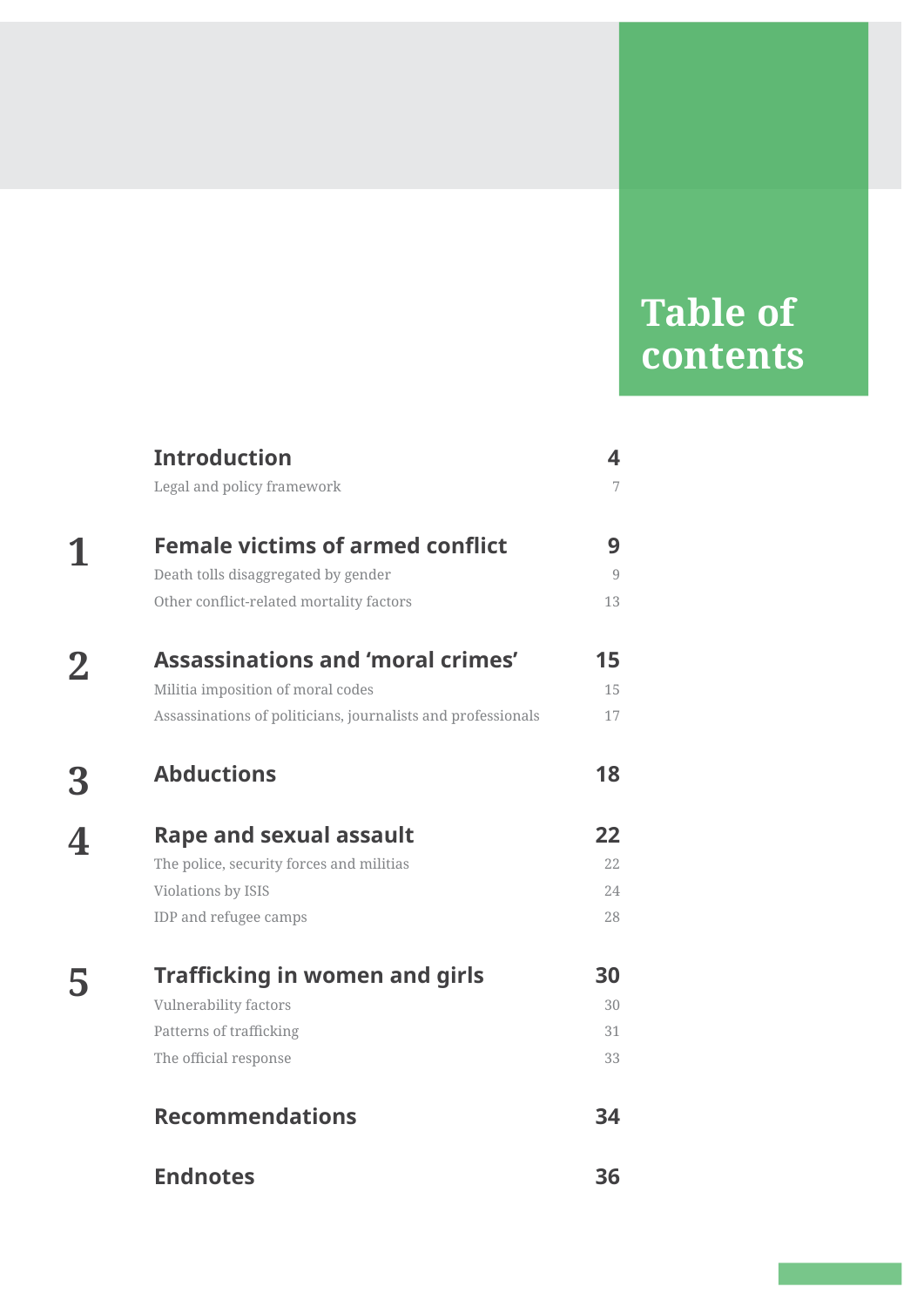## Introduction

The international community is increasingly recognizing that genderbased violence is a constant feature in conflict situations. In military confrontations, women's bodies often become one of the terrains of war. Physical, emotional and sexual violence perpetrated against women and girls has been used to impose political agendas, humiliate opponents, and destroy entire communities. Violence against women is not merely a side effect of conflict, but an integral part of it. The situation that women in Iraq are facing today is a stark illustration of this phenomenon.

Once heralded as a leading example of women's advancement in the region, Iraq's descent into conflict has had disastrous consequences for women. Human rights groups first drew attention to the startling rate at which the streets of Iraq's major cities became emptied of women in the immediate aftermath of the 2003 US invasion. The breakdown of the rule of law that followed the invasion saw the rise of armed groups acting with impunity in the streets of Baghdad, seeking to impose their sectarian ideologies through violence. The risk of kidnapping, sexual assault, bombings and assassinations became so high that

families often refrained from allowing women and girls to leave the house alone, attend school, or go to work.

When sectarian violence reached its peak in 2006-2007, women were kidnapped, raped and killed on an almost daily basis. After a temporary reduction in violence, the sectarian conflict has escalated again. The rise of the Islamic State of Iraq and al-Sham (ISIS) and the collapse of the Iraqi Security Forces in Mosul in June have led the federal government to revive its dependence on militias to help fight the growing insurgency. Meanwhile, ISIS has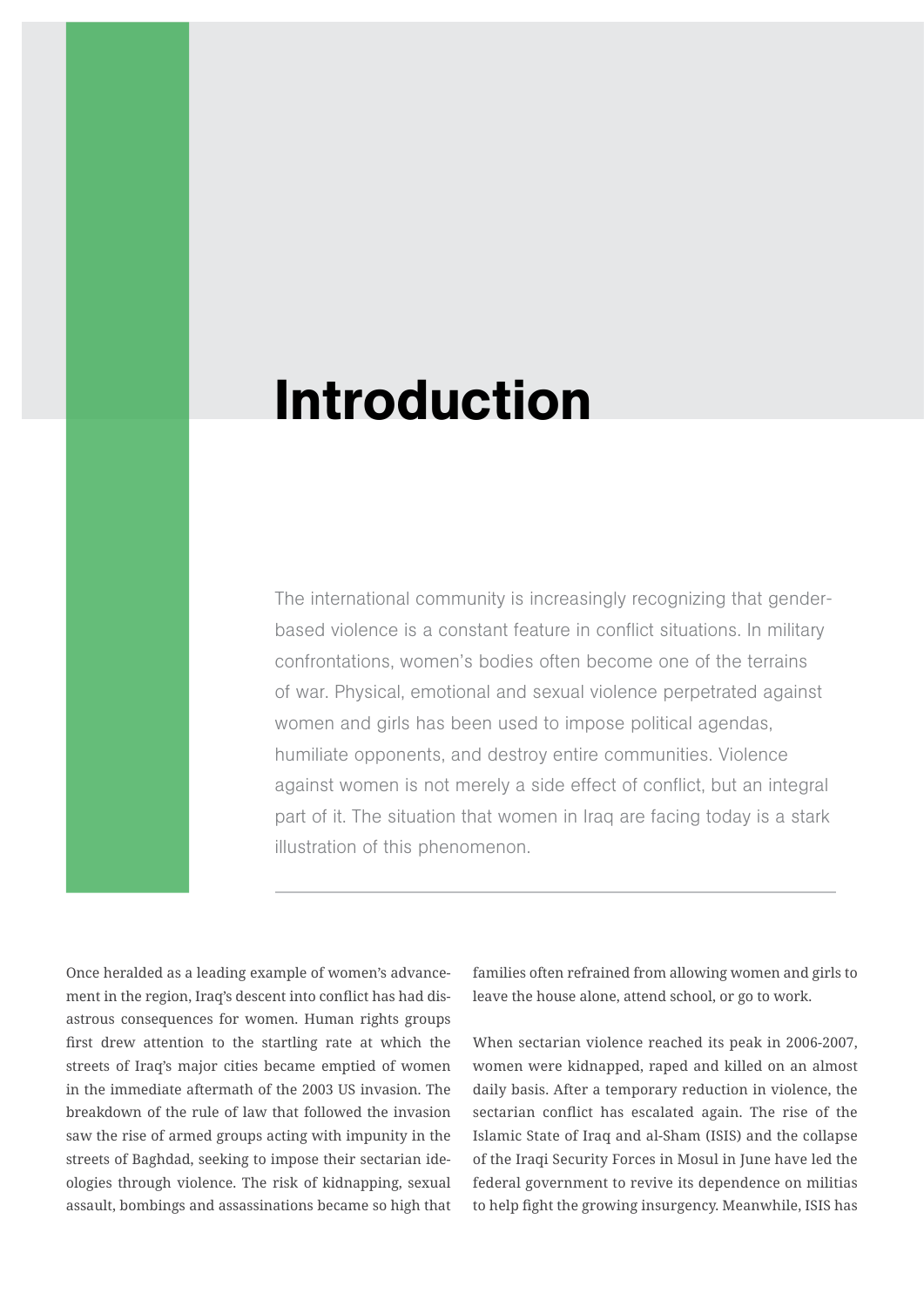imposed a reign of terror in the areas in controls, imposing strict moral codes on women, massacring unarmed civilians, and kidnapping minority women and girls on a massive scale.

The fighting in Iraq has generated mass population displacement and created tens of thousands of widows and female-headed households.Often driven to economic desperation due to the loss of male breadwinners, and cut off from community support structures, displaced women and their children are at high risk of sexual abuse and being trafficked into prostitution by criminal gangs. Women who fall prey to sexual exploitation can easily become trapped in cycles of abuse. Because of the stigma associated with kidnapping, sexual assault and involvement in prostitution (even if forced), many women do not have the choice of returning to their families.

Women are threatened by all sides of the conflict: by the armed groups which threaten, kill, and rape them; by the male-dominated security and police forces which fail to protect them and are often complicit in violence against them; and by criminal groups which take advantage of their desperate circumstances. They are simultaneously betrayed by a broader political, legal and cultural context that allows perpetrators of gender-based violence to go free and stigmatizes or punishes victims.

Although men are victims of certain violations such as extra-judicial executions in larger numbers, women suffer in particular ways. They are disadvantaged before the judicial system due to discriminatory legislation and the indifference of authorities towards gender-based violence. Because of concerns of family honour, women face continuing stigma long after their ordeals, which prevents them from returning to a normal life. In the worst cases, women who have been victims of serious violations face the risk of further violence from their relatives when they return home.

This report documents violence against women directly related to the conflict in Iraq, with a particular focus on violations perpetrated during the upsurge in violence throughout 2013 and 2014. It covers violations perpetrated by all parties to the conflict, including the Iraqi army and police forces, militias with direct or indirect government support, and armed groups fighting against the government, such as ISIS.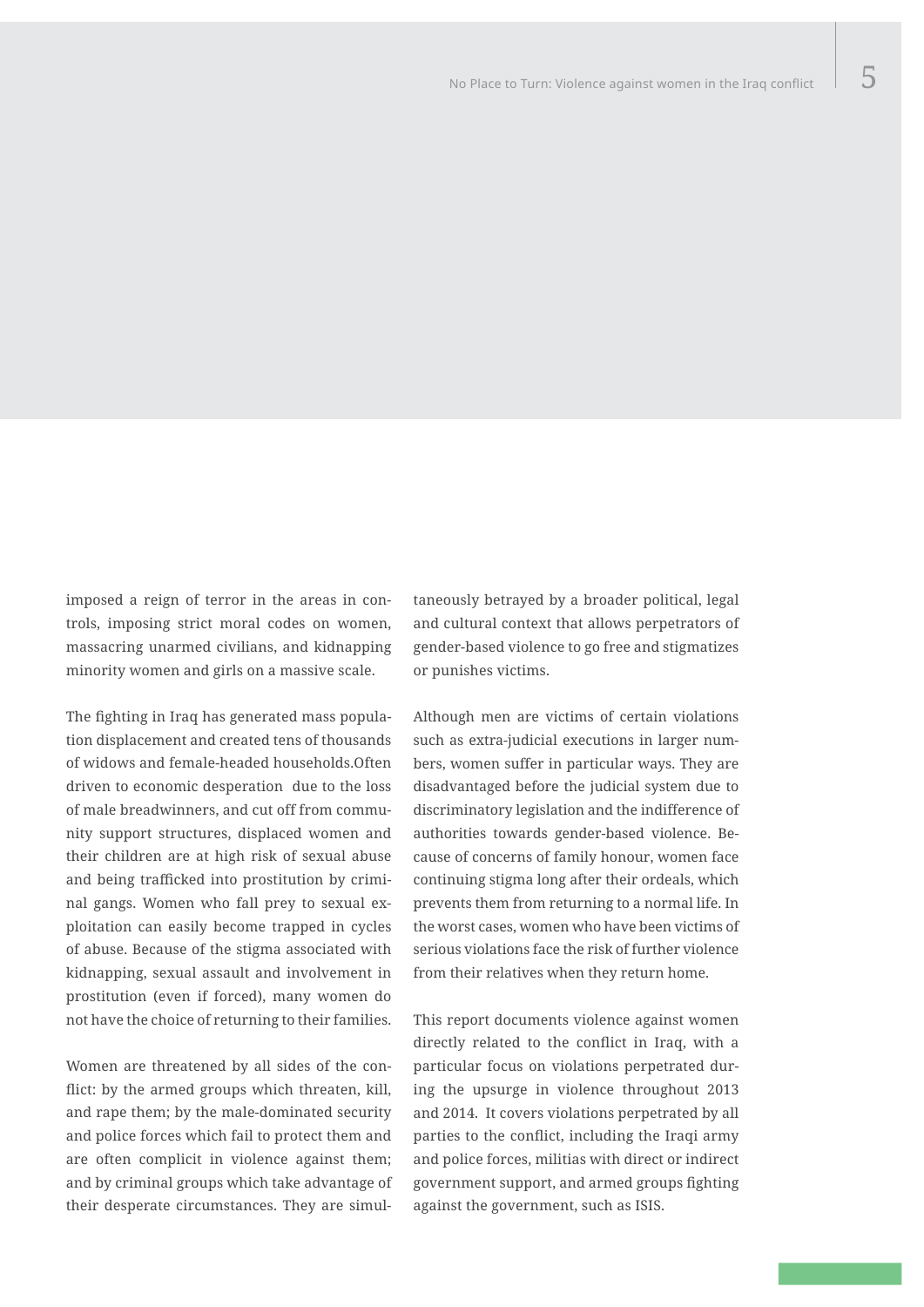It should be noted that the so-called private sphere is a major site of violence for Iraqi women. The issue of violence perpetrated within the realm of the family, while often connected to the conflict situation, is a momentous challenge in Iraq that merits treatment on its own. As a result, issues such as domestic violence, so-called honour crimes, forced marriage and female genital mutilation will be not be covered in this report and will be treated separately in a subsequent publication.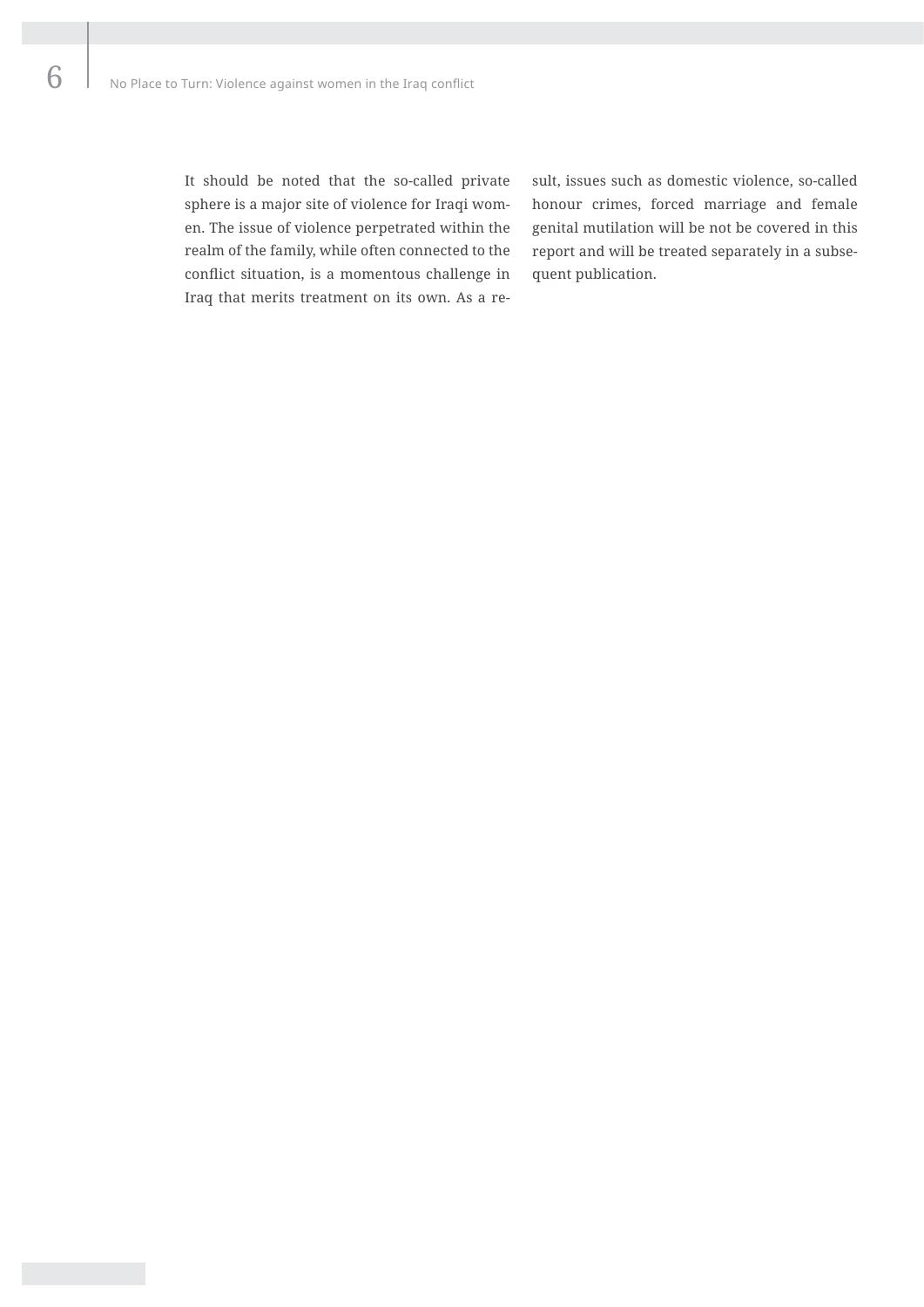## Legal and policy framework

#### International framework

Iraq is party to many of the main international human rights instruments, including the Convention on the Elimination of all Forms of Discrimination against Women (CEDAW), the International Covenant on Civil and Political Rights (ICCPR), and the Convention on the Rights of the Child (CRC). Iraq is also subject to the provisions of international humanitarian law (IHL), including the Geneva Conventions, regulating the conduct of hostilities and protecting the victims of conflict. IHL is binding on all parties to the conflict and it is increasingly recognized that in situations of armed conflict human rights provisions too are binding on non-state actors in the areas they control.<sup>1</sup>

CEDAW is a comprehensive document that requires state parties to undertake measures to eliminate discrimination against women in the political, economic, social, and cultural spheres. Iraq acceded to CEDAW in 1986, but stated reservations to article 2 (f) and (g), which call for state parties to abolish laws which discriminate against women, as well as articles 9 (1) and (2), 16 and 29. Iraq's reservation to article 16 was based on the justification that it contradicts Islamic Shari'a law. The continued presence of these reservations means that the government has been able to avoid taking action that would implement the goals of CEDAW to the fullest extent. Iraq has not ratified the Optional Protocol to CEDAW, establishing an international mechanism for hearing individual complaints under the convention.

In 2008, Iraq ratified the Convention against Transnational Organized Crime and in 2009 ratified its Protocol to Prevent, Suppress and Punish Trafficking in Persons, especially Women and Children (the Palermo Protocol). The Palermo Protocol defines human trafficking as 'the recruitment, transportation, transfer, harboring or receipt of persons, by means of the threat or use of force or other forms of coercion, of abduction, of fraud, of deception, of the abuse of power of a position of vulnerability or of the giving and receiving of payments or benefits to achieve the consent of a person having control over another person, for purpose of exploitation'.

### Domestic framework

The 2005 Constitution of Iraq guarantees equality between the sexes. Article 14 states that 'Iraqis are equal before the law without discrimination based on gender, race, ethnicity, nationality, origin, colour, religion, sect, belief or opinion, or economic or social status.'." Article 29 prohibits all forms of violence and abuse in the family, school, and society. Moreover, article 37 forbids forced labour, slavery, trafficking in women and children, and the sex trade.<sup>2</sup>

However, the rights stated in the constitution are often not guaranteed, since laws bringing constitutional provisions into force have not been passed. For example, until recently, Iraqi did not have any legislation criminalizing human trafficking. The ambiguity over which actors or bodies were responsible for tracking, prosecuting and preventing trafficking meant that in practice, human trafficking could not be prosecuted.

The Iraqi Penal Code of 1969 criminalizes rape, sexual assault, murder, abduction and other forms of violence. However, it contains several provisions that discriminate against women and provide legal avenues for perpetrators of violence against women to evade prosecution. Rape is considered a private offence and therefore the State cannot initiate action without the consent of the victim or the victim's guardian. The Penal Code specifies maximum penalties for rape, but no minimum penalties. Furthermore, marital rape is not considered a criminal offence. Under Article 393, prosecutors can consider a victim's sexual history in rape cases. Most controversially of all, Article 398 excuses rapists from punishment if they marry their victims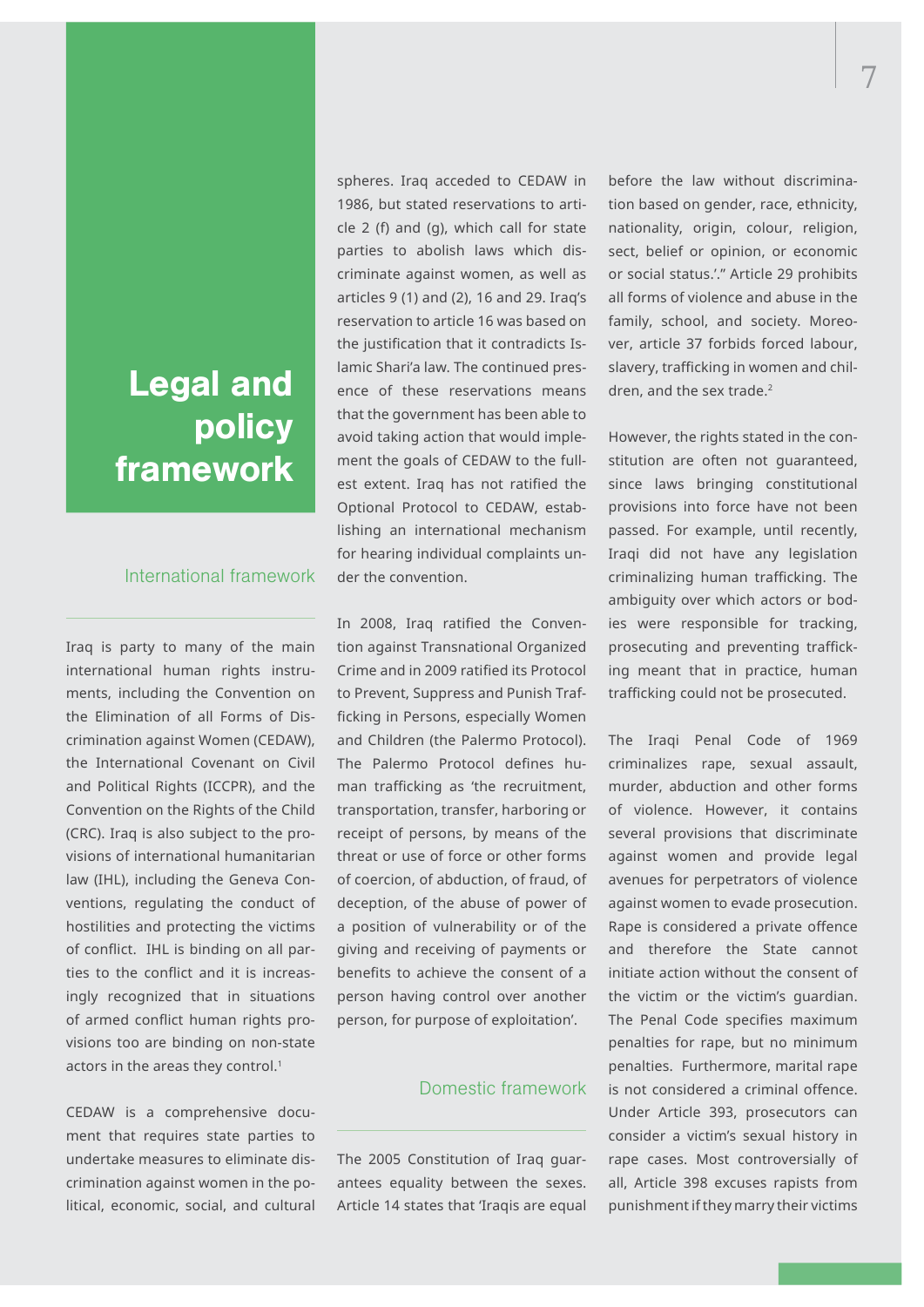for a minimum period of three years. The same provision applies in cases of abduction.

The government of Iraq has made some efforts to improve its stance towards gender issues. The Ministry of Women's Affairs was established in 2003. However, the Ministry is underfunded and under-staffed, which led former Minister for Women's Affairs Nawal al-Samaraie to resign from her post in 2009.<sup>3</sup> In 2007, the government established Family Protection Directorates in each governorate to deal with cases of gender-based violence. However, it has been reported that these directorates are mostly staffed by male police officers lacking training on gender-based violence.4

In 2012, the federal government finally passed a long-awaited law against human trafficking. The law imposes maximum penalties including life imprisonment and fines up to 25 million dinars for trafficking of women, minors, victims with disabilities, or victims who are related to the

trafficker. However, the law has been criticized for not being comprehensive enough, since the definition of trafficking used does not cover all forms of human trafficking. For example, facilitating child prostitution is not considered an act of trafficking.5 Since the passing of the law, the government has also created an antitrafficking department as a division of the Ministry of the Interior, formed the inter-ministerial Central Committee to Combat Trafficking in Persons, and set up an anti-trafficking hotline.

In 2013, the Council of Ministers approved the National Strategy on Combating Violence against Women and is expected to initiate a process of review and reform of discriminatory legislation.

The Kurdistan Regional Government (KRG) has made significant progress in addressing gender-based violence at the level of legislation and policy in the last few years. An inter-ministerial Commission on Violence against Women was formed in 2007 and tasked with streamlining gender policy across all the government ministries. In 2011, the government passed a law against domestic violence and established the Police Directorate of Combatting Violence against Women. In 2013, High Committees of Combating Violence against Women and Families were established in all three Kurdish governorates. However, the KRG still does not have law criminalizing human trafficking.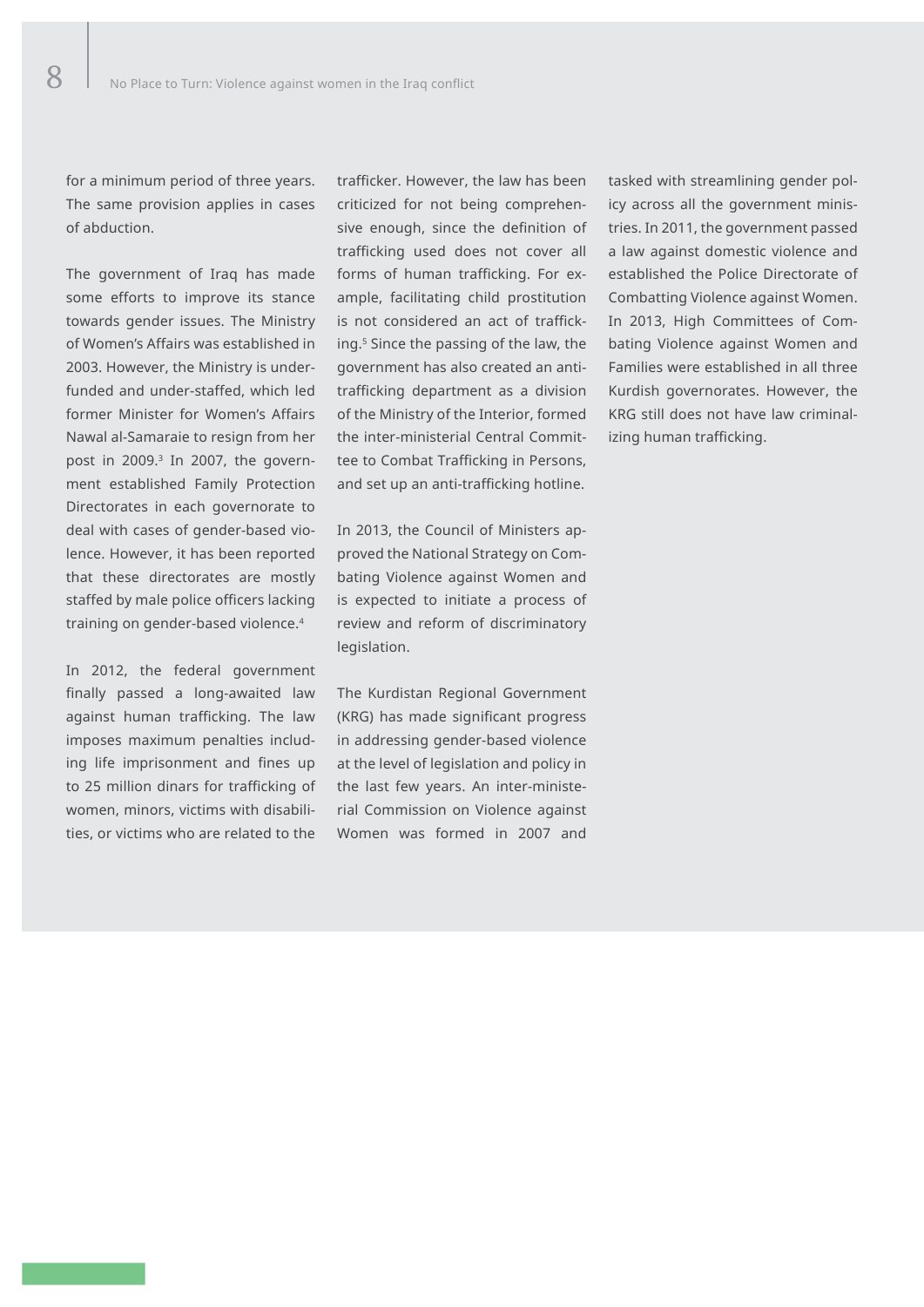# Female victims of armed conflict

The overall levels of insecurity in Iraq since 2003 have led to the violent deaths of over 130,000 civilians. A large proportion of attacks by armed groups and government forces are carried out in civilian areas, leading to high casualty levels among men, women and children alike. The highest casualty figures are to be found in the years 2006 and 2007, at the height of sectarian violence in Iraq. Analyzing gender data where possible for reported deaths in Iraq helps to tell part of the story of the impact of the conflict on women.

## **Death tolls disaggregated by gender**

1

In research undertaken for the Ceasefire project, the monitoring group Iraq Body Count Project analysed comprehensive data on reported civilian deaths in violent incidents from the US-led invasion of Iraq in March 2003 up until November 2013, based on information drawn from crosschecked media reports, hospital, morgue, NGO and official figures.

The figures show a total of 132,205 civilians died in violent incidents during the time period.

But there are large gaps in the collection of gender-disaggregated data on civilian deaths. On average, for the period 2003-2013, gender information was only available for 39 per cent of the casualties documented by Iraq Body Count. The table below shows civilian deaths for which the gender is known, compared to total documented civilian deaths.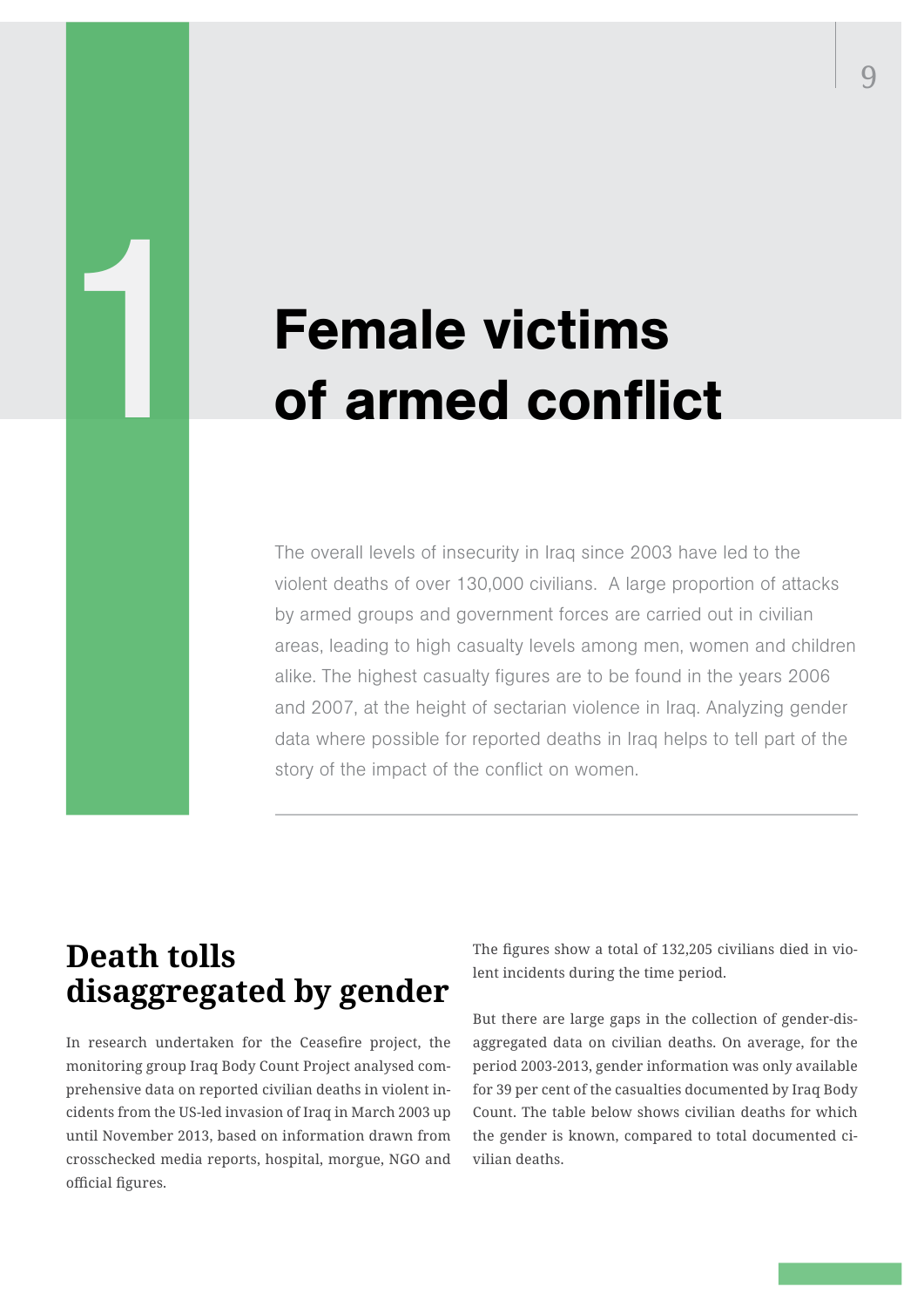

**Civilian deaths March 2003 – Nov 2013, disaggregated by gender**

For the casualty figures for which gender information is available, women made up 10.1 per cent of adult victims on average. This is equivalent to 4,733 adult women killed over the time period of March 2003 – November 2013. The majority of the deaths were caused by violent incidents involving guns, explosives, or a combination of the two, as the chart shows. The largest proportion of women victims were killed in Baghdad governorate, followed by Ninewa, Diyala, and Anbar.



#### **Documented adult female civilian deaths, 2003-2013**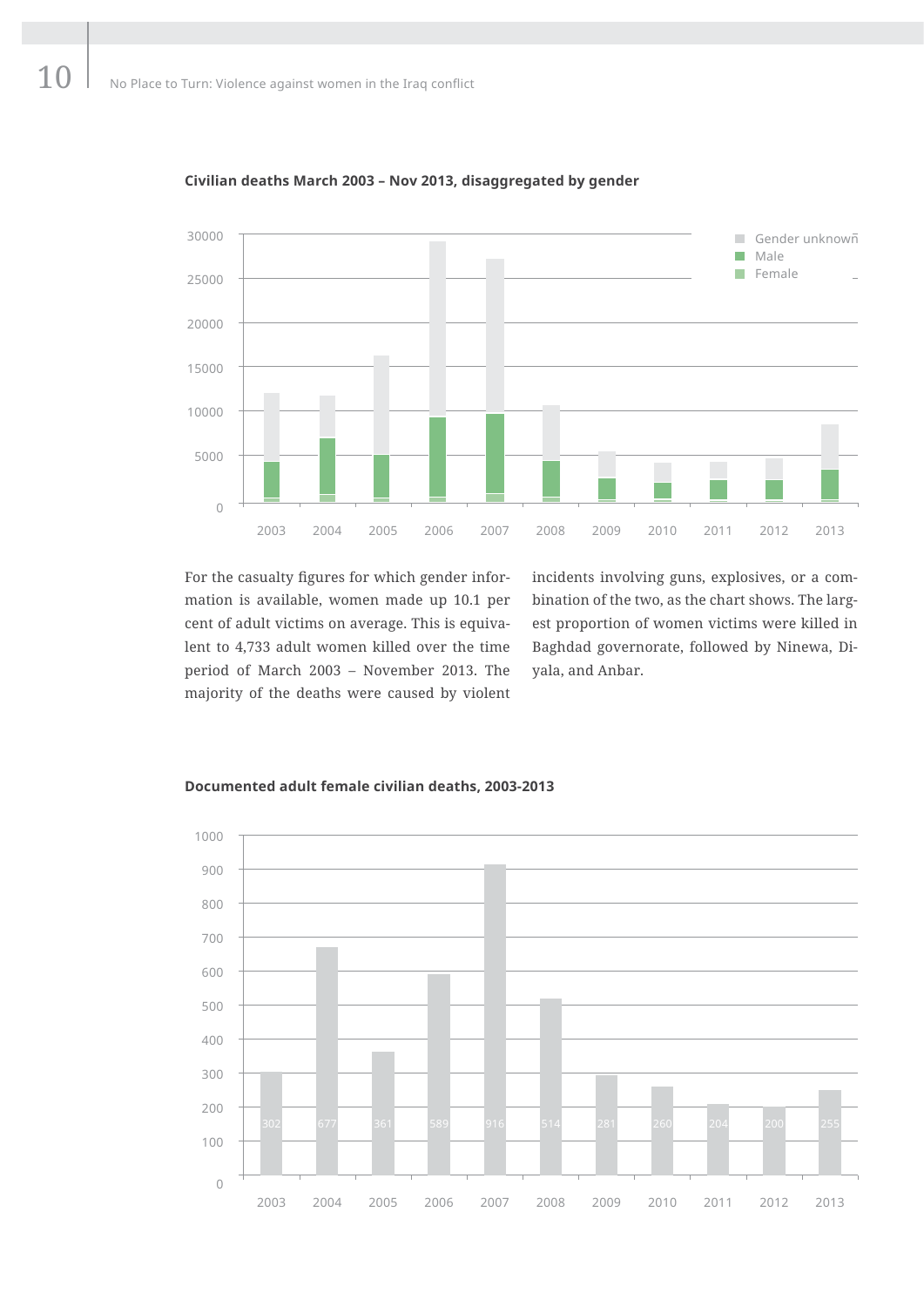#### **Documented women civilian casualties by cause of death**



#### **Documented women deaths by governorate, 2003-2013**





Given that women made up 10.1 per cent of adult deaths for which gender data was available, extrapolating the same ratio to the total number of victims, after excluding children (approximately 6,450), leads to the estimate that at least 7,500 of the victims without gender information

were women. Added to the known number of women victims, this leads to the conclusion that over 12,000 women have been killed as a result of conflict between 2003 and 2013, as the table below shows.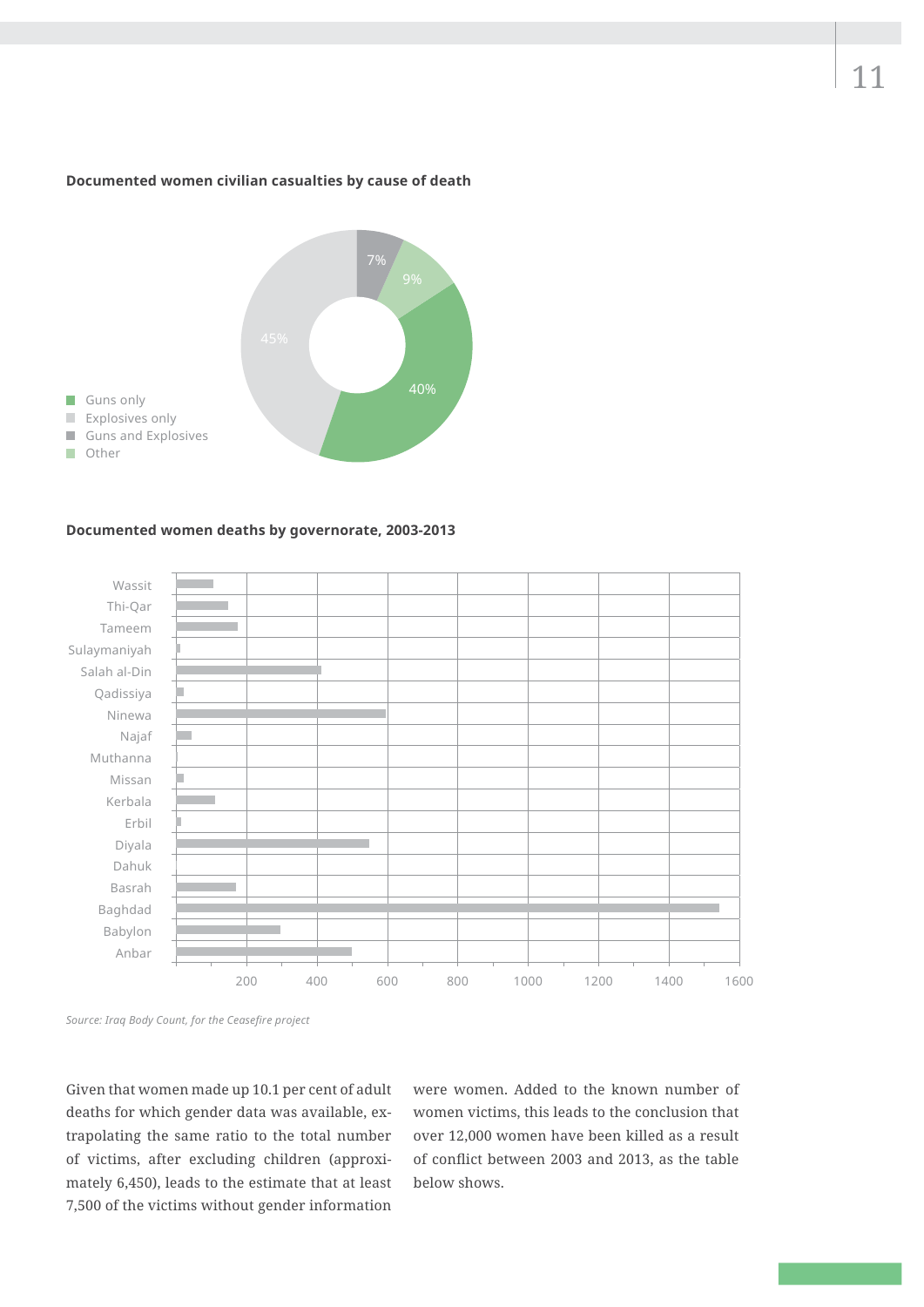

#### **Estimated total adult female deaths from conflict, 2003-2013**

The Iraqi Ministry of Human Rights releases an annual report on the victims of 'terrorist' violence for the year, disaggregated by gender. The overall trend in deaths of adult women matches the above analysis, although the numbers reported by the Ministry are considerably higher in some years. It is not immediately clear what

methodology the report uses or which types of incidents are classified as terrorist violence. The Ministry also records the number of women injured in violence each year. The table below shows the number of female victims in all Iraqi governorates (excluding the KRG) for the years 2009-2013.



#### **Women victims of terrorist attacks, 2009-2013**

*Source: Iraq Ministry of Human Rights*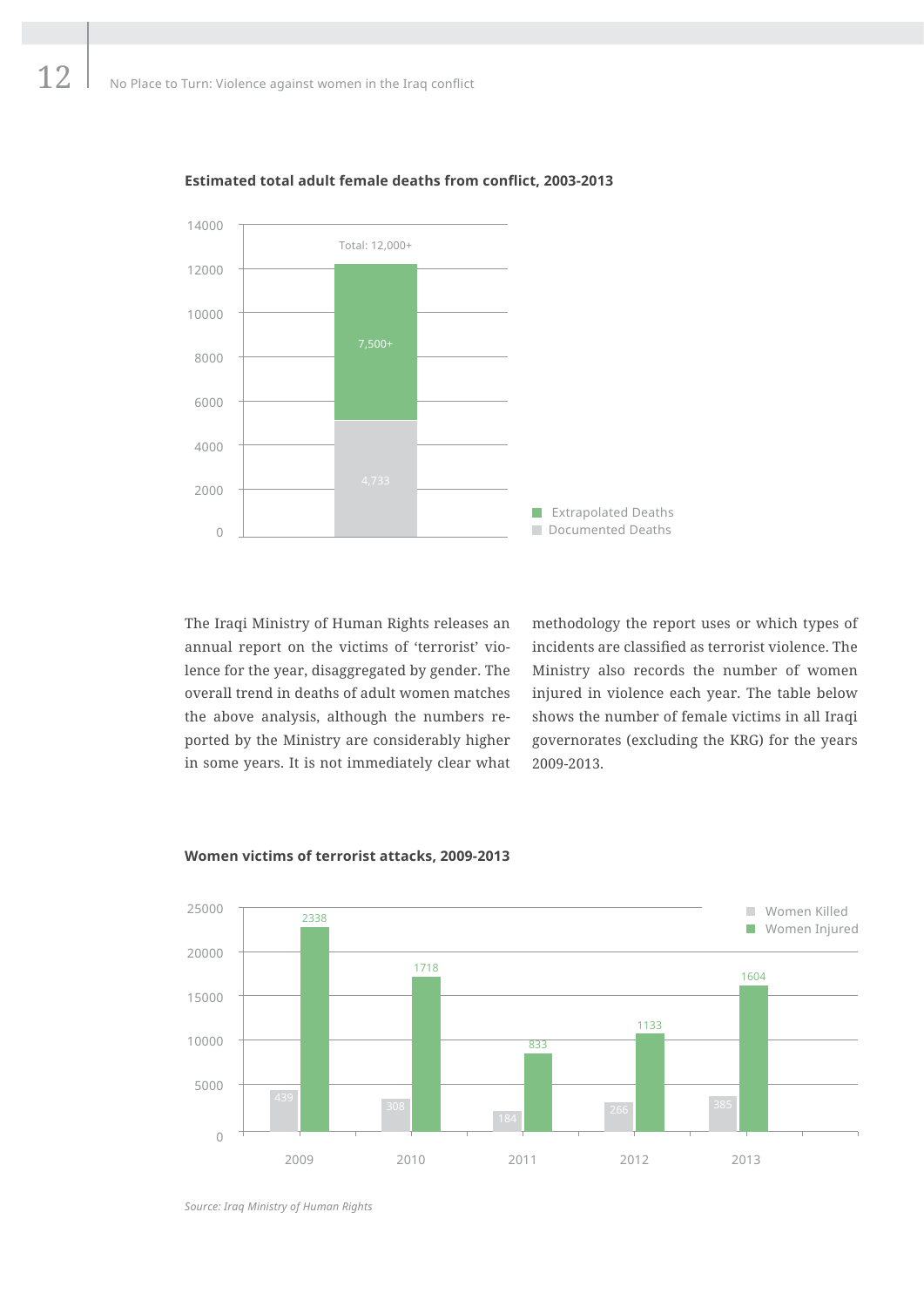None of the above data include the casualty figures for the year 2014, which has seen a dramatic escalation in violence. The spread of armed conflict, which began with ISIS victories in Anbar governorate in January 2014 and accelerated with the occupation of Mosul on 10 June and the subsequent advance of ISIS forces into the Ninewa plain, has led to very high civilian death tolls. In many cases, ISIS has openly targeted unarmed civilian populations, especially from Shi'a communities and religious minorities, for large-scale massacres. According to Iraq Body Count, whereas 9,742 people were killed in 2013, a staggering 17,073 were killed in 2014. $6$ 

Gender-disaggregated casualty figures are not yet available for most of these deaths. However, if women victims formed a similar proportion of deaths in 2014 as in the rest of the conflict, the total estimated death toll for women would be approximately 14,000.

## **Other conflictrelated mortality factors**

In addition to civilians who have been killed as a direct result of violent conflict, as reflected in the numbers above, many more have died from the after-effects of violence and displacement, including failure of essential services, hunger, dehydration, disease, and lack of medicines or basic supplies. (Estimating the extent of such wider conflict-related mortality has proved controversial and is not attemped in this report.) Health care services have been disrupted in the conflict zones due to physical damage to infrastructure, supply chain interruptions, fuel shortages, and problems retaining staff. According to the World Health Organization, over 50 per cent of specialized health care staff have fled the governorates of Anbar, Diyala, Ninewa, and Salahuddin since June 2014.<sup>7</sup> After taking control of Mosul in June, ISIS cut off the supply of water and electricity to many areas of Ninewa governorate, forcing residents to drink contaminated well water.8 In the Turkmen town Amerli, which was besieged by ISIS from 15 June until 31 August, 10,000 out of the 13,000 residents who were not able to flee the town were women and children.<sup>9</sup>

According to the International Organization for Migration (IOM), approximately 2.1 million Iraqis have been displaced due to the conflict in 2014 alone.10 The three Kurdish governorates are hosting the largest proportion of the displaced families, while others have fled to the southern and central governorates of Iraq. These areas are struggling to manage the massive displacement crisis and living conditions for displaced families are very poor. Many families fled from conflict zones with little more than the clothes on their backs, and are lacking basic necessities. As the table below shows, a large proportion of families are living in unfinished or uncovered building frameworks, which are unsuitable for rainy and winter weather conditions.

Women who have been displaced or who are living in conflict areas face particular vulnerabilities because of their gender. According to the United Nations Population Fund (UNFPA), as many as 19,000 displaced women are currently pregnant and there are an estimated 300 childbirths every week among displaced women in the Dohuk governorate alone.<sup>11</sup> Access to reproductive healthcare is a serious challenge for displaced women, as many camps are located far away from health centres, with health care being provided instead by mobile medical teams, which are staffed by volunteer doctors and are unable to reach all IDPs.12 One human rights organization reported that 133 women displaced since ISIS's takeover of Ninewa have given birth in the streets, camps, or school buildings because they were unable to go to medical centres.13 Another organization reported multiple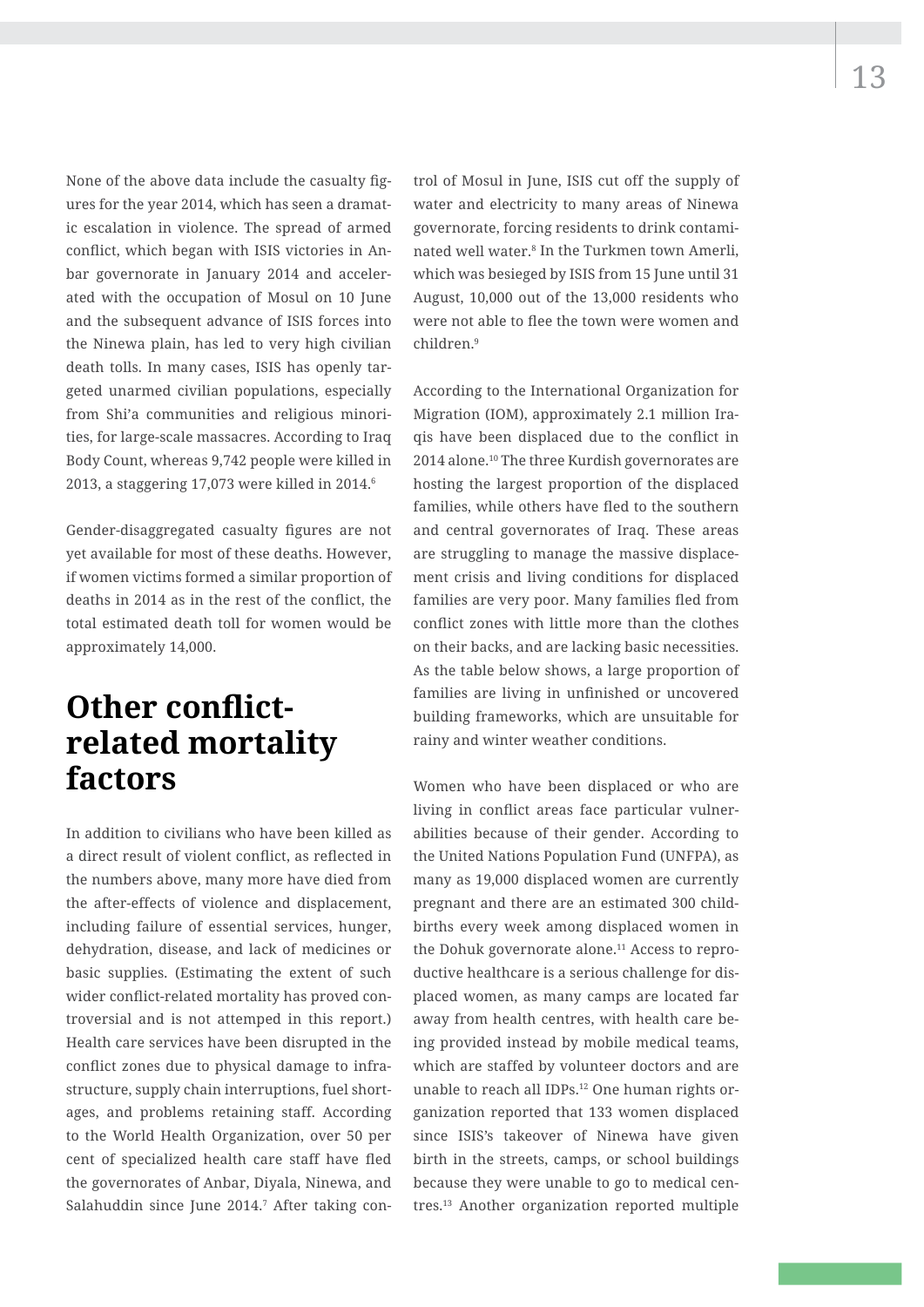

#### **IDP Families by Type of Shelter**

cases of miscarriage, hemorrhaging, and other health complications among women living in IDP camps.14

Access to women's healthcare is also a pressing concern for women on their way from conflict zones, or who are still living in areas affected by the conflict. On 1 July 2014, a woman gave birth at the Kelek checkpoint when the Peshmerga forces refused to allow her entry to Erbil to go to a hospital, resulting in the death of the baby.15 On 29 July, a woman who was six months preg-

nant suffered from a miscarriage at a checkpoint outside Erbil, and was made to wait twelve hours before being allowed entry.<sup>16</sup>

According to an IOM survey, many women living in the central region indicated that while medical services were available, healthcare for women's issues was lacking.17 An assessment carried out in May 2014 found that 96 per cent of healthcare sites assessed in Anbar governorate lacked essential equipment and suitable healthcare for women.18

*Source: International Organization for Migration (IOM)*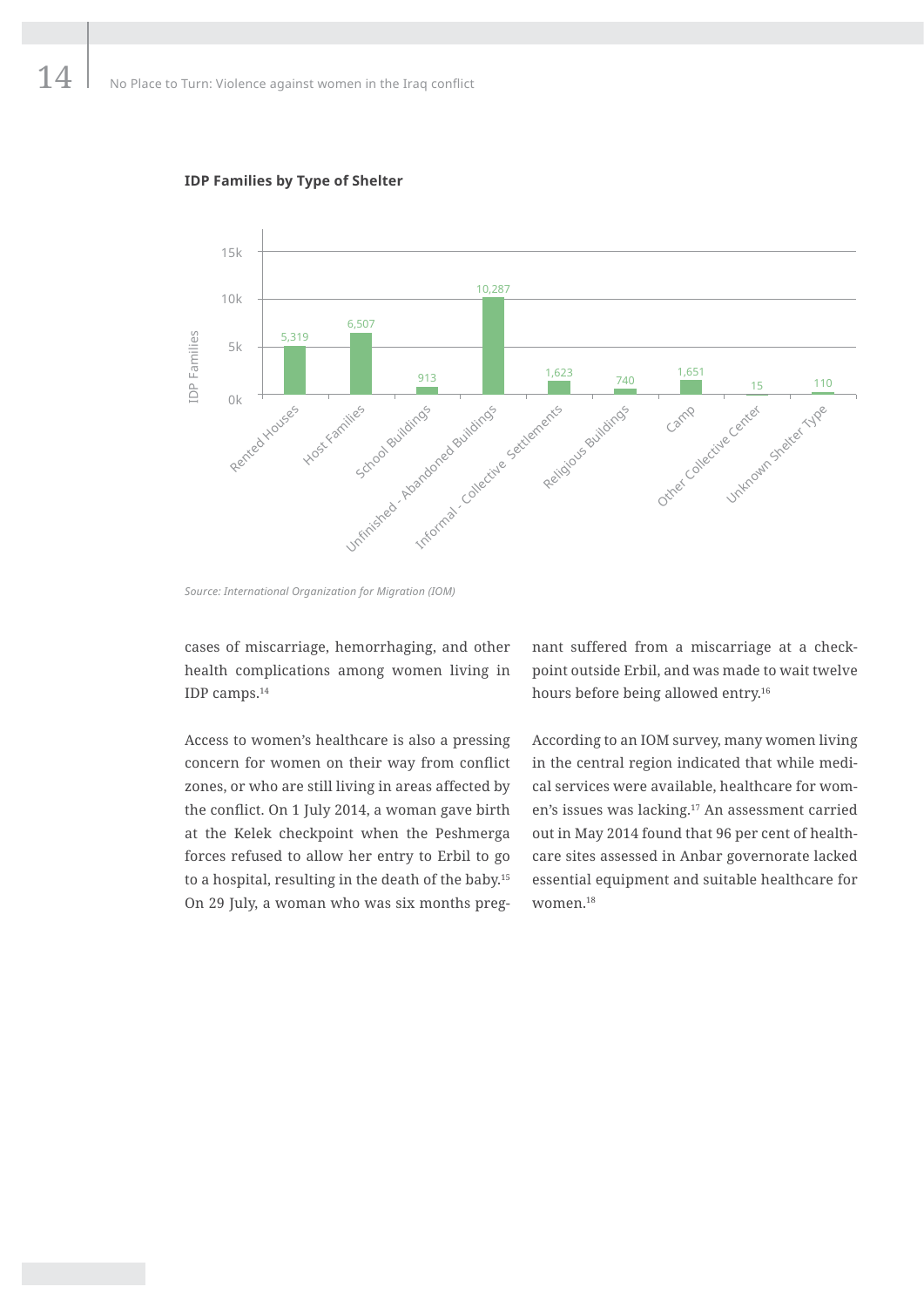# Assassinations and 'moral' crimes

In addition to forming a significant portion of overall civilian casualties, women are also deliberately singled out for assassination on account of their gender. Post-invasion Iraq has seen the rise of both Sunni and Shi'a militias, each seeking to impose their own political and moral order. Since women are often seen as key bearers of honour and morality, control over women's bodies has been an important method by which militias have exerted their dominance. So-called 'moral crimes', where women have been harshly punished for transgressing perceived moral codes as defined by militias and other armed actors, have been a prominent feature of the post-invasion landscape.

## **Militia imposition of moral codes**

2

Since 2003, the various militias patrolling the neighbourhoods of Iraq's cities have imposed their own dress codes in the areas they control in accordance with their ideologies.19 Many observers have noted that it is impossible for a woman to walk unveiled in some areas of Baghdad. University students have been harassed and intimidated

at the gates of Baghdad, Mosul and Basra universities for not wearing the hijab.<sup>20</sup>

In 2007, at the height of the militia violence, 133 women were killed in Basra for allegedly transgressing moral codes. The bodies of most of the women were found mutilated and showing signs of torture, and were accompanied by notes warning against 'violating Islamic teachings'.21 Residents of the city believe that the total number of woman killed that year for 'moral crimes' is much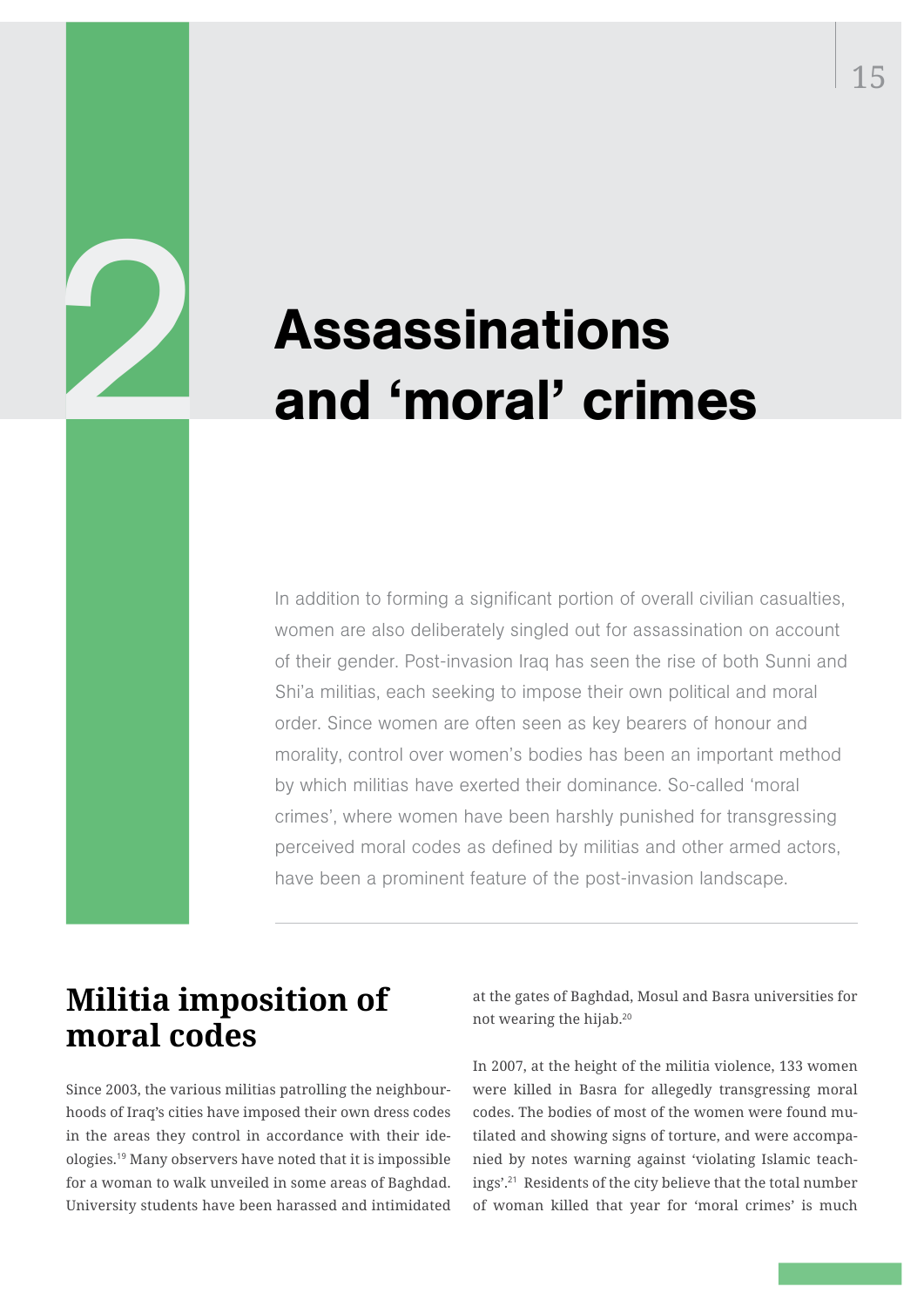higher than reported. In 2008, graffiti could be seen sprayed on the walls of Basra warning, 'Your makeup and your decision to forgo the headscarf will bring you death'.22 The same year, an estimated 150-200 women were killed in Diyala.<sup>23</sup>

After the withdrawal of American troops at the end of 2011, violent campaigns by both Shi'a and Sunni armed groups continued. According to the United Nations Assistance Mission for Iraq (UNAMI), Iraqi NGOs reported at least 60 women killed during 2013 for 'moral' reasons.<sup>24</sup> On 22 May 2013, seven women and five men were killed by silenced weapons at a brothel in the Zayouna district of Baghdad.25 In June 2013, gunmen shot dead seven women in Basra, who had previously received threats accusing them of prostitution.26 On 10 July, three women were killed in their home in Baghdad's Zayouna district, and another three women were killed in Ur district on 18 July. On 3 August, three women were killed by unknown gunmen in Buhriz district, Diyala. On 31 October, three women were shot and killed in Baghdad. On 29 November, the bodies of three women were found in Baghdad, showing signs of torture. On 30 November, two women and two children were killed when gunmen attacked their home in the Doura district of Baghdad.<sup>27</sup>

On 4 September 2013, gunmen massacred sixteen members of the same Shi'a family in Latifiya, south of Baghdad. Of the victims, eight were women and six were children.<sup>28</sup>

Since early 2014, the rising threat posed by ISIS has meant the revival of many Shi'a militias, encouraged by the Maliki government as partners in the fight against ISIS. After the mass desertion from the Iraqi Security Forces in June, the mobilisation quickly gained pace. According to one women's rights activist, at least twelve new militias have been formed.<sup>29</sup> There have been many recent spates of violence targeting wom-

en, especially in the capital. On 7 January 2014, seven women, presumed to be prostitutes, were killed in the Zayouna district of eastern Baghdad along with five men.<sup>30</sup> In early June 2014, it was reported that armed men entered a restaurant in central Baghdad, singled out the female waitresses, and shot them one by one.31 On 13 July 2014 twenty-eight women and five men were found massacred in two apartments, again in the Zayouna district.<sup>32</sup> It is widely believed that Shi'a militias were behind the massacre of the women, who were suspected of being prostitutes, although no charges have been made.

When ISIS took control of Mosul in June 2014, they quickly imposed their own moral order on the city. In a charter for the city issued shortly after the takeover, ISIS specified a series of rules for the city's residents along with harsh penalties for disobedience. Many of the rules directly target women, such as making wearing the veil mandatory, forbidding women from wearing gold, and preventing women from leaving the home unless accompanied by a male relative.<sup>33</sup> ISIS has also reportedly forbidden women from wearing 'Western' clothes, such as trousers.

The armed group has set up checkpoints throughout the city to ensure adherence to these rules. An Assyrian news agency reported that a man was threatened with death at one of the checkpoints if he did not make his wife wear the veil.34 On 21 August, women were reportedly beaten with sticks for not wearing the veil in the city's markets.<sup>35</sup> There have also been reports of parents and brothers of girls who went out without wearing the face veil being whipped on the streets and bridges of the city. $36$  In hospitals and government departments, some of the few places where women are still permitted to work, ISIS inspectors ensure that staff members are adhering to the dress codes, which includes the face veil and gloves for women.<sup>37</sup> Female doctors have complained that these restrictions inhibit them from performing their work properly.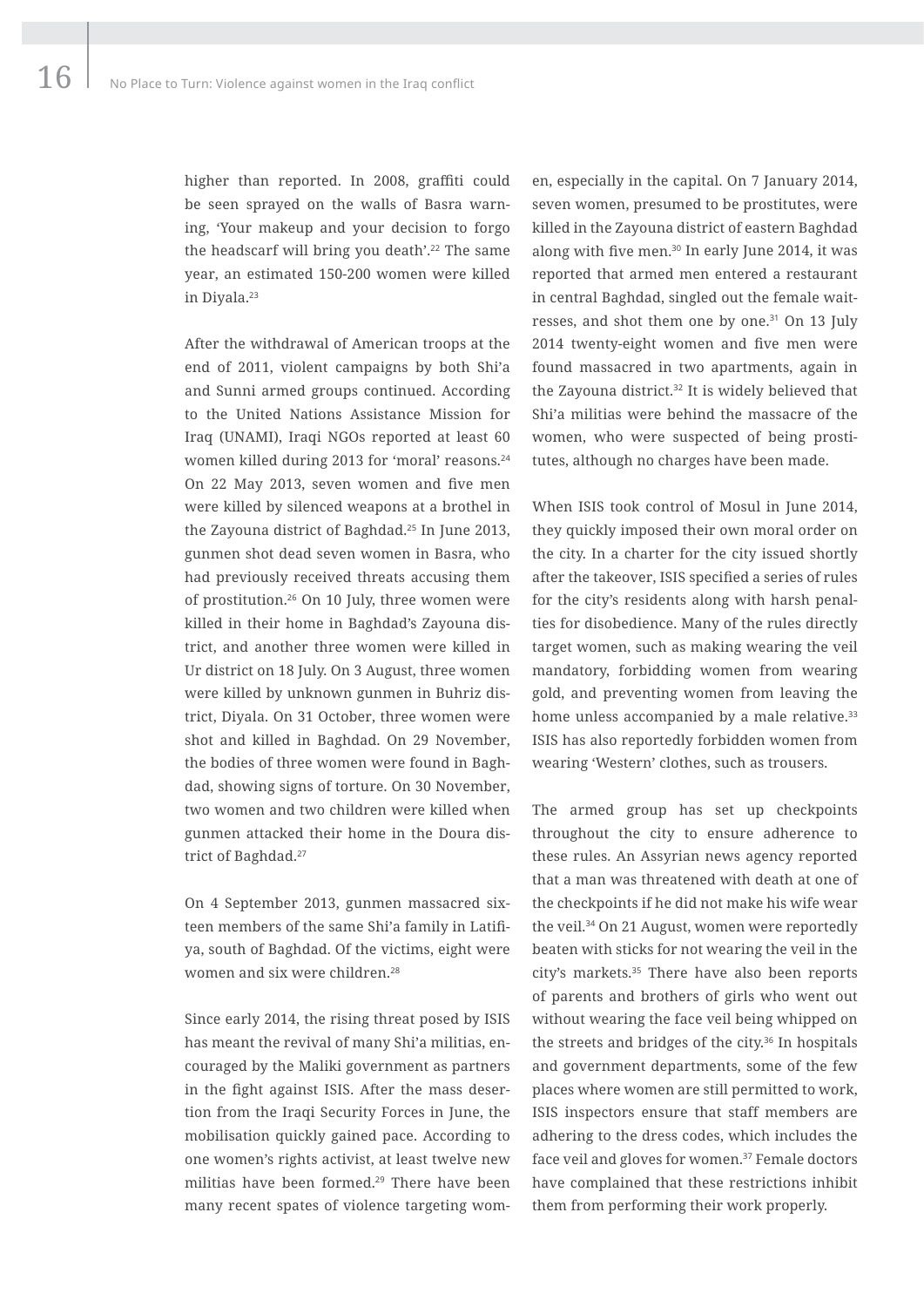17

ISIS has also set up its own self-styled Shari'a courts in the city, where it has convicted a number of women to death on a variety of moralityrelated offences. For example, on 21 August, a woman accused of prostitution was publicly beheaded.38 ISIS executed three other women on 5 September and a further two women on 9 September, for reasons which are unclear.<sup>39</sup>

Killings of women by ISIS have also been reported from Anbar governorate, although some reports are unconfirmed. On 16 December, the Iraqi Ministry of Human Rights released a statement asserting that ISIS had massacred 150 women in Fallujah for refusing to marry ISIS fighters. The victims, which included pregnant women, were reportedly buried in mass graves.<sup>40</sup>

## **Assassinations of politicians, journalists and professionals**

Female professionals throughout Iraq have also been directly targeted for taking on active public roles, whether as lawyers, doctors, journalists, politicians or activists. In the post-invasion social and political culture in Iraq, it has become dangerous for women to take on roles outside the home. This represents a stark contrast to Iraq of the 1980s, when women made up 46 per cent of teachers, 29 per cent of doctors, 46 per cent of dentists and 70 per cent of pharmacists.41 The Iraqi Women Journalists Forum has documented 28 cases of female journalists assassinated between 2003 and 2013.42 In addition, many more journalists have been assaulted, threatened, abused or displaced.

On 22 July, a female parliamentary candidate was killed in her home in Sderat village, Ninewa

governorate by ISIS members.43 The following day, ISIS entered the home of a candidate in the last election for the Ninewa Provincial Council, killing her and abducting her husband.44 On the same day, ISIS abducted a candidate in the parliamentary elections from her home in Sumer, east Mosul.45 On 13 August, Ghada Shafiq, a doctor, was killed when ISIS militants attempted to drag her from her home south of Mosul.46 She had previously participated in a strike against ISIS-imposed dress codes in hospitals.<sup>47</sup>

On 20 August, Najlaa Al-Omari, a lawyer who was also a candidate in the April 2014 parliamentary elections, was assassinated.48 On 17 September, ISIS abducted human rights lawyer Samira Salih Ali al-Nuaimy and tortured her for five days, before executing her publicly in Mosul on 22 September.49 She had previously criticized ISIS's destruction of religious sites on social media. On 30 September, deputy attorney general Ibtihal Al-Hayali, who had also been a candidate in the last elections, was killed.50 ISIS returned her body to her family and forbade them from holding a funeral.<sup>51</sup>

On 6 October, ISIS assassinated Iman Mohammed Younis al-Salman, a Turkmen former member of parliament for Ninewa governorate, and dumped her corpse in a well near Tel Afar.52 Salman had been a human rights activist, a journalist, and the first woman elected to parliament from her district. On 8 October, ISIS shot and killed eight women in the centre of Mosul without providing any reason. The eight women included two doctors, Dr. Maha Sabhan and Dr. Lamia Ismail.53 On 25 November, ISIS executed two more female candidates from the last parliamentary elections, Ibtisam Ali Jarjis and Miran Ghazi.54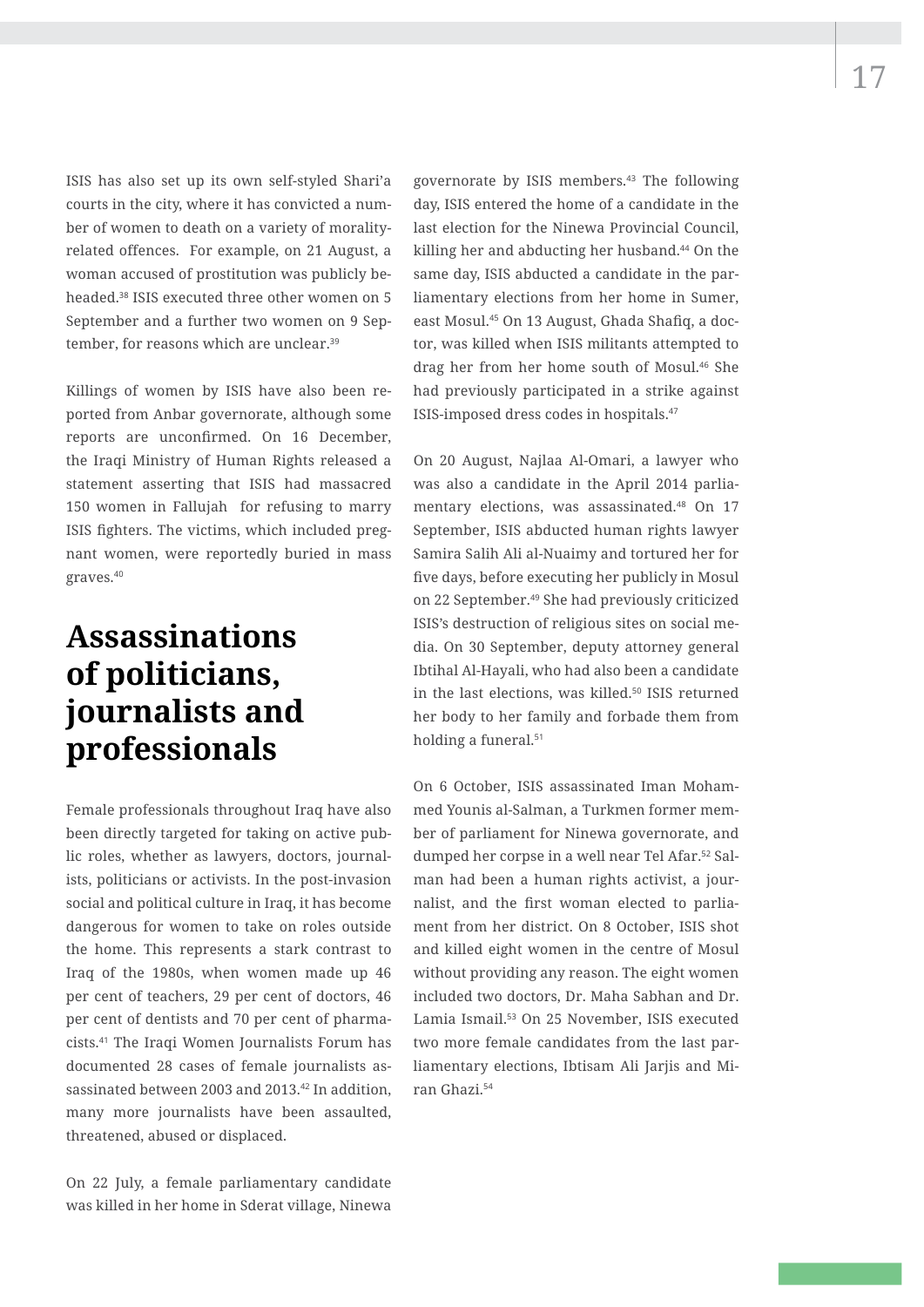## Abductions

Abduction of both women and men has been widely practised since the outbreak of the conflict, including enforced disappearances, kidnapping for ransom, and abductions for trafficking (see chapter 5). Even if the victim is later released, abduction has particularly severe consequences for women. Concerns of family honour dictate that women and girls who have been kidnapped will likely face long-lasting stigma at best and murder at the hands of their families at worst, since it will often be assumed that a woman who has been abducted has been sexually assaulted, whether or not that was actually the case.

 The Iraqi Ministry of the Interior registered 732 abductions of women between 2003 and 2006 as well as 197 cases in the year 2009 alone.55 The true numbers are likely to be much higher since many families conceal the fact that their daughters have been abducted.

3

In a recent example, in September 2014, members of the Shi'a militia Asa'ib Ahl al-Haq kidnapped Sara Hamid Niran, the wife of deputy prime minister Roz Nuri Shaways, from the city of Basra. The militia demanded a

ransom of \$1.66 million for her release, but she managed to escape from a window after being moved to Baghdad, leading to a gunfight between police and members of the militia<sup>56</sup>

ISIS has practised abduction on a mass scale throughout 2014 as a method of controlling populations, spreading fear, and procuring wives for its fighters. On 28 June, ISIS kidnapped two Chaldean nuns, Sister Miskintah and Sister Utoor Joseph, from an orphanage in Mosul as well as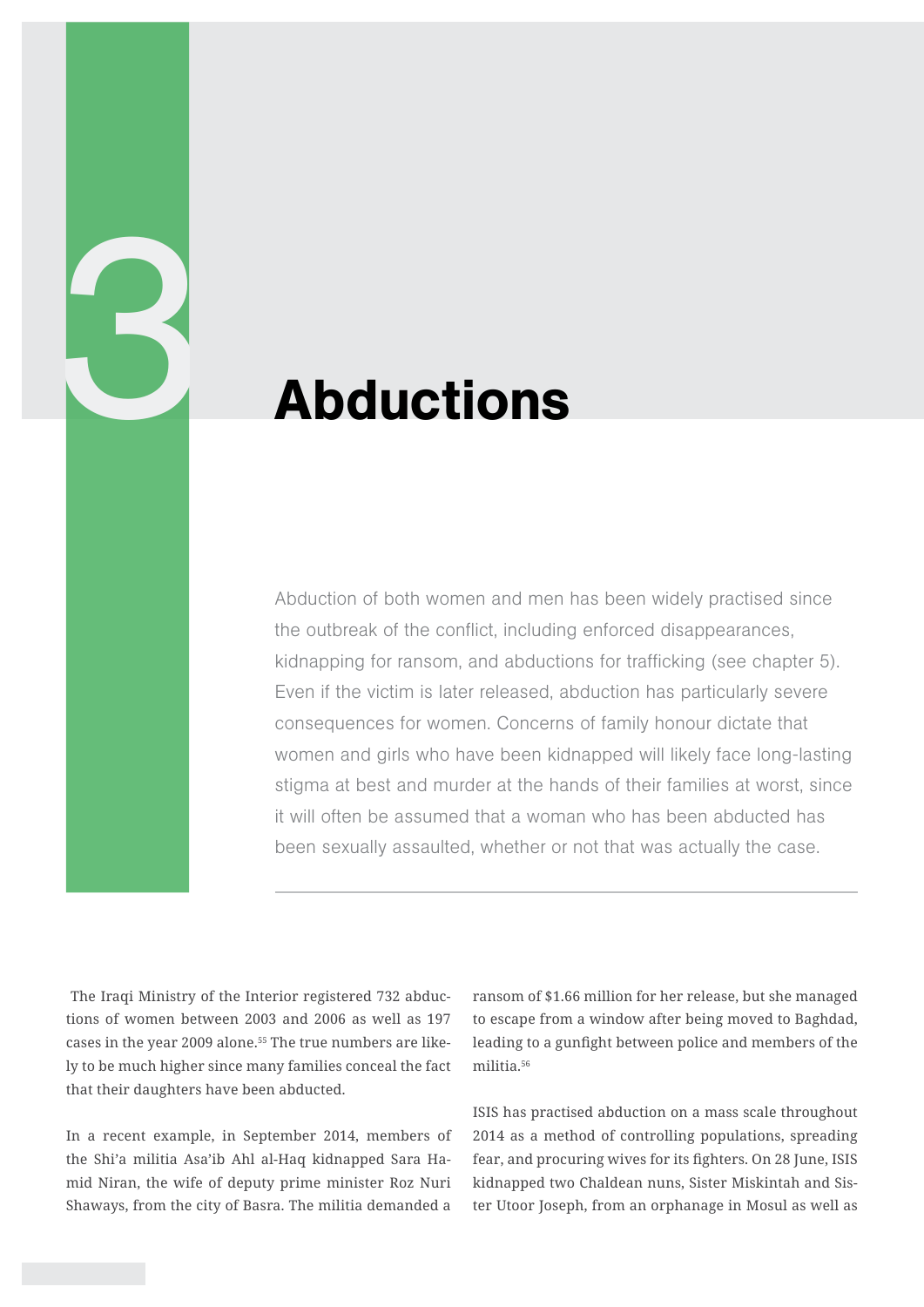two girls, Hala Salima and Sarah Khoshaba, and a boy, Aram Sabah. They were held in Badoush prison for more than two weeks before being released.57 On 20 July, seven women were kidnapped from al-Jamasa district of Mosul when ISIS fighters raided their homes.<sup>58</sup>

Throughout the month of June, ISIS slaughtered men and kidnapped women from Shabak and Turkmen villages, including Qiba and Shrikhan in Telkeif and the village of al-Shamsiyat near Namrud.59 On 3 July 2014, a woman known as Umm Samir was kidnapped from the village of Kokjali. She was found dead two days later, with her head severed.60 Also on 3 July, ISIS kidnapped three women and thirty-six men from the village of Umarkan and took them to an unknown location.61 On 27 July, three Shabak homes were attacked in Al-Jaza'ir district of Mosul and all the family members taken hostage and detained for two days, during which time they suffered physical and verbal abuse.<sup>62</sup>

A 55-year old Shabak woman who was kidnapped by ISIS in Mosul describes her place of detention:

*The hall was filled with women and children and masked fighters were walking among the women after ordering them to wear the burqa or hijab which covers the face completely except for the eyes. They provided three meals in addition to milk for nursing children and they would say to the women, we are forced to detain you here because we are carrying out orders.*<sup>63</sup>

Yezidi women in particular became the targeted victims of abduction on a massive scale after ISIS swept through Sinjar and other parts of Ninewa governorate in early August, taking thousands of women hostage from areas which fell under its control. An activist working with Yezidi returnees from detention explains:

*… they took children from the age of seven, especially they were interested in girls and women, so from the age of seven until age forty. They were not interested in old people.*<sup>64</sup>

The Sinjar Crisis Management Team, a voluntary group, has compiled a list, seen by the Ceasefire project, containing the names and other details of 4,351 Yezidi hostages currently being held by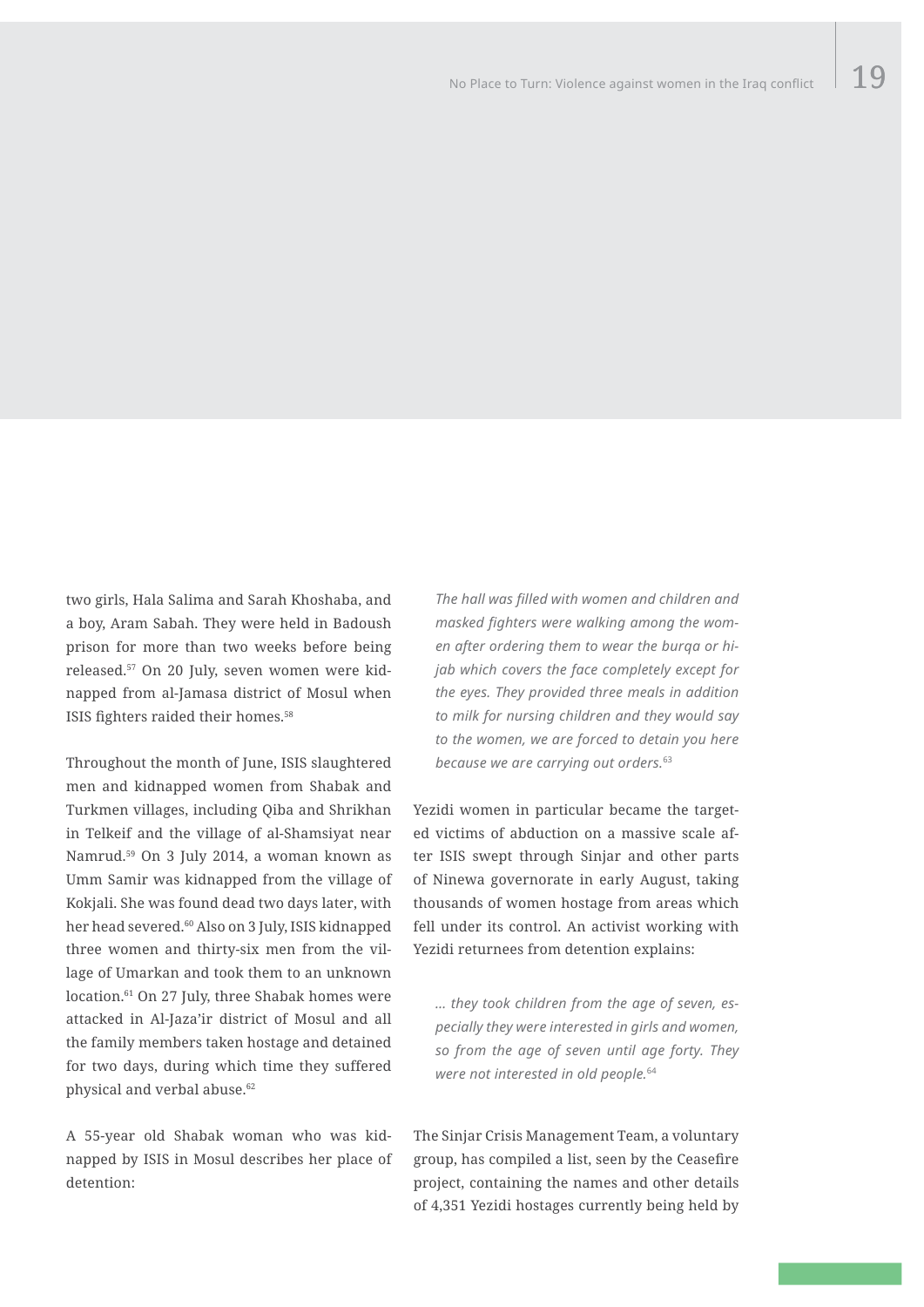ISIS. The human rights activists who compiled the list believe it to be incomplete, maintaining that the true total number of Yezidi hostages is closer to 7,000. More than half the hostages on the list are women. Other organizations have provided varying estimates of the total number of hostages being held by ISIS. One human rights organization reported the number of kidnapped women as 3,070 as of November 2014.65 The Iraqi human rights minister, Mohammed Mahdi Al-Bayati, said in December that the number of women and girls abducted by ISIS was 'not less than 4,000'.<sup>66</sup>

The kidnapped women were apprehended from various areas of Sinjar and the Ninewa plains throughout the course of ISIS's advance, and continuing after they established control. On 2 August, ISIS abducted women from the village of Maturat, southern Sinjar. On 3 August, ISIS took 450-500 women to Tel Afar Castle from where many were taken to Syria.<sup>67</sup> On 15 and 16 August, ISIS carried out a massacre in Kocho, southern Sinjar, killing hundreds of men and boys and taking at least one hundred women captive.68 A further 500 women and children were abducted from Ba'aj and 200 or more from Tel Banat.<sup>69</sup> On 27 August, ISIS took seven hostages from Qaraqosh.<sup>70</sup>

Many victims of kidnapping describe a similar story: very soon after being captured, the female family members were separated from the men. As an activist who was in communication with many hostages describes,

*What ISIL did first was to take away all the girls from their families, because in most of the cases when they captured people, they captured them in the whole family. They were escaping from the mountain or were escaping their houses because they did not have cars, to walk to the mountain, so ISIL basically took the whole family. And just the first day, they separated the women, they*  *separated girls from the family. And they kept them in different locations.*<sup>71</sup>

Hostages were held in several locations, including Tel Afar New Hospital, Tel Afar Castle, houses in Tel Afar, Q-West Airfield, the town of Ba'aj, Badoush Prison, and various locations within Mosul. The hostages were moved frequently between locations, especially if their captors realized their location of detention had become known to outside parties. Some hostages were held in abandoned Shi'a homes that had been taken over by ISIS, in terrible conditions:

*After the Shi'a left, their homes were looted and nothing was left inside the homes, and they put all the Yezidi hostages inside those houses – so no blankets, no mattresses. A lot of animals were dead because they were not fed when the Shi'a left, and they said the animals, the way it smells, the smell of death everywhere, the insects… we are very worried that some of the very old diseases will come, because of the dead animals….*<sup>72</sup>

Two Yezidi sisters who were among the first to escape from ISIS captivity after being captured while attempting to flee to Sinjar mountain on 3 August, recount their story:

*They transferred us to Shengal then to Mosul. They separated the men and then the children and then from Mosul to Ba'aj we stayed 15 days, they transferred us to the village of Rambousi and we stayed there nine days. We were three girls in one house, they brought us food, and we noticed that the guard would snore and sleep deeply at night, so we stole his mobile and weapon and broke the door, then we escaped to the mountain with hearts full of faith, this was at 11pm. We were discovered by a Da'ash patrol after some distance, they fired shots on us and chased behind us and we were running barefoot, they were not able to catch us because of the*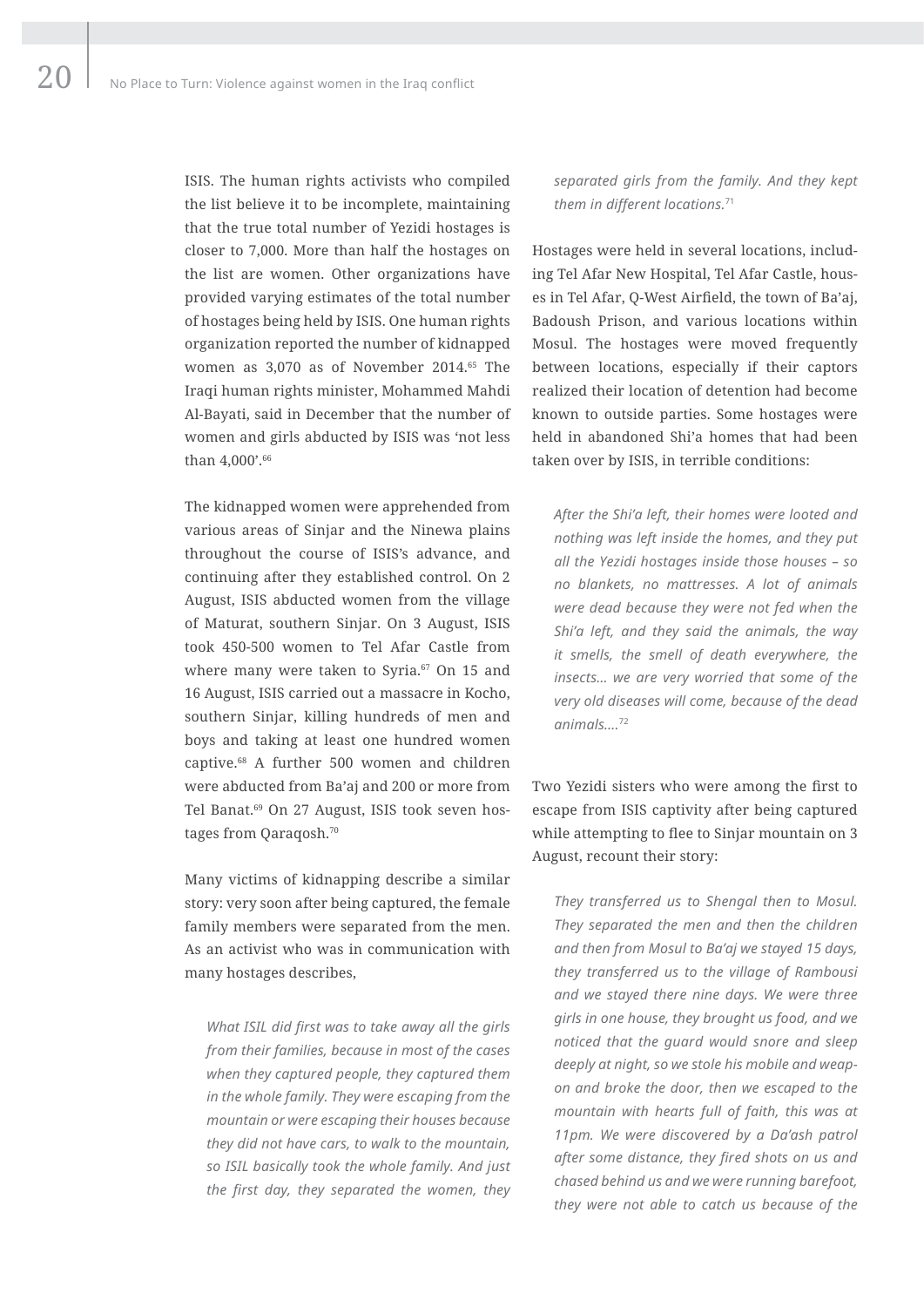*hilly terrain, God saved us from the shots and we were able to reach the edge of the mountain.*<sup>73</sup>

A large number of hostages were also taken across the border to Syria. A 20 year-old Yezidi girl kidnapped from the village of Kocho describes her experience:

*We were assembled in Kojo [Kocho] school on Friday 15 August. They killed the men and took us to Tel Afar, and then to Qizl Qiu, a Shia village south of Tel Afar. One day, they took agroup of the girls to Raqqa in Syria. I was with my sisters and relatives. We entered the prison of Raqqa, which had two floors. A man bought me and I was separated from my sisters, then he took me to an underground prison… I saw there six Yezidi girls and 15 Muslim girls in one room, and in total 22 girls. They imprisoned them for not following Islamic teachings, and they were given lessons and religious sermons and a woman was released after she confirmed that she would adhere to the Islamic teachings on women.*<sup>74</sup>

The girl was eventually bought by another man and taken to his family's house, from where she was able to escape. The girl's uncle negotiated with a Syrian family to transport her across the border to Turkey for a sum of \$5,000, from where she proceeded to Iraqi Kurdistan.

According to one activist, there are also about 100 Shi'a women being held captive, while another activist puts the number at at least 300, most of them from the Turkmen minority. According to the Turkmen Rescue Foundation, ISIS is holding 250 Turkmen women and girls from Mosul captive, in addition to 160 women from Tel Afar and smaller numbers from other locations.75

While some hostages reported being treated well in captivity, many others were sold as sexual slaves or forcibly married to ISIS fighters. After

being sold or married, many reported violations including rape, physical and verbal abuse, deprivation of basic necessities, and various forms of torture. Some of these violations are discussed in more detail in the following chapter.

The location of many of the hostages is or was previously known, but activists claim the government is not making serious efforts to to free them. According to one,

*The only thing that Kurdistan has been doing for Yezidis is to give money, to free the women. They have not even held a hearing inside the parliament while thousands of Yezidi women are out. The Iraqi parliament has not even held a single hearing about this… the Iraqi government has not spent one single cent, they have not even offered a dollar to free Yezidi hostages, the Iraqi government has not taken a single step to free hostages, or to do anything for the Yezidis.*<sup>76</sup>

As of December 2014, approximately 300 female hostages had escaped through various means. Some were purchased by tribal leaders who delivered them to their families, and others were bought back by their families through intermediaries.77 The Kurdish Regional Government has also made some funds available to facilitate buying back hostages. The remaining hostages are still missing.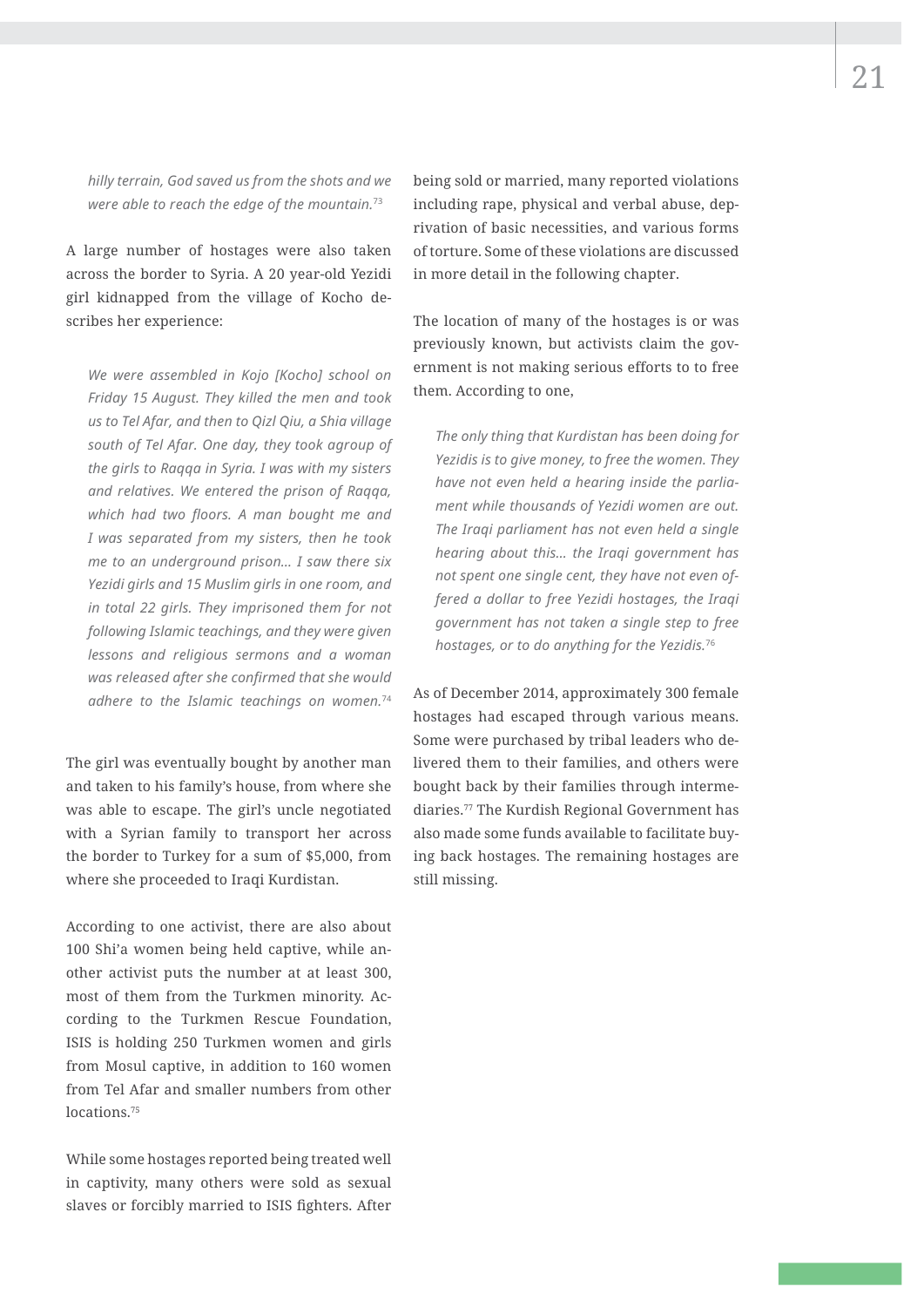# **1 Rape and<br>Sexual assets** sexual assault

Accurate statistics on sexual assault are difficult to find in any context, but the issue is particularly sensitive in Iraq where deeply-rooted beliefs in chastity and family honour prevent the vast majority of sexual assault victims from reporting their experiences, not least of all to their own family members. Iraqi families have been known to take punitive action against female relatives who have been sexually assaulted, or to negotiate with the rapist to marry the victim, a solution that absolves the rapist from punishment under the Iraqi Penal Code.<sup>78</sup>

## **The police, security forces and militias**

As an indication of the prevalence of rape, the Ministry of the Interior recorded more than 200 cases in the year 2009.79 However, it is widely acknowledged that available statistics on sexual assault cases represent only a tiny proportion of the true numbers. According to the Iraqi Women Integrated Social and Health Survey, a mere 2.8 per cent of women feel comfortable reporting incidents of gender-based violence to the police. When asked about

their reasons for not going to the police, 51.4 per cent of women stated fear of creating a scandal as their primary reasons, while 30.8 per cent believed the police would be unable to solve the problem, and a further 16.9 per cent stated the police might take advantage of their situation.<sup>80</sup>

Members of the police are known to be perpetrators of gender-based violence. Sexual assault is frequently used during police interrogation as a method of extracting confessions, and is also widespread within the detention system. According to a report released by Human Rights Watch, some prisons administer a pregnancy test before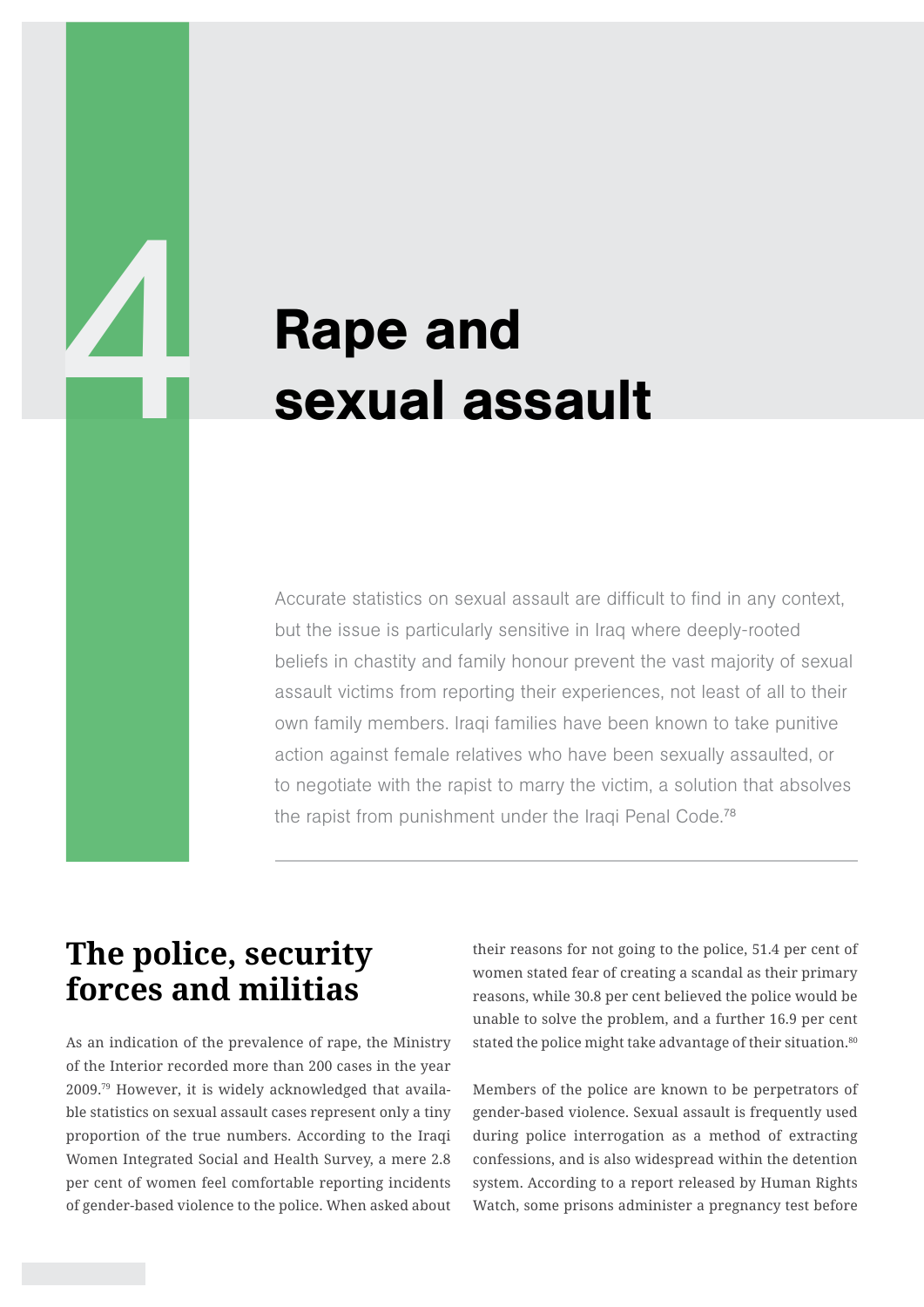admitting women to the facility because the likelihood of a woman being raped in the predetention phase is so high.<sup>81</sup> The threat or actual rape of female family members is also used as a method of torture for male detainees. Many women who have been unable to give information about the whereabouts of their husbands, fathers or brothers have also been detained and subject to physical and sexual abuse based on allegations of 'covering up' terrorist activities.<sup>82</sup>

Members of the Iraqi army are also guilty of perpetrating rape. On 16 August 2012, an off-duty soldier named Akram al-Mayahi kidnapped and raped four-year old Banin Haider before bludgeoning her to death with a brick in Zubair, near Basra. In December 2012, an army officer raped a minor girl on the outskirts of Mosul.83 Other egregious cases involving child victims have led to public concern at the failure of the police to prevent sexual violence. On 11 October 2012, five-year old Abir Ali was raped by several people before being bludgeoned on the head and strangled with a shoelace, near Basra.<sup>84</sup> On 27 February 2013, three men raped seven-year old Samah Ali Hussein near a police station in Al-Washash, west of Baghdad.<sup>85</sup>

Militias on all sides of the conflict have been known to use sexual violence as a method exerting control and humiliating their opponents. At the height of the sectarian conflict, organizations reported that Shi'a and Sunni militias were taking revenge on one another by raping women from the other sect.86 With the renewed increase in militia activity over the past year, there are worries about the consequences for women:

*When the Shi'a militias who are supported by the government, when they are going to the Western cities of Iraq like Samarra and other places, they find it very easy and sometimes they find it as part of their job to humiliate the Sunni population there, to detain the youth there, and I would not be surprised if reports come out that they do make many women subject to sexual violence.*<sup>87</sup>

According to UN Women, the frequency of sexual violence has increased in Ninewa, Najaf and Karbala.88 On 10 September 2014, militias loyal to the government stormed a house in Babil governorate and raped a 20-year old mother of two. Earlier, six women were raped and killed in the same governorate when the Saraya Al-Salam, Asa'ib Ahl al-Haq and Badr militias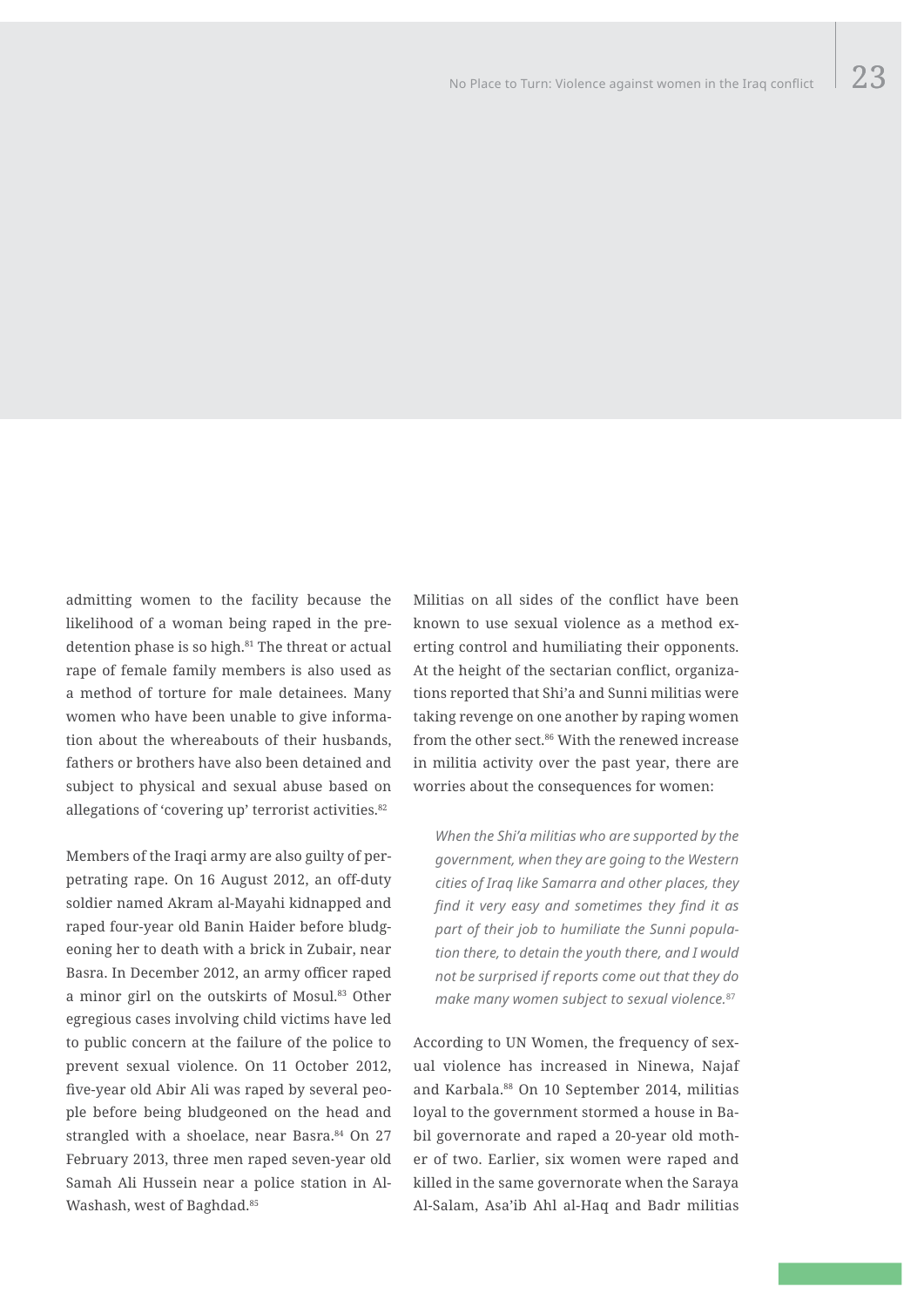blockaded the region as part of a military campaign against ISIS.89

## **Violations by ISIS**

The ISIS takeover of Mosul on 10 June 2014 opened a new chapter in sexual violence Iraq. In the first week of ISIS's occupation of Mosul, women's activists reported that fighters had raped 18 women, leading to the suicide of four of the women as well as the brother of one of the women.90 The Iraqi Ministry of Human Rights claims that it has evidence of many more rapes, but that many cases are being kept quiet due to Mosul's conservative culture.<sup>91</sup> There have also been reports of ISIS fighters physically and sexually assaulting Christian residents of Mosul at checkpoints as they were trying to leave the city.<sup>92</sup>

When ISIS forces entered the Turkmen village of Bashir in early June, they reportedly kidnapped nine women, raped and killed them, and then hung their mutilated bodies on lampposts.<sup>93</sup> They also gang-raped a 12-year old girl and hung her body on an electricity pole. When residents tried to bring her body down at night, fifteen men were killed by sniper fire.<sup>94</sup> When ISIS took control of Turkmen villages around Tuz Khurmatu on 18 June, they reportedly raped victims in groups, taking photographs.95

When Kurdish Peshmerga forces re-took Mosul Dam from ISIS in August, they found two women, naked and bound, who had been raped repeatedly.96 In a statement released on 23 August, the Iraqi Women Network alleged that women being held in Badoush Prison in Mosul were being subject to 'torture, beatings, whipping and sexual persecution'.<sup>97</sup>

In addition to these attacks, ISIS has introduced and legitimated the practice of sexual slavery on an unprecedented scale. Unknown numbers of women and girls abducted by ISIS have been forcibly married to fighters under what is known as jihad al-nikah, or sold as sex slaves or malak-yamiin. Several international organizations have condemned these practices as war crimes or crimes against humanity. According toone activist:

*This is a war weapon. They know how they can harm people and they can harm the government through this kind of psychological war. This is a weapon, and this weapon was used in Bosnia, it was used in Bangladesh, it was used in many other countries. So its purpose…[is] to destroy people. And they can make people weak. And now, people are scared […] for example, two months ago, when they said [ISIS] is coming, we all wanted to evacuate from our cities, and at least to bring our families to a safe place, because of the way they took girls, these girls and these women, and all this news how they are raping them and taking them, made everyone to be scared.*

According to Yanar Mohammed, President of the Organization of Women's Freedom in Iraq, these practices amount to something more far-reaching than a mere tactic of war.

*They [ISIS ] are reverting to methods used almost 1,200 years ago, and they have declared it openly, that in Islam slavery and taking women from other tribes is acceptable. So for them it's not only avenging their enemy, it's not only a method of war as much as giving credibility and authenticating slavery altogether, when it is a subject of the enemy.*

In November 2014, a manual entitled 'Questions and Answers on Taking Captives and Slaves', purportedly published by the ISIS 'Research and Fatwa Department', was circulated by pro-ISIS social media accounts. The manual legitimizes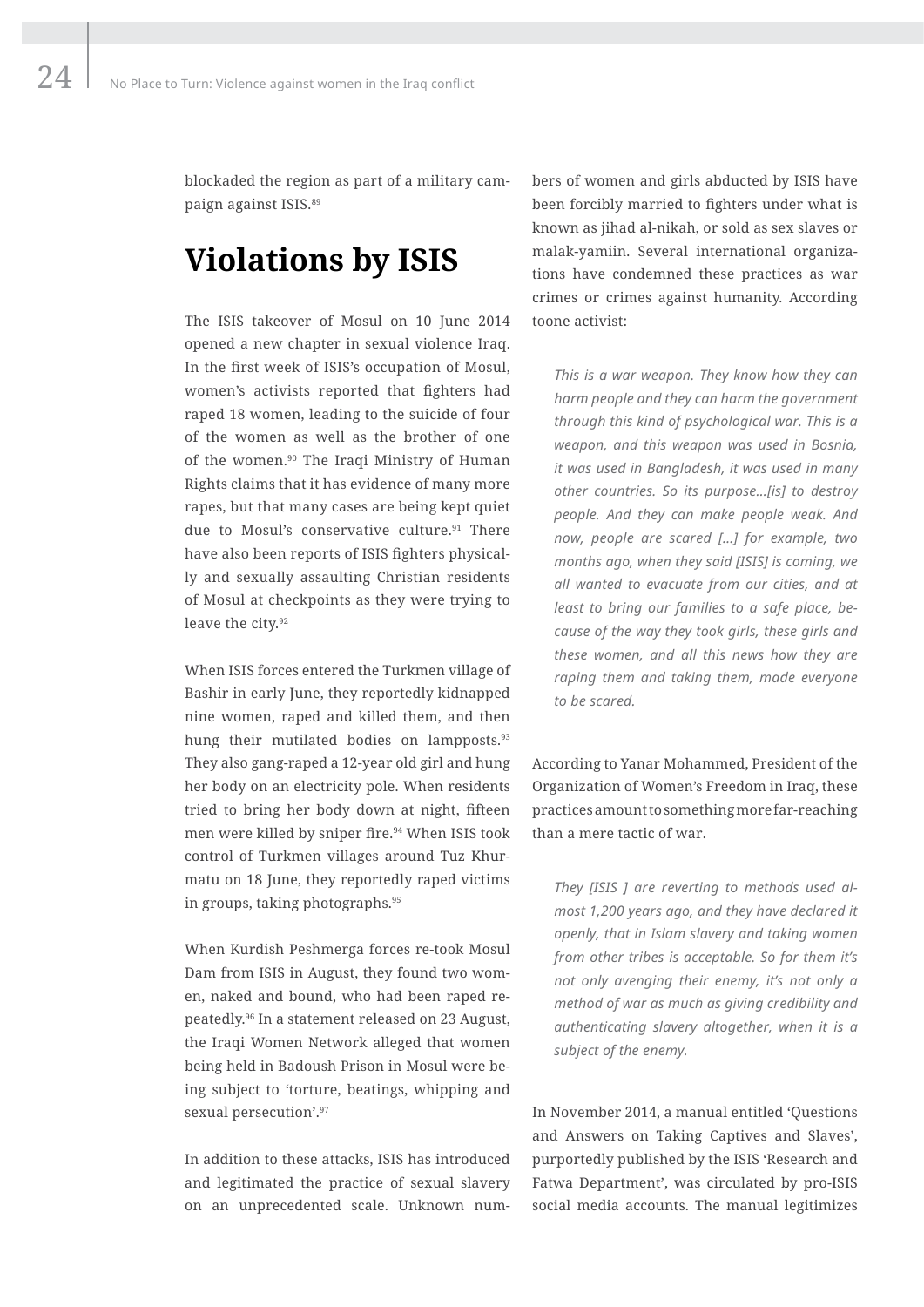the practice of taking 'unbelieving' women as slaves and authorizes men to have intercourse with their female slaves regardless of whether they have reached the age of puberty or not. The manual also states that 'a male or female slave's

running away [from their master] is among the gravest of sins' and advises that runaway female slaves should be 'reprimanded [in such a way that] deters others like her from escaping'. The manual goes on to say that 'it is permissible to buy, sell, or give as a gift female captives and slaves, for they are merely property.'98

Although the authenticity of the manual cannot be confirmed, ISIS practices with female hostages conform with what is prescribed in the document. There have been reports of ISIS members inspecting female captives to isolate the most beautiful ones, and selling them or marrying them to ISIS fighters.<sup>99</sup> According to UNAMI, ISIS told married women who had converted to Islam that their previous marriages were void under Islamic law and that they would be allocated to ISIS fighters as wives along with single women who had converted.100 Human Rights Watch reported that ISIS fighters conducted group weddings between kidnapped Yezidi women and fighters.101 Another human rights organization reports that many hostages were subject to gang rapes, with one survivor stating she been raped more than thirty times.102

A Yezidi human rights organization which has been in contact since August with hostages held by ISIS reported to the Ceasefire project that many hostages they spoke to over the phone recounted instances of rape, sexual assault and forced marriage:

*Talking to a hostage, she told me that women are getting raped in the next room. Women are getting raped and I am here, they are screaming, and [ISIS] is raping them one after another. While talking to hostages in Tel Afar, they told* 

*me that [ISIS] is basically taking women, and telling me some of the horrible stories, including one of the stories that a girl who was only 13 years old was given to an ISIL fighter… and that girl was talking to her mother in captivity, that was held in this village that we had the location with, and she said I've been raped.*

On 9 August, a woman being held in Badoush Prison reported to the same organization that seven women had been taken out of the room in the night and had returned with signs of sexual assault on their bodies. On 14 August, a girl held in Ba'aj reported that ISIS was forcing all the girls to take showers, having informed them that Arab men were coming to buy them. Two girls committed suicide while in the shower to avoid their fate. On 20 August, an 18-year old girl detained in Mosul claimed that 300 girls were being held in the same neighborhood, with 2-3 girls in each room. ISIS fighters would ask the girls to shower and rape them on a daily basis. Many hostages begged for airstrikes on their locations, saying they would rather be killed than undergo rape at the hands of ISIS fighters.

Another Yezidi human rights organization provided testimonies collected from girls who had escaped from the hands of ISIS and are now living in Dohuk. A 17-year old Yezidi girl from Tel Afar reported undergoing various forms of physical and sexual torture while in captivity:

*S was apprehended by fighters the night of 3 August after being stuck with many other families at the foot of the mountain. She was detained in Ba'aj for three days before being moved to Tel Afar. After a week, her captors demanded her to convert to Islam and accept marriage to a man in his seventies from Tel Afar. When she refused the marriage, they raped her more than one time under torture, and after three days they moved her to Fallujah, where she stayed for 35 days. There, she underwent various types of psy-*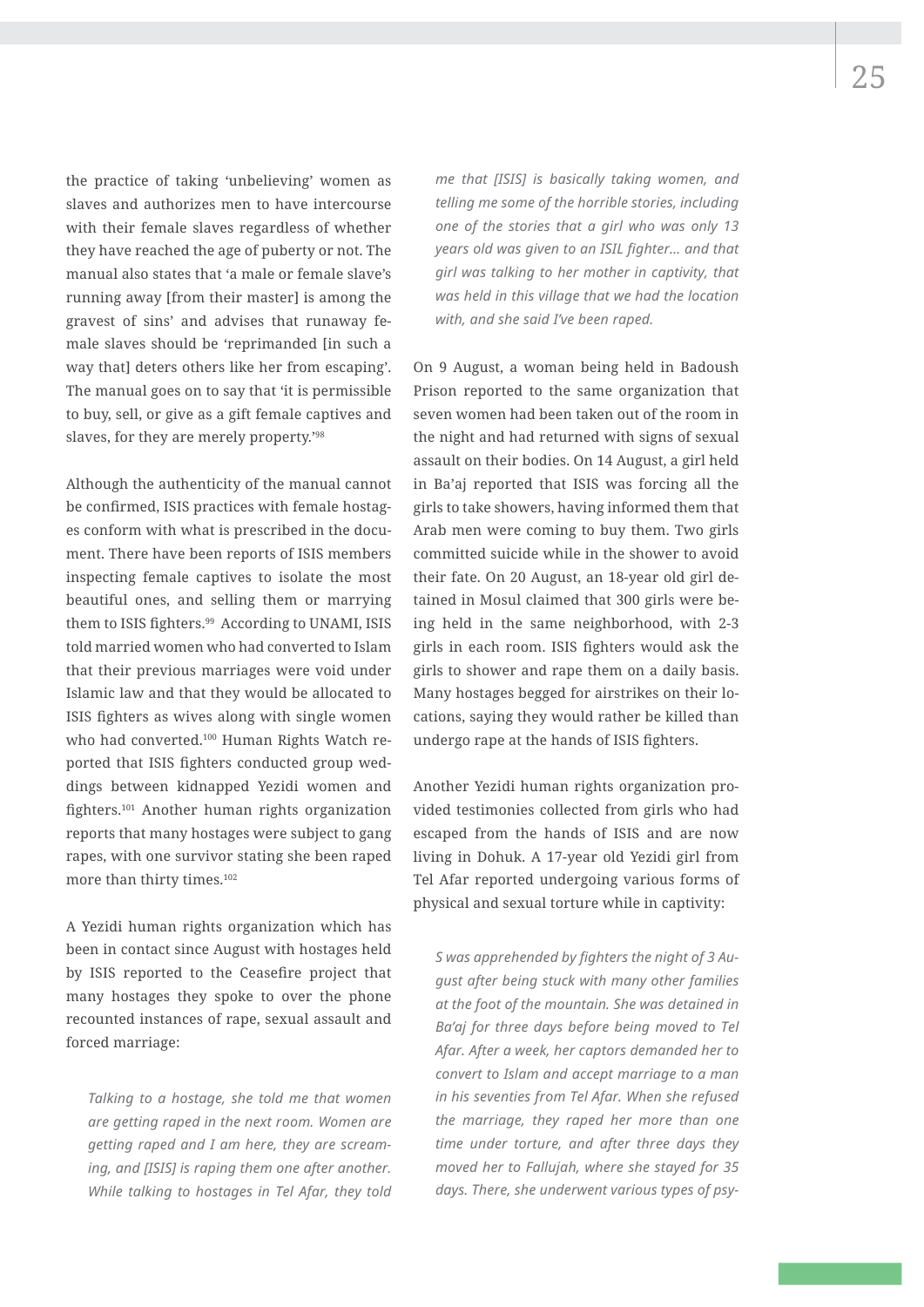*chological and physical torture and was raped tens of times before she was able to escape from the window and seek help in a nearby village. She is currently living in Dohuk in the framework of a house with one of her relatives, and is suffering from physical and psychological trauma as well as a broken wrist and a dislocated shoulder sustained as a result of torture.*<sup>103</sup>

Several Yezidi girls and women who managed to escape from ISIS have recounted testimonies to the Yezidi Fraternity and Solidarity League of being transported to Syria to be sold to fighters there:

*N was apprehended the night of 3 August with several families. After being moved between Sinjar, Tel Afar, and Badoush Prison in Mosul, N was taken to Manbij, Syria with 350 other girls. There, they were displayed and sold in the streets in front of the public, as if in a chicken market. In the night, the militants threatened them with death and raped them repeatedly despite their supplications and screams. N tried more than once to commit suicide but was unsuccessful. Any girl who tried to commit suicide or escape was tortured with electrical cables. The militants put narcotic substances in the food and exploited them sexually. Many of the girls were sold to fighters from Syria, Saudi Arabia, Qatar, Chechnya or Afghanistan.*

S was eventually able to escape and seek help from a family, who disguised her as an Arab and were able to facilitate her transportation to Iraqi Kurdistan.

A 15-year old girl from Tel Qosb also recounted being taken to Syria to be sold:

*D was apprehended the night of 3 August along with her family as they were trying to reach the mountain. After a week, the fighters separated the men from the women and moved D and seven other girls to a hotel in Mosul where they* 

*were detained for more than 70 days. During this time D underwent threats, torture, and repeated rape by several militants, most of them foreigners. This caused D to have a nervous breakdown and lose consciousness from time to time. The girls were then moved to al-Raqqa, Syria and sold to foreign fighters. D was purchased by a fighter from Hasakah who took her to live in his house with his family, who physically and verbally abused her.*<sup>104</sup>

The father of the girl was eventually able to secure her release by paying smugglers \$20,000 to take her to the border with Iraqi Kurdistan. Seven other members of her family are still detained by ISIS. Many other girls have reported being traded repeatedly between ISIS fighters, thereby undergoing multiple instances of rape. According to a Yezidi fomer member of parliament and human rights activist working with girls who have escaped from captivity,

*There was one girl who was 14 years old, she was raped by the first guy that took her, and then after about 10 days he gave her to another person, to another ISIL person, she was raped by him too. And then to a third person. So within 30 days, every 10 days she was given to a different person.*<sup>105</sup>

One activist who had been actively communicating with women in captivity told the Ceasefire project that whenever a hostage escaped, the rest of the hostages would be punished in various ways, whether through the withholding of food, verbal insults, or physical assault. Hostages were also beaten for other reasons:

*A lot of women are getting beaten up. I spoke to a mother, she was inside one of the villages, [name withheld] in Tel Afar, she told me, they are beating two of my children in front of my eyes, forcing me to convert to Islam and to accept marriage with one of the ISIL fighters.*106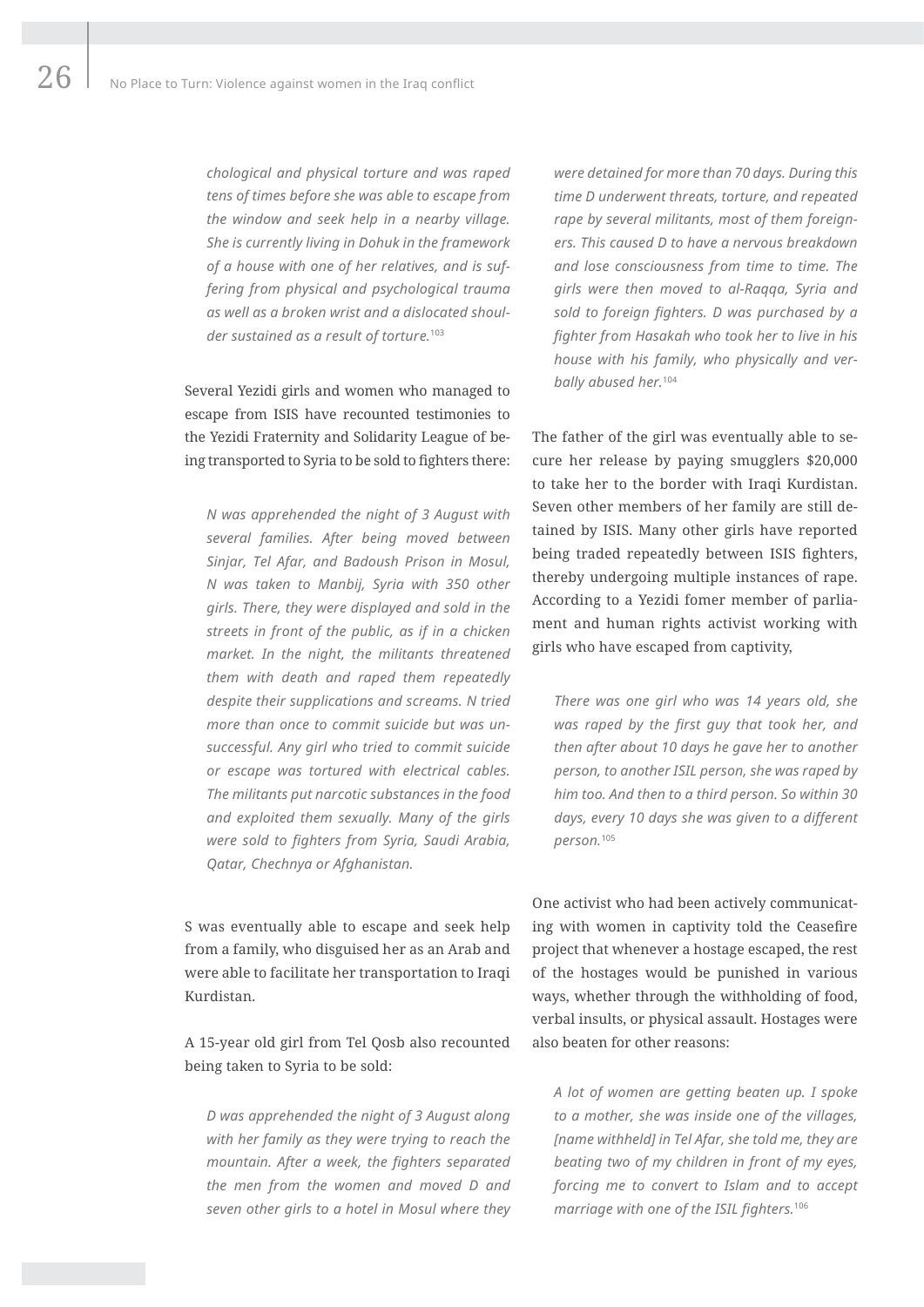**Over 3 million people are internally displaced in Iraq, leaving many girls to grow up in a precarious situation.**

#### Photo:

A displaced girl from Sinjar who fled the ISIS advance with her family, December 2014, Ninewa, Iraq. © Mark Lattimer/Ceasefire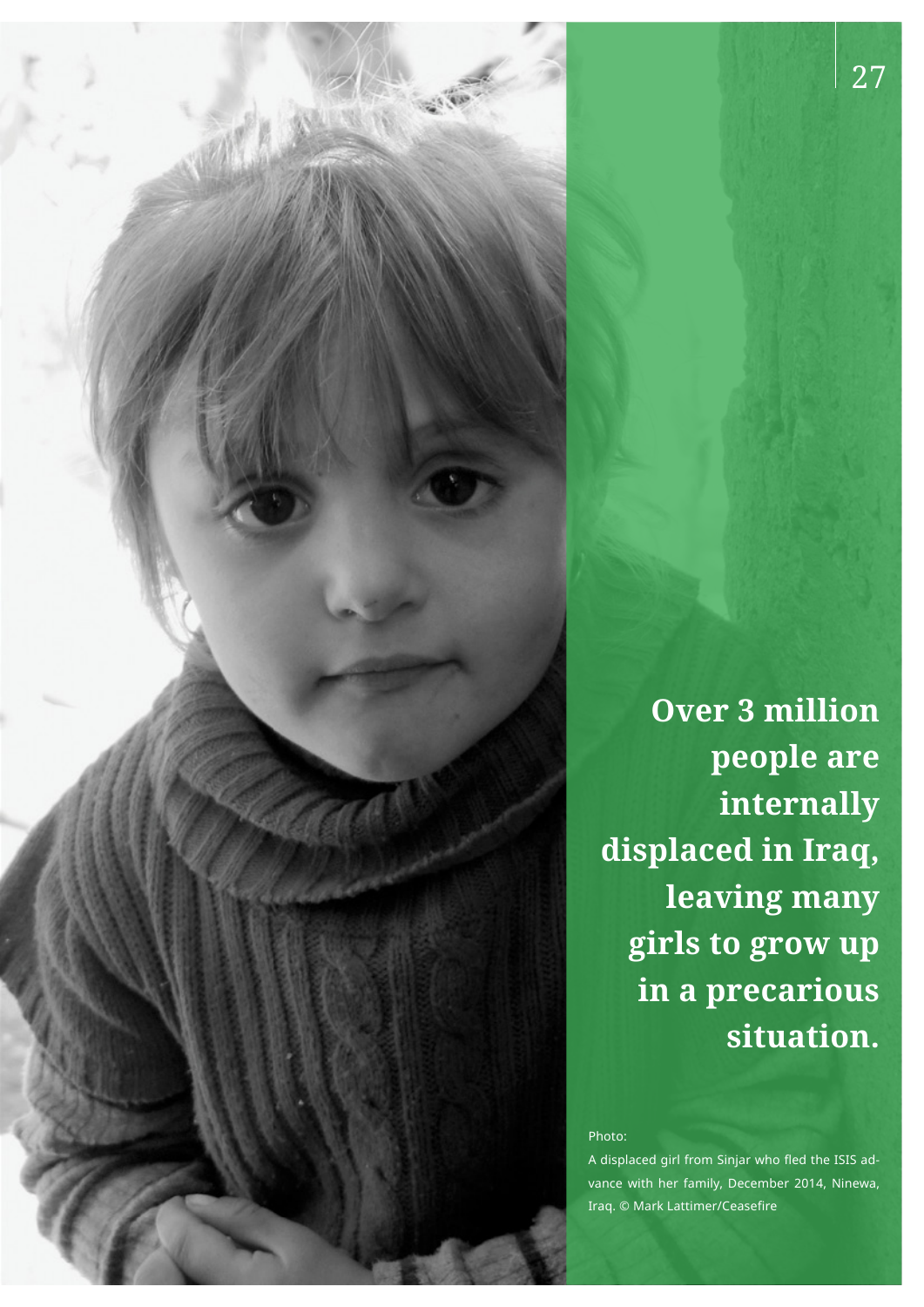#### Another activist reports:

*The last woman who escaped from Mosul, she is seven months' pregnant… she was bought by this person, who was a doctor, and there were also marks of physical abuse on her body, because she resisted the rape, and she wanted to escape, so they beat her up…*<sup>107</sup>

A doctor working at a hospital in Ba'aj, where many Yezidi hostages were transported, reported encountering girls who had attempted to commit suicide and escape their fate by drinking gasoline.108

## **IDP and refugee camps**

Women who have managed to escape from ISIS captivity face a very difficult situation. After having been victims of forced marriage, rape, torture and other violations, most of the escapees have made their way to the Kurdish governorates, where, like other IDPs, they have found shelter in tents, unfinished building structures, and other temporary living arrangements. In addition to the trauma they have been through, these women and girls' psychological recovery is impeded by the fact that many of them have family members who have been killed or are still being held hostage by ISIS.

Many of the returned women and girls are in desperate need of emergency medical treatment in addition to psychosocial support and counselling. However, indications show that very little is being done on the part of the authorities to provide them with these services. According to the Yezidi Fraternity and Solidarity League, none of the 175 female returnees from ISIS captivity they interviewed had been registered by any official agencies or offered any type of

support services from the government. Instead, various humanitarian and non-governmental organizations, many staffed by volunteers, are attempting to tend to the needs of these women.

The incidence of depression and other mental illnesses is very high among women who have returned from captivity.109 In addition, there have been several confirmed suicides of women living in shelter arrangements in the KRG.110 In the words of one activist,

*It's two parts. Freeing the girls, and taking care of the ones who are here. But from what we see here, there is no real work done here for taking care of the ones who returned.*<sup>111</sup>

Sadly, women and girls who have sought refuge in camps for the displaced are not safe from further sexual violence. Sexual exploitation has long been a concern within the Syrian refugee camps in Kurdistan. In a study carried out by UN Women, 54 per cent of female Syrian refugees surveyed believed there was a very high risk of being sexually harassed in Kurdistan.112 Some women reported non-Syrian men entering their tents in hopes of catching them alone or undressed, while others recounted being pressured or offered money to engage in sexual relationships.113 In early 2014, a 16-year old Syrian Kurdish refugee girl was kidnapped and raped by six people in Erbil, leading more than 500 Syrian refugees to protest outside the Kurdish parliament for more protection for refugees from exploitation.<sup>114</sup>

Since the beginning of the latest crisis, there have been anecdotal reports of women in the camps being harassed, sexually exploited, or blackmailed for sex.115 According to UN Women, unsegregated living arrangements and inadequate security within the shelter arrangements are opening women and girls to the risk of gender-based violence.116 Moreover, men have been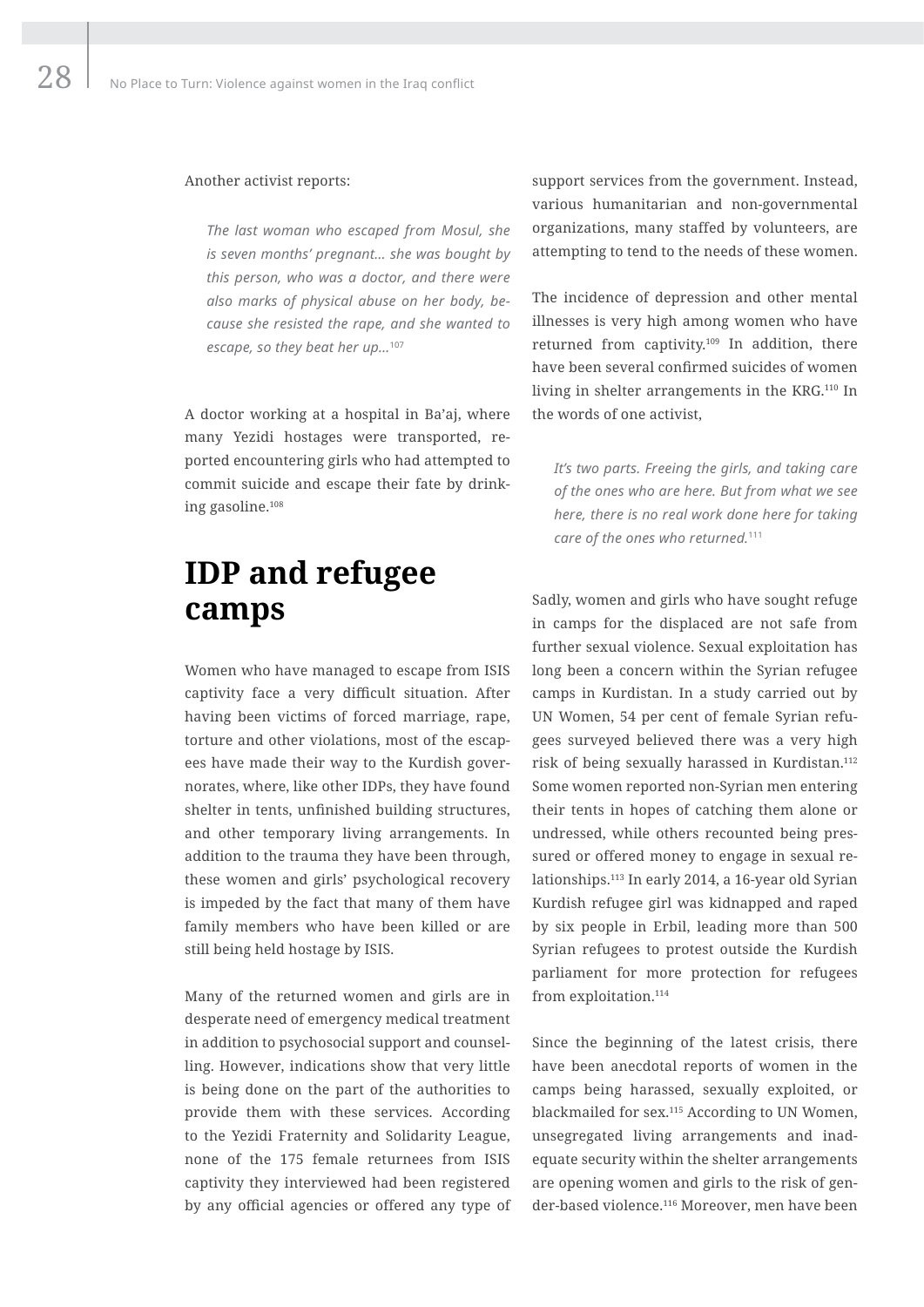returning to their towns and villages to check on the situation, leaving their female family members vulnerable. According to one activist,

*We all know this is an international problem. Whenever you have this amount of refugees, there will be many social and psychological problems… and all these people are mixed in the camps, in many camps there is no good security, so everyone can enter and go. And even if you want to kidnap a, let's say, a child, or do whatever…. I think it's easy. The way in which the camps are designed is not good.*<sup>117</sup>

There have been worries that girls may also face violence and exclusion from their families after returning from ISIS captivity. However, the response of the Yezidi community appears to have been supportive overall. The spiritual leader of

the Yezidi community, Baba Sheikh, has called on the community to welcome back female abductees and not to punish them.

#### An activist explains:

*I think everyone understands that those people were forced to this, they were taken hostages, they did not go voluntarily […] of course it's very difficult for a father, to know that his daughter who is 12 years old, or 11 years old, or 13 years old has been raped by a monster, while he was dreaming to see his daughter getting married, having a normal life, having children. Of course it is devastating for the Yezidi people […] but there is great openness, the people are actually very happy to take those girls back and support them, they have very strong emotional attachment to them.*118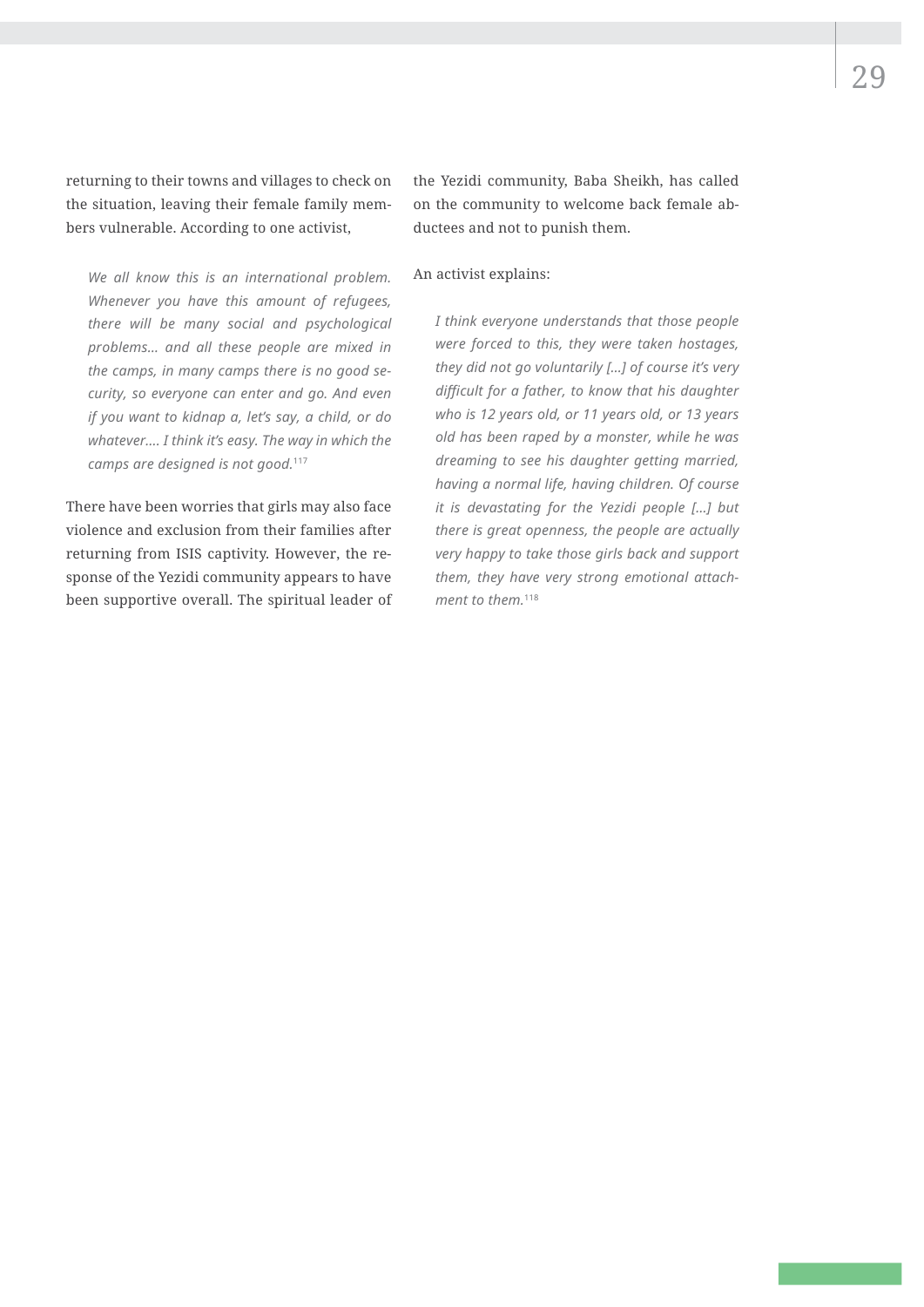# Trafficking<br>in women a in women and girls

Once a relatively unheard-of phenomenon in Iraq, human trafficking has mushroomed in recent years. Prolonged conflict has created conditions ripe for traffickers, including displacement, economic desperation and the breakdown of law and order.

## **Vulnerability factors**

Displaced women, especially widows and female-headed households, are particularly vulnerable to trafficking. According to the Internal Displacement Monitoring Centre, there are currently at least 3,067,000 internally displaced persons (IDPs) in Iraq.119 This figure includes the 1.967 million displaced between December 2013 and November 2014 alone, added to the 1.1 million still displaced from the sectarian fighting of 2006-2007. An unknown number of people are likely still displaced from the 2003 invasion and its aftermath. In addition, there are currently 228,484 registered Syrian refugees living in Iraq, mostly in Erbil and Dohuk.120

There were approximately 1,600,000 widows in Iraq at the beginning of 2014 and even more female-headed households.121 During the height of the sectarian violence, an estimated 90-100 women became widows every day.122 Approximately 33 per cent of displaced widows had not received any humanitarian assistance and 76 per cent do not receive a pension.123 These figures are likely much higher now given the latest wave of displacement. The dire economic situation of widows means that many are pushed to engage in temporary marriages to sustain themselves or fall prey to sexual exploitation.

Another category of women vulnerable to trafficking are women and girls who have run away from home to escape domestic violence, forced marriages or honour killings. They often head for transportation centres looking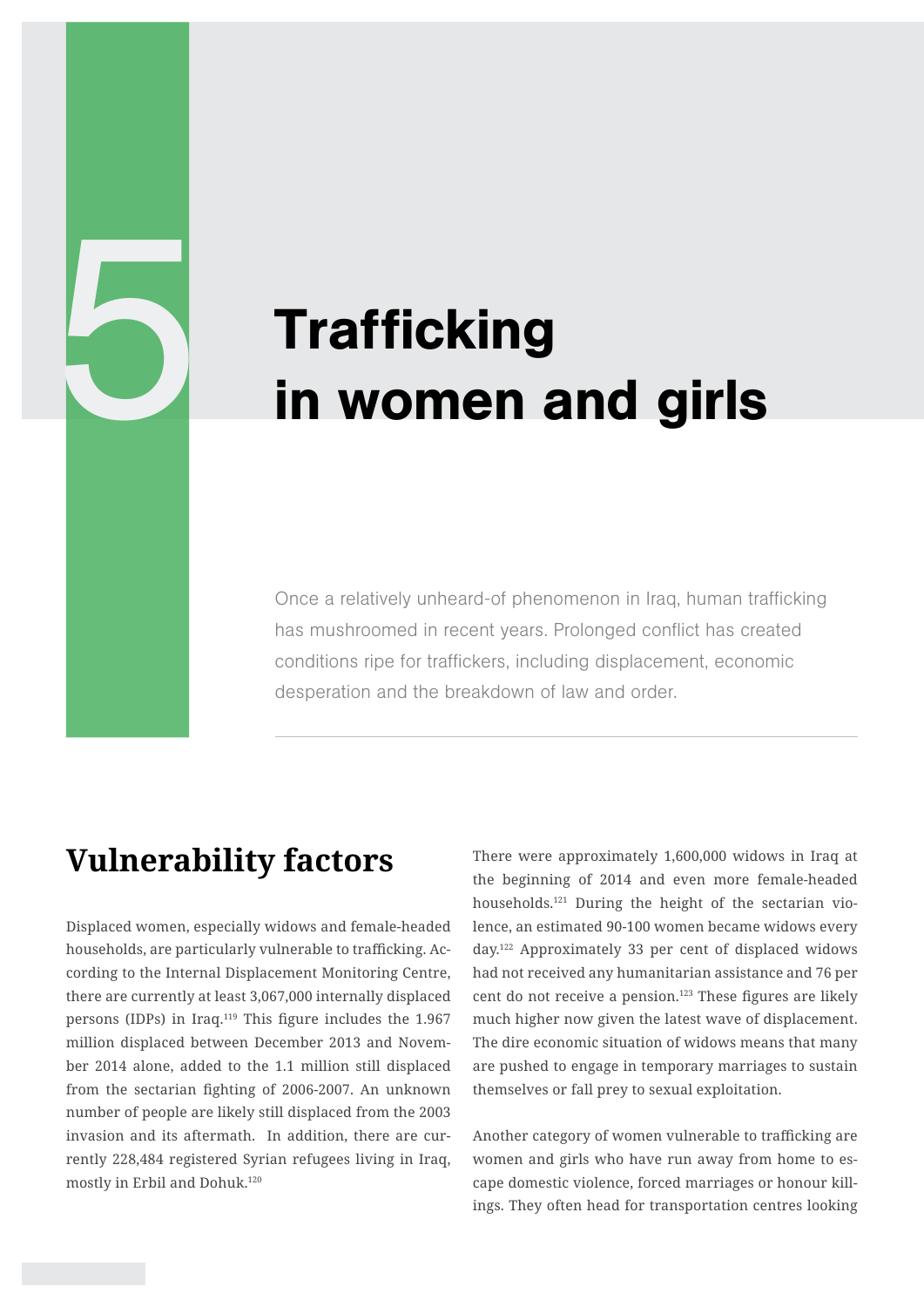to escape, and in their desperate situation are more likely to accept help from a stranger. Traffickers prey specifically on this demographic. In one case of sexual trafficking followed by the Heartland Alliance, girls who had left their homes were brought to brothels by taxi drivers where they were forced into prostitution.<sup>124</sup> According to the Organization of Women's Freedom in Iraq, some traffickers deliberately scope out underage runaway girls in busy public places, such as markets.125

In other cases, families have knowingly or unknowingly sold their own daughters into prostitution out of economic desperation. Often, families will arrange to marry their daughters to older men, who end up pushing the girls into prostitution once the marriage is concluded.126 In other cases, families have sent their daughters to work in Gulf countries as domestic workers, and the girls are forced into sex work upon arrival.127

The prison system is another place where recruiters are known to operate. Traffickers will post bail for an incarcerated woman, then force her into prostitution to pay back her debt.<sup>129</sup>

## **Patterns of trafficking**

Accurate statistics on the total number of women trafficked in Iraq on a yearly basis are impossible to come by, due to an historic lack of official interest in combatting trafficking and the fact that border officials lack training on recognizing the signs of human trafficking. The number is likely to be in the thousands since 2003.130 According to the Organization of Women's Freedom in Iraq, 4,000 women and girls were trafficked in the first seven years following the invasion.<sup>131</sup> According to another estimate, 150 Iraqi children are kidnappeed annually by gangs specializing in trafficking.132 In a single day, 6 November 2012, 21 children were kidnapped from various locations in Baghdad.<sup>133</sup>

For reasons mentioned earlier, families may be unwilling to report that their daughters have been kidnapped. A common technique used by traffickers to keep their victims in prostitution is to film the rape of women and girls and threaten to show the recording to their families.134 This prevents them from going back to their families,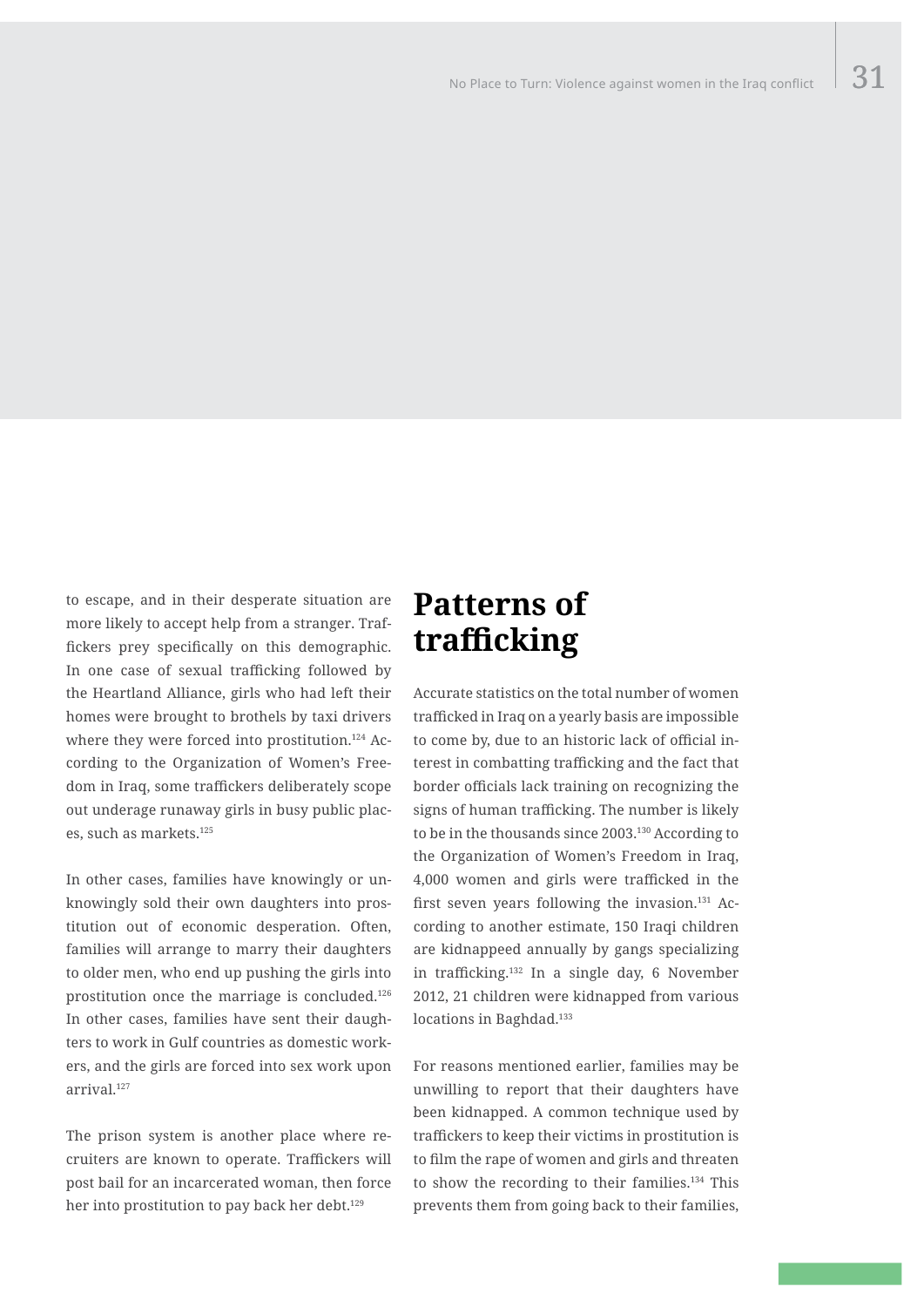as families will disown a woman who has been raped or involved in prostitution, even if forced.

Women who fall into forced prostitution are either trafficked domestically or internationally. Within Iraq, the majority of trafficked women are thought to end up in Baghdad, where they are forced to work in brothels in the al-Bai'a and al-Battaween districts.135 In addition, large numbers of women from the southern and central regions of Iraq are trafficked northwards to Tikrit, Erbil, Dohuk and Sulaymaniyah.136 According to the President of the Organization of Women's Freedom in Iraq, the domestic trafficking industry has been growing at an alarming rate:

*There is a huge trafficking industry, we know for sure that in the city of Baghdad, the so-called 'entertainment industry' has grown so strongly in the last five years. Tens of – they call them 'night clubs', but they are the gateway to the huge number of brothels – that are open in Baghdad and in Erbil and in Sulaymaniyah… And widows, and orphans, female orphans of war do not have much choice than to be recruited into these places. And the way they are treated is devastating.*<sup>137</sup>

Outside of Iraq, the most common destination countries for trafficked women are Syria, Jordan and the United Arab Emirates.138 A common method for trafficking women across borders is for a man to marry his victim through a temporary (mut'a) marriage and travel with her outside of Iraq. Officials do not raise many questions about a married woman travelling with her spouse, and upon reaching the destination the man divorces the woman, forces her into prostitution, then returns to Iraq and repeats the process.139 Traffickers are also able to provide forged passports for their victims or bribe officials to turn a blind eye to their operations.<sup>140</sup> In 2011 it was estimated that 95 per cent of prostitutes working in Syrian brothels were Iraqis, many of them minor girls.<sup>141</sup>

Prostitution is a lucrative business. Women and girls trafficked outside of Iraq have been sold for prices ranging from \$10,000 - \$20,000.142 Within Iraq, pimps generally make \$100 per session from their prostitutes.143 The Organization of Women's Freedom in Iraq reports that in Sulaymaniyah, clients pay \$200-500 for a night with a virgin girl.144 In some cases, girls have been forced to undergo hymen reconstruction operations so that they can be trafficked once again as virgins.145

As detailed in other sections of this report, ISIS has become a major actor in the buying and selling of women and girls. According to some media reports, ISIS depends on human trafficking as a major source of funding as well as a technique to attract male recruits.146 According to UNAMI, ISIS opened an office in the Al-Quds district of Mosul where they have been selling Yezidi women to local men.147 One human rights organization received reports that Yezidi women were being sold near the Grand Mosque in Mosul.148 There were also reports of women being sold in Ramadi and Fallujah. A large number of kidnapped women and girls were transported to al-Raqqa and al-Hasakah in Syria to be sold. There were also reports of Yezidi girls being sold in the town of al-Houl as well as 300 girls sold in Aleppo.149

Sexual trafficking is also a growing concern in many of the camps for refugees and IDPs in the Kurdistan region. The large numbers of Syrian refugees living in Iraqi Kurdistan are particularly vulnerable to trafficking since their lack of work permits restricts their ability to find legal employment. In 2013, there were several reported cases of taxi drivers facilitating the trafficking of young Syrian refugee girls in the Kurdistan region.<sup>150</sup>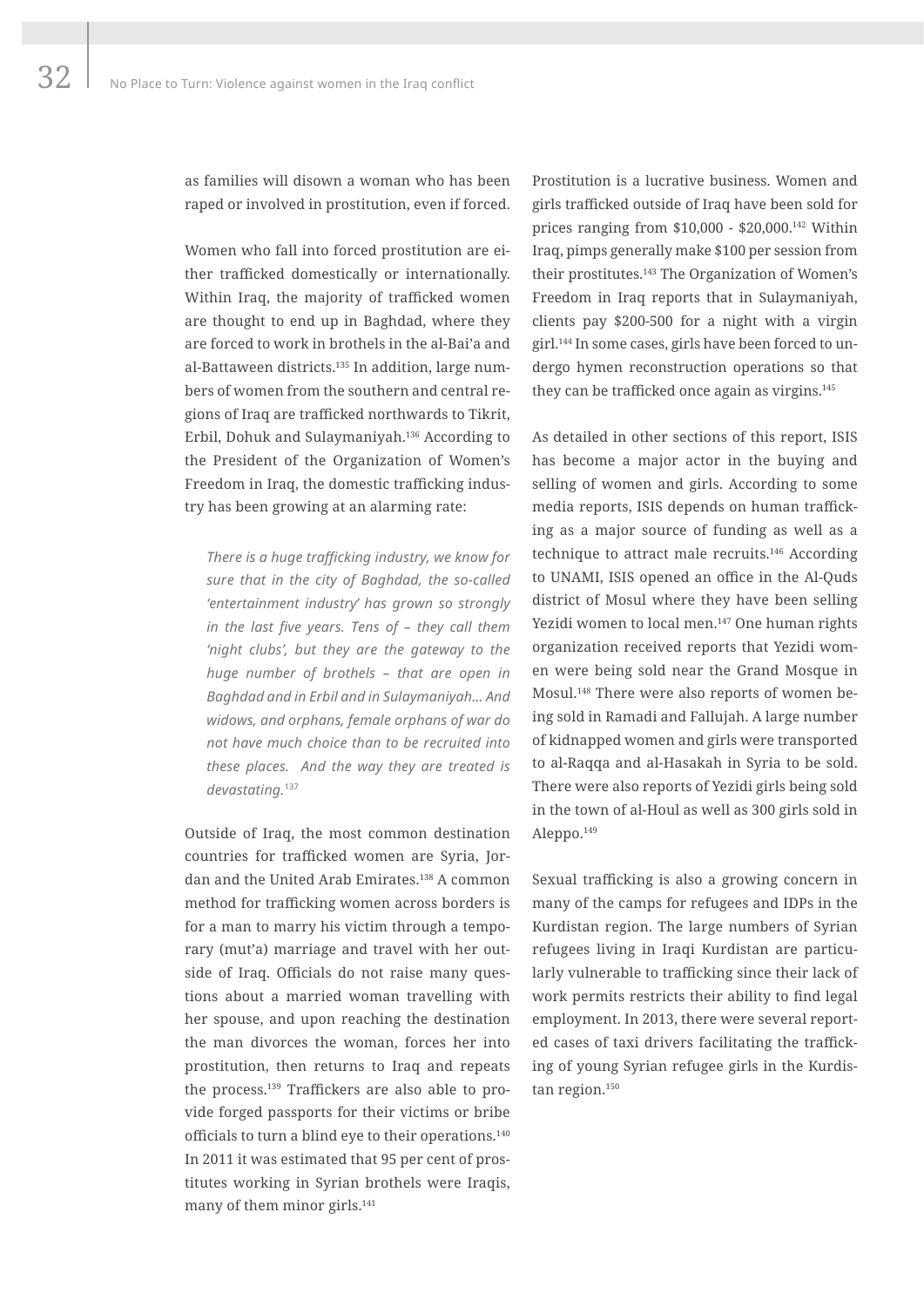## **The official response**

Despite the passing of an anti-trafficking law in 2012, the government of Iraq has consistently shown that it does not take the problem of human trafficking seriously. The 2014 Global Slavery Index ranks Iraq as 158th out of 167 countries for having one the weakest government responses to slavery.151 In 2013, although the government initiated several sex trafficking investigations, it did not prosecute any offenders. The government also did not make any efforts to identify victims of trafficking or to refer victims to protection services, such as shelters. 152

The Kurdistan Regional Government has not passed any anti-trafficking legislation. According to one activist,

*…trafficking is a big issue here, but it's not visible. And here the government tries not to identify it, not to solve it. And even until now we don't have a law for trafficking.*<sup>153</sup>

Many activists believe the lack of government action is due to the high level of official complicity in the problem. Trafficking brings in big profits, and many officials are easily persuaded to turn a blind eye to trafficking cases because of the generous bribes they receive from traffickers.154 Police officers are also known to be clients of prostitutes who have been forced into sex work. In some cases, women who escaped from prostitution were forcibly returned to their brothels by police officers.155

Women who have been forced into prostitution are more likely to be treated as criminals by the justice system than as victims of trafficking. A large number of women who have escaped from trafficking have been convicted on charges of prostitution, which is illegal under Iraqi law, or for other offences such as possession of forged documents.157 More than half of the detainees in

Al-Kadimiyah women's prison in Baghdad are charged with prostitution, and it is believed that many of them may have been forced.158

*Women who are in the brothels, they are the ones who are thrown in the prisons, they are the ones who are thought of as perpetrators. Usually the men – or sometimes the traffickers are not men, they are women – the traffickers have their way, they have established very strong connections with the policing system, and they have their way of paying a bribe and stepping out while the trafficked women, the arrested women, they are the ones that take at least one year in prison.*<sup>159</sup>

Iraq's male-dominated police and security forces lack the gender-sensitivity training needed to deal effectively with allegations of trafficking or to recognize its signs. The judicial system is also unlikely to be sympathetic to victims of trafficking. The Heartland Organization, which has followed may legal cases involving defendants who had been forced into prostitution, documented numerous instances where police officers and judges have mocked or verbally abused victims of trafficking, insulted lawyers for defending clients involved in prostitution, and downplayed the relevance of gender-based violence as a factor in investigations.<sup>160</sup>

There is a pronounced shortage of shelters or other support services for victims of trafficking. A few NGOs run shelters in the Kurdistan region, but there are very few similar facilities in other parts of Iraq.161 The federal government has prevented NGOs from operating shelters, while making scant efforts to establish functioning government-run shelters.162 The government allocated a building in Baghdad to be used as a shelter for trafficking victims in 2013, but at year's end had not been able to identify or refer any victims to this service.163 Many victims of trafficking who are serving prison sentences prefer to stay in prison past their sentences than to leave and risk being trafficked again or punished by their families.164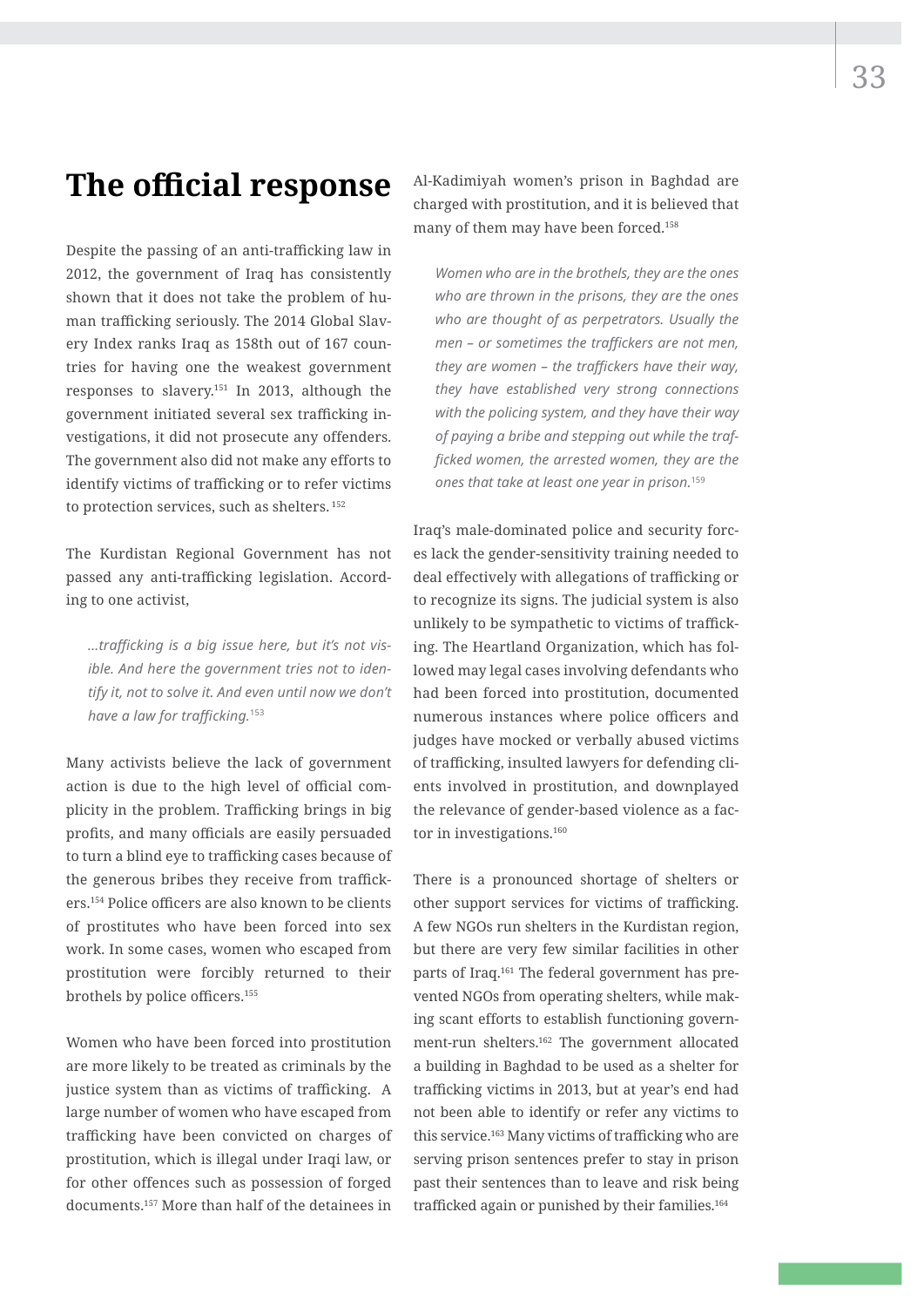## **Recommendations**

## **To the federal government of Iraq**

- Amend the Penal Code to include minimum sentences for rape and sexual assault and repeal Article 398 which allows rapists to evade punishment by marrying their victims;
- Withdraw reservations to Articles 2 (f) and (g), 9 (1) and (2), 16 and 29 of the Convention on the Elimination of All Forms of Discrimination against Women;
- Carry out thorough and impartial investigations into crimes against women, including crimes committed by members of the police, security forces, and non-state militias;
- Provide all police units with gender-sensitivity training, including proper interviewing techniques for victims of sexual violence, and establish protocols for providing rape victims with forensic medical attention and appropriate support services; and take measures to increase the recruitment of women in the police force, especially in units for dealing with gender-based violence;
- Improve efforts to implement the Human Trafficking Act No. 28 of 2011, including by establishing a database of traffickers and trafficking routes, training police and security forces to recognise the signs of trafficking, increasing efforts to identify victims and refer them to protection and rehabilitation services, and prosecuting offenders; and strengthen cooperation with destination and transit countries to improve mechanisms for fighting trafficking;
- Increase the number of shelters available to women fleeing violence and exploitation, and extend support to non-governmental organizations providing such services;
- Work with the KRG to secure the release of hostages still under the custody of ISIS;
- Take all necessary measures to avoid civilian casualties in the course of any military action against ISIS and other insurgent groups.

## **To the Kurdistan Regional Government**

- Pass a comprehensive anti-trafficking law;
- Work with the federal government to secure the release of hostages still under the custody of ISIS;
- Improve the provision of services such as counselling and psychological support to female IDPs who have experience sexual violence;
- Provide assistance to non-governmental organizations operating shelters for victims of genderbased violence.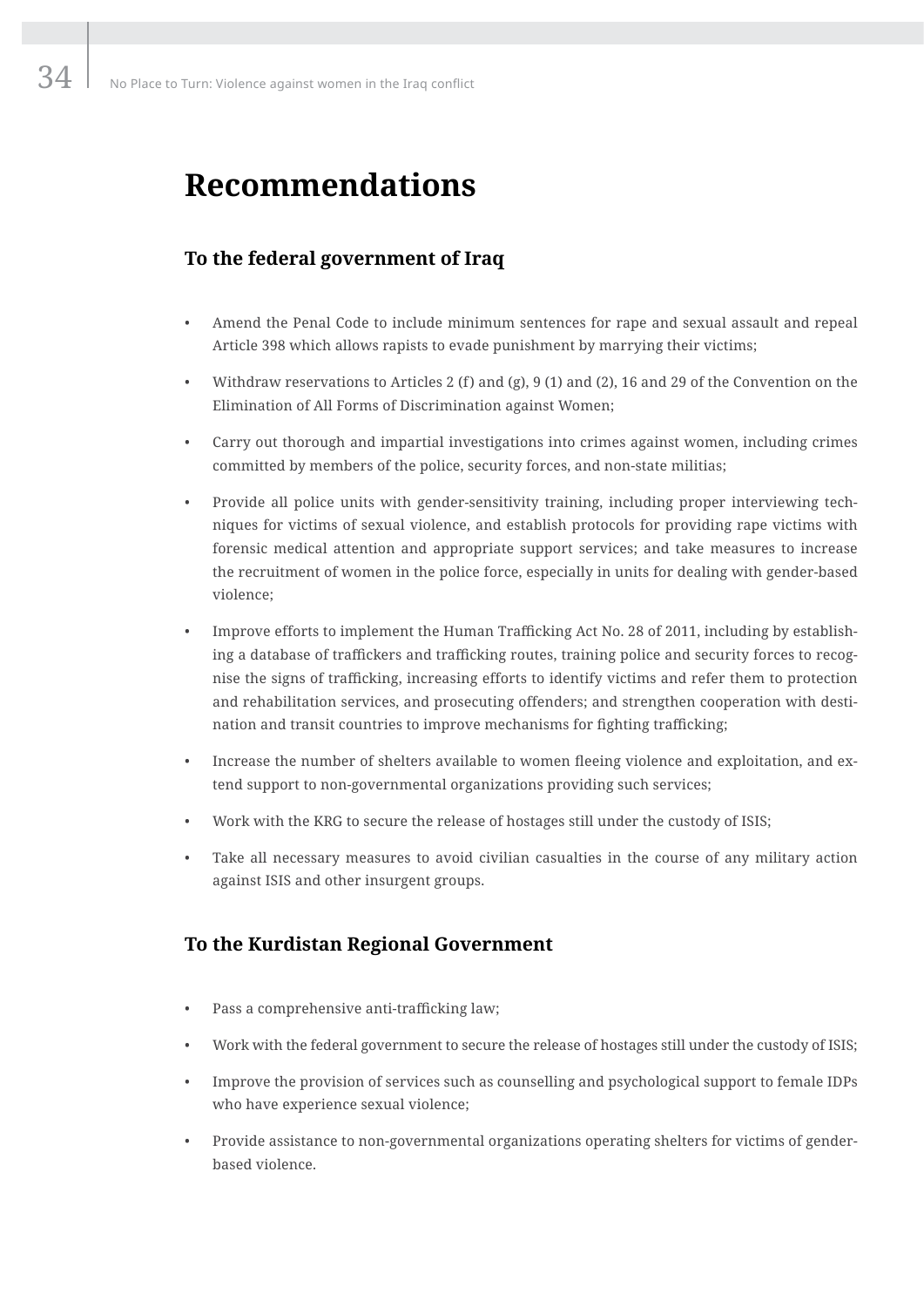## **To the international community**

- Take measures to prevent the transfer of arms and financial resources to groups committing gross human rights abuses against women;
- Consider the specific needs of displaced women within humanitarian aid programmes; increase the provision of medical, emotional and psychological support to victims of sexual violence; and promote the collection of gender-disaggregated data in all operations, including specific mechanisms for monitoring violence against women;
- Promote the accountability of those responsible for serious violations of international law, including through referring the situation in Iraq to the International Criminal Court;
- Ensure that any international military action taken against ISIS and other insurgent groups in support of the Iraqi government adheres to international humanitarian law and to international human rights law and in particular prohibit any aerial bombing which may be expected to result in loss of civilian life or damage to civilian objects which would be excessive in relation to the concrete and direct military advantage anticipated.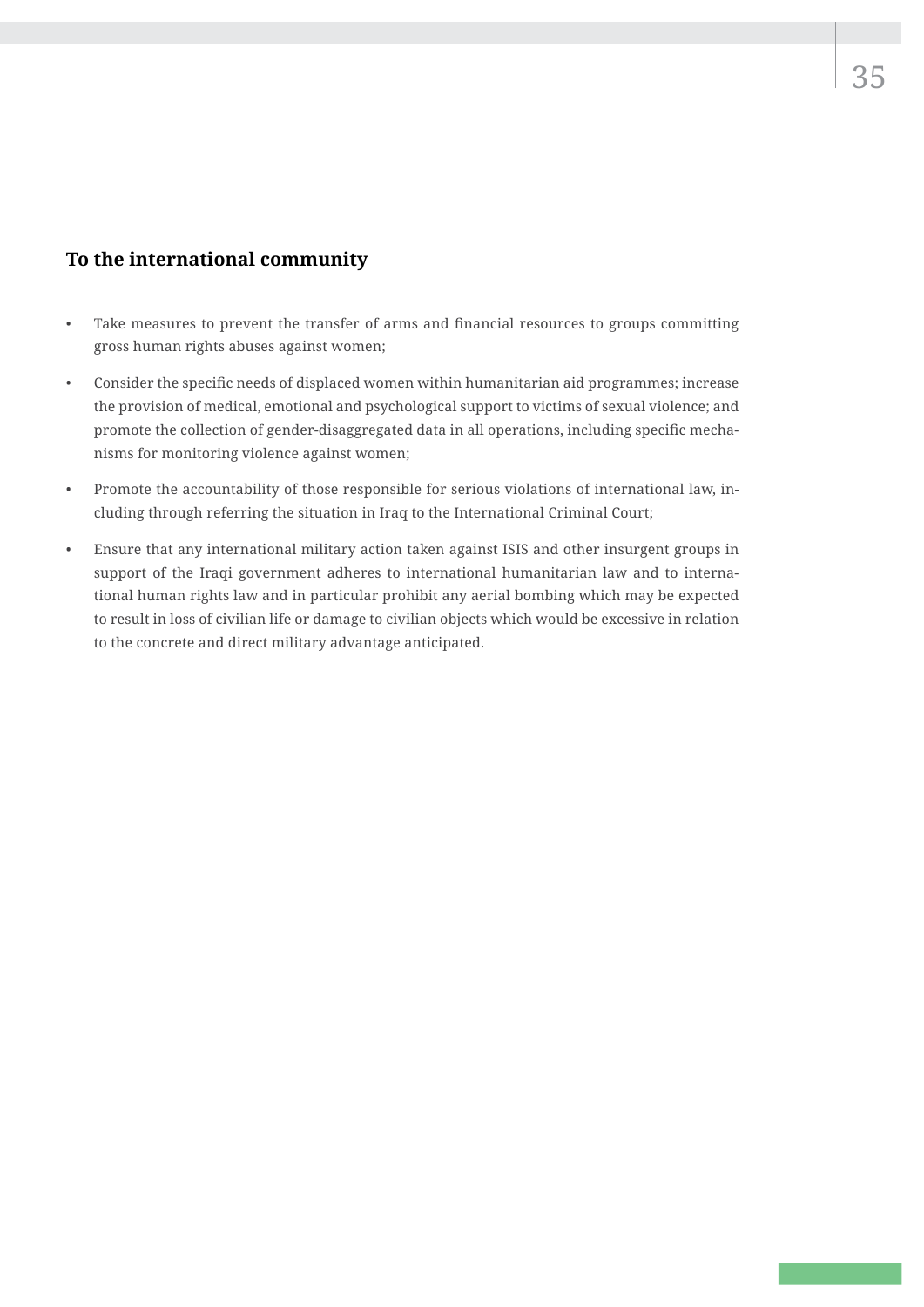### **Endnotes**

- 1 UN High Commissioner for Human Rights, 'Report on the Protection of Civilians in the Non-International Armed Conflict in Iraq: 5 June – 5 July 2014,' UNOHCHR, 18 July 2014, p6
- 2 Iraq 2005 Constitution, https://www.constituteproject. org/constitution/Iraq\_2005
- 3 Ali Allawi, 'Human Trafficking: Iraq A Case Study,' 2010, http://works.bepress.com/cgi/viewcontent. cgi?article=1000&context=ali\_allawi
- 4 NGOs' Coalition of CEDAW, 'Iraqi Women in Armed Conflict and Post Conflict Situation,' Shadow Report submitted to the CEDAW committee at the 57th Session, February 2014.
- 5 U.S. Department of State, 2014 Trafficking in Persons Report.
- 6 Iraq Body Count, accessed 10 January 2015, https:// www.iraqbodycount.org/database
- 7 World Health Organization, 'Conflict and humanitarian crisis in Iraq: public health risk assessment and interventions,' 24 October 2014, p.6
- 8 Miriam Puttick, 'From Crisis to Catastrophe: The Situation of Minorities in Iraq,' London: Minority Rights Group International, October 2014
- 9 'IS Persecution brings Renewed Suffering for the Voiceless Iraqi Turkmen,' Unrepresented Nations and Peoples Organization, 11 December 2014, http://unpo. org/article/17775
- 10 International Organization for Migration, Displacement Tracking Matrix, http://iomiraq.net/dtm-page
- 11 UN Population Fund, 'Highest-level of emergency declared in Iraq,' 19 August 2014, UNPF, 'Pregnant women forced to flee escalating crisis in Iraq,' 11 September 2014,
- 12 Sinjar Crisis Management Team, Report on Humanitarian Situation (unpublished)
- 13 Yezidi Fraternity and Solidarity League, 'Documentation of Violations Suffered by Women in Ninewa,' communicated by email, 16 November 2014
- 14 Hammourabi Human Rights Organization (HHRO), 'Across 60 days: The third report issued by Hammourabi Human Rights Organization about violations against Iraqis between 10 October 2014 and 10 December 2014,' p.3
- 15 Beladi Center for Strategic Studies and Research, 'Report on the Situation of Displaced Turkmen Families after the Events of the Mosul, June 2014,' 1 August 2014, p.9
- 16 Rasty Organization for Human Rights, 'Crimes of Daash Terrorists in Ninewa Governorate,' 14 October 2014, p.20
- 17 International Organization for Migration, 'Ongoing Displacement: A Profile of Iraq, 2013-2014,' September 2014, p.41
- 18 Id.
- 19 MADRE, 'Promising Democracy, Imposing Theocracy: Gender-Based Violence and the US War on Iraq,' 2007.
- 20 US Department of State, Iraq Country Report on Human Rights Practices 2011, p.36; Institute for International Law and Human Rights (IILHR), 'Iraq's Minorities and Other Vulnerable Groups: Legal Framework, Documentation and Human Rights,' May 2013, p. 36; UNAMI Human Rights Office/OHCHR, Report on Human Rights in Iraq: January-June 2013, August 2013, p.11
- 21 UNOCHA and UN Information Analysis Unit, 'Genderbased Violence in Iraq: The effects of violence – real and perceived – on the lives of Iraqi women, girls, men and boys,' 16 June 2008, p.15
- 22 Yifat Susskind, 'Under ISIS, Iraqi women again face an old nightmare: violence and repression,' The Guardian, 3 July 2014, http://www.theguardian.com/ global-development/poverty-matters/2014/ jul/03/ isis-iraqi-women-rape-violence-repression
- 23 Iraq Ministry of Human Rights, Department of Performance Monitoring and Protection of Rights, Women's Rights Division, "Assessment of the Reality of Iraqi Women throughout the year 2007," p.11
- 24 UNAMI Human Rights Office/OHCHR, Report on Human Rights in Iraq: July-December 2013, June 2014, p.16
- 25 'Dozen shot dead at Baghdad brothel,' Aljazeera, 22 May 2013, http://www.aljazeera.com/ news/ middleeast/2013/05/201352216348762997.html
- 26 UNAMI /OHCHR, Ibid, p15
- 27 UNAMI /OHCHR, Ibid, p16
- 28 'Sixteen Shia family members killed in Iraq,' Aljazeera, 4 September 2013, http://www.aljazeera.com/ news/ middleeast/2013/09/201394121743651749.html
- 29 Interview with Yanar Mohammed, 17 December 2014
- 30 'Baghdad Brothel Attacked: 12 Killed Again In Repeat Targeting of Brothel,' Inquisitr, 8 January 2014, http:// www.inquisitr.com/1087092/baghdad-brothel/
- 31 Shaista Aziz, 'Iraq's women: "It's only us who understand each other's reality,"' The Guardian, 26 June 2014, http://www.theguardian.com/theobserver/ she-said/2014/jun/26/iraqs-women-its-only-us-whounderstand-each-others-reality
- 32 Rania Abouzeid, 'The Women in a Morgue in Baghdad,' The New Yorker, 11 August 2014
- 33 Iraqi Human Rights Society USA, 'Report on the Events of Mosul,' 21 June 2014, http://www. ihrsusa.net/ details-431.html
- 34 'ISIS Expands Control, Begins Persecuting Christians in Mosul,' Assyrian International News Agency, 12 June 2014, http://www.aina.org/news/20140612011342.htm
- 35 UNOHCHR/UNAMI, 'Report on the Protection of Civilians in Armed Conflict in Iraq: 6 July-10 September 2014,' October 2014, p.11.
- 36 Hammourabi Human Rights Organization (HHRO), 'During 60 days: second report for the period from 10/8/2014 up to 10/10/2014 about Human Rights Violation in Iraq,' p.9.
- 37 'August 24 Report on North Iraq -- Religious Shrines Destroyed,' Assyrian International News Agency, 24 August 2014, http://www.aina.org/ news/20140824132833.htm
- 38 'Iraqi Women Network Calls for Action Against ISIS,' Assyrian International News Agency, 3 September 2014, http://www.aina.org/news/20140903021449.htm
- 39 UNOHCHR/UNAMI, October 2014, supra, p.6.
- 40 Anadolu Agency, 'Iraq: 150 women executed after refusing to marry ISIL militants,' 16 December 2014, http://www.turkishpress.com/news/415983
- 41 Norwegian Church Aid, 'Trafficking, Sexual Exploitation and Prostitution of Women and Girls in Iraq,' April 2010, p.11.
- 42 NGO's Coalition of CEDAW, supra.
- 43 UNOHCHR/UNAMI, October 2014, supra, p.10.
- 44 Id.
- 45 Id.
- 46 'Iraqi Women Network Calls for Action Against ISIS,' Assyrian International News Agency, 3 September 2014, http://www.aina.org/news/20140903021449.htm.
- 47 UNOHCHR/UNAMI, October 2014, supra, p.10.
- 48 HHRO, Second report, supra, p.6.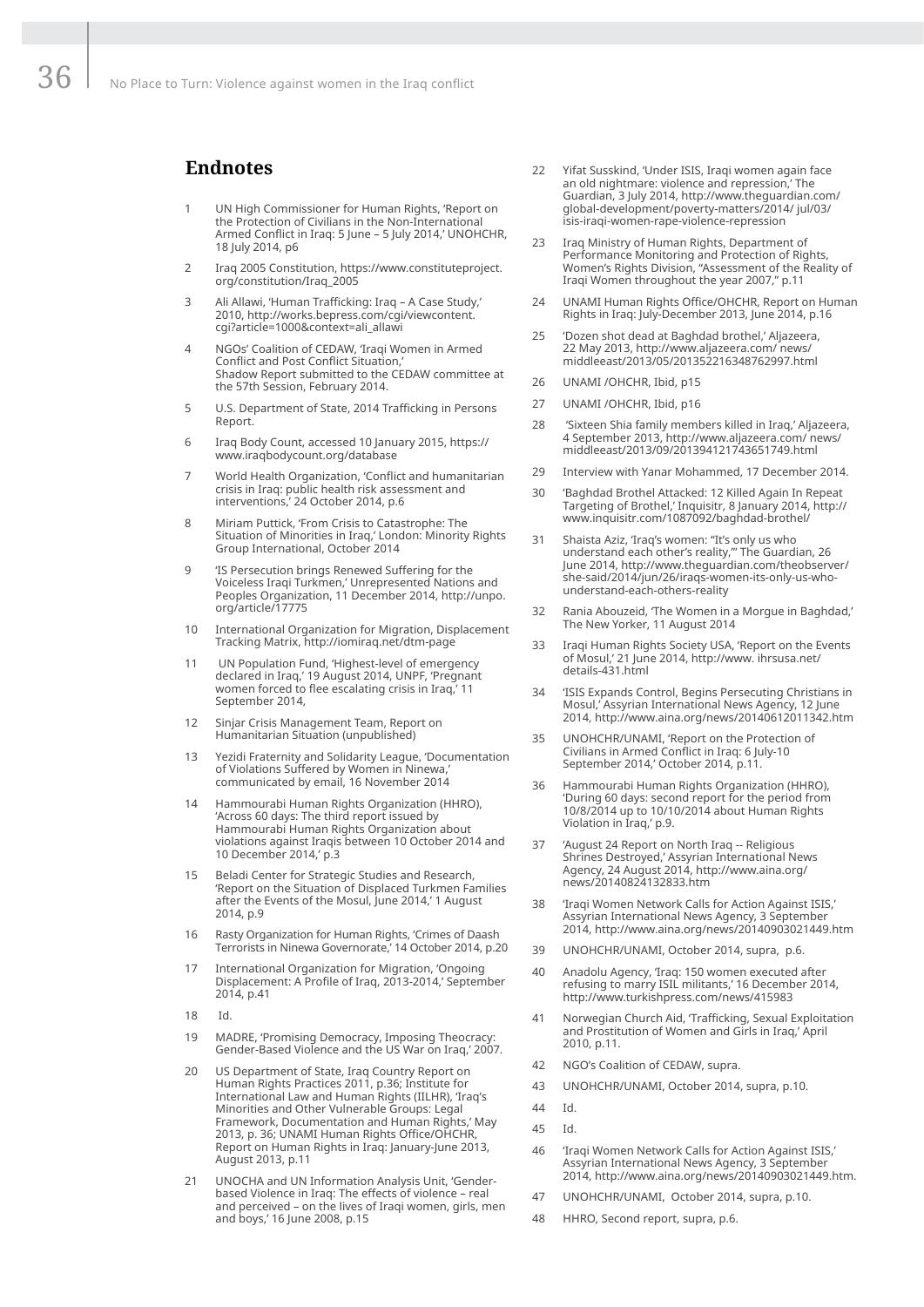- 49 Loulla-Mae Eleftheriou-Smith, 'Isis publicly executes leading lawyer and human rights activist in Iraq,' The Independent, 25 September 2014
- 50 HHRO, Second report, supra. p.9.
- 51 'Mosul Residents Living in Sadness and Terror Under ISIS,' Assyrian International News Agency, 10 July 2014, http://www.aina.org/news/20141007153645.htm
- 52 'Iraqi women targeted for execution by IS,' Al-Monitor, 10 October 2014, http://www.al-monitor.com/pulse/ security/2014/10/islamic-state-execution-women-iraq. html
- 53 Id.
- 54 'ISIS executes female parliamentary candidates in Mosul,' Rudaw, 25 November 2014, http://rudaw.net/ english/middleeast/iraq/251120141
- 55 NGO's Coalition of CEDAW, supra.
- 56 Ammar Karim, 'Rise of Shiite militas poses serious challenge in Iraq,' Al-Arab Online, 21 October 2014, http://www.alarab.co.uk/en/?id=3766
- 57 Hammourabi Human Rights Organization (HHRO), 'Special report on the human rights situation of minorities in Iraq for the period between 10/06/2014 and 10/08/2014 or sixty days,' p.3.
- 58 Ibid. p.5.
- 59 Ibid. p.2.
- 60 Rasty Organization for Human Rights, supra, p.18.
- 61 Ibid., p.18.
- 62 Ibid., p.20.
- 63 Ibid., p.23.
- 64 Interview with Falah Shakaram, 18 December 2014.
- 65 Yezidi Fraternity and Solidarity League, 'Documentation of Violations Suffered by Women in Ninewah,' communicated by email 16 November 2014.
- 66 Interview with Mark Lattimer, Ceasefire project, 11 December 2014
- 67 UNOHCHR/UNAMI, October 2014, supra,' p. 15.
- 68 HHRO, 'Report dated August 18, 2014 on the situation in North Iraq,' http://www.aina.org/ news/20140818030036.htm
- 69 UNOHCHR/UNAMI, October 2014, supra, p. 14.
- 70 HHRO, Second report, supra,' p. 7.
- 71 Interview with Murad Ismail, 15 December 2014.
- 72 Interview with Murad Ismail, 15 December 2014.
- 73 Testimony provided by Yezidi Fraternity and Solidarity League.
- 74 Testimony provided by Yezidi Fraternity and Solidarity League.
- 75 '250 women under the weight of rape in "ISIS colony",' Iraq Press Agency, 29 November 2014.
- 76 Interview with Murad Ismail, 15 December 2014.
- 77 Yezidi Fraternity and Solidarity League, 'Report on Survivors,' received 6 January 2015.
- 78 UNOCHA and UN Information Analysis Unit, supra, p.13.
- 79 Ministry of Planning, National Agency for Population Policies and UNFPA, 'Violence against women in Iraq – Problems and Options,' p.21.
- 80 Iraqi Women Integrated Social and Health Survey, 2011.
- 81 Human Rights Watch, 'No One is Safe: The Abuse of Women in Iraq's Criminal Justice System,' 2014, p.3.
- 82 Souad Al-Azzawi, 'Privileges of New Democratic

Iraq: Rape & Torture of Innocent Women in Maliki's Prisons,' Brussels Tribunal, 6 February 2013, http:// www.brussellstribunal.org/ article\_view.asp?id=760#. VK9l6GSsWC1

- 83 Reports of Torture, Rape in Iraqi Prisons,' Al-Monitor, 26 December 2012, http://www.al-monitor.com/ pulse/security/01/12/reports-of-torture-rape-in-iraqi. html#ixzz3KxMPJQdq
- 84 Nabil Al-Jurani and Bushra Juhi, 'Child rapes, killings terrify parents in Iraq,' Associated Press, 9 November 2012, http://bigstory.ap.org/article/ child-rapes-killings-terrify-parents-iraq
- 85 Bushra Al Mudhafar, 'Iraqi Judiciary Fails Rape Victims,' Al-Monitor, 18 March 2013, http:// www.al-monitor. com/pulse/originals/2013/03/iraq-rape-judiciary.html.
- 86 MADRE, 'Promising Democracy, Imposing Theocracy: Gender-Based Violence and the US War on Iraq,' 2007.
- 87 Interview with Yanar Mohammed, 17 December 2014.
- 88 Inter-Agency Standing Committee Reference Group for Gender in Humanitarian Action, 'Humanitarian Crisis in Iraq Gender Alert: September 2014,', p.4.
- 89 Iraq: Armed militias attack and displace tribes in Babil,' Middle East Monitor, 17 September 2014, https://www. middleeastmonitor.com/news/middle-east/14185-iraqarmed-militias-attack-and-displace-tribes-in-babil
- 90 Yanar Mohammed, 'On the ISIS Occupation of Mosul and the Western cities,' Organization of Women's Freedom in Iraq, 19 June 2014
- 91 Layla Ahmad, 'ISIS…violations and rapes of women in Mosul,' Iraq Hurr, 23 June 2014, http://www.iraqhurr. org/content/article/25431673.html
- 92 UNOHCHR/UNAMI, October 2014, supra,' p.12.
- 93 Beladi Center for Strategic Studies and Research, 'Report on the Situation of Displaced Turkmen Families after the Events of the Mosul, June 2014,' 1 August 2014, p.12.
- 94 Id.
- 95 Ibid, p,19
- 96 Azam Ahmed, 'In Retaking of Iraqi Dam, Evidence of American Impact,' New York Times, 19 August 2014
- 97 Traqi Women Network Calls for Action Against ISIS. Assyrian International News Agency, 3 September 2014, http://www.aina.org/news/20140903021449.htm.
- 98 Jessica Elgot, 'Islamic State 'Slave' Manual Permits Sex With Pre-Pubescent Girls, And Gives Details On Beating 'Slaves,' Huffington Post, 14 December 2014, http:// www.huffingtonpost.co.uk/ 2014/12/14/islamic-stateslave-manual-\_n\_6322044.html
- 99 HHRO, Second report, supra, p.2.
- 100 UNOHCHR/UNAMI, October 2014, supra, p.15.
- 101 'Iraq: Forced Marriage, Conversion for Yezidis,' Human Rights Watch, 12 October 2014, http://www.hrw.org/news/2014/10/11/ iraq-forced-marriage-conversion-yezidis
- 102 HHRO, Third report, supra, p. 4.
- 103 Testimony provided by Yezidi Fraternity and Solidarity League.
- 104 Testimony provided by Yezidi Fraternity and Solidarity League.
- 105 Interview with Amina Saeed, 2 January 2015.
- 106 Interview with Murad Ismail, 15 December 2014.
- 107 Interview with Amina Saeed, 2 January 2015.
- 108 Interview with Amina Saeed, 2 January 2015.
- 109 Yezidi Fraternity and Solidarity League, 'Report on Survivors,' received 6 January 2015.
- 110 HHRO, Third report, supra, p. 6.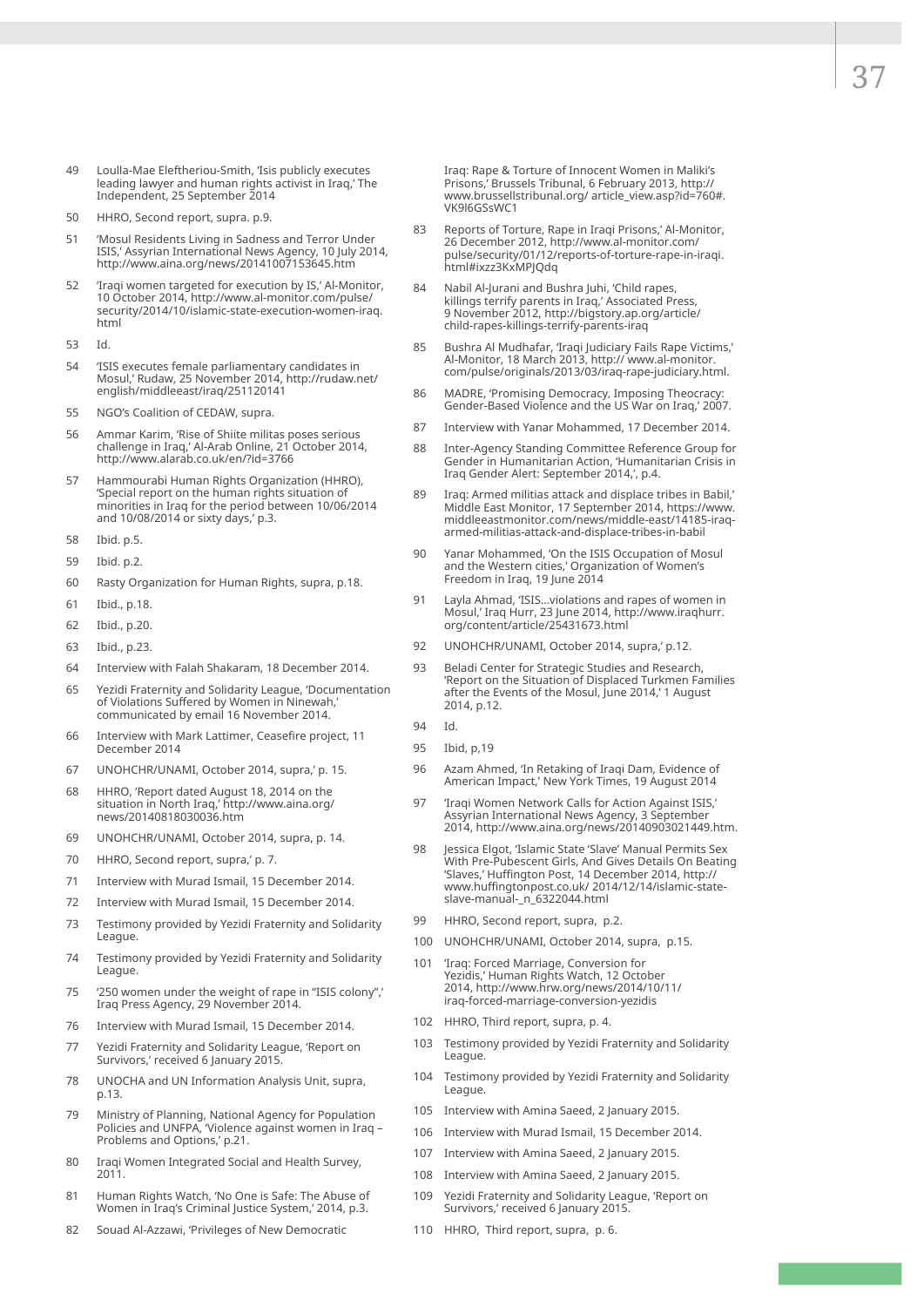- 111 Interview with Falah Shakaram, 18 December 2014.
- 112 UN Women, 'We just keep silent': Gender-based violence amongst Syrian refugees in the Kurdistan Region of Iraq,' April 2014, p.24.
- 113 Ibid., p.6 and 25.
- 114 'Human Rights in the Kurdistan Region of Iraq,' Deutsche Welle, 24 January 2014
- 115 Yezidi Fraternity and Solidarity League, 'Documentation of Violations Suffered by Women in Ninewa,' communicated by email 16 November 2014.
- 116 Inter-Agency Standing Committee, supra.
- 117 Interview with Falah Shakaram, 18 December 2014.
- 118 Interview with Amina Saeed, 2 January 2015.
- 119 Internal Displacement Monitoring Centre, 'Iraq IDP Figures Analysis', http://www.internal-displacement. org/middle-east-and-north-africa/iraq/figures-analysis
- 120 UNHCR, http://data.unhcr.org/syrianrefugees/country. php?id=103
- 121 UNCT Iraq Input to the Universal Periodic Review, 2014, p5.
- 122 Norwegian Church Aid, supra.
- 123 General Federation of Iraqi Women, supra, 2014.
- 124 Sherizaan Minwalla, 'Institutionalized Violence against Women and Girls: Laws and Practices in Iraq,' Heartland Alliance, 2011, p 20.
- 125 Organization of Women's Freedom in Iraq, 'Prostitution and Trafficking of Women and Girls in Iraq,' 2010, p. 12.
- 126 Human Rights Watch, 'At a Crossroads: Human Rights in Iraq Eight Years after the US-Led Invasion,' 2010.
- 127 NGO's Coalition of CEDAW, supra..
- 128 Deleted.
- 129 MADRE and Organization of Women's Freedom in Iraq, Submission to the United Nations Universal Periodic Review, 20th Session of the Working Group on the UPR, 2014.
- 130 Ali Allawi, 'Human Trafficking: Iraq A Case Study,' 2010, http://works.bepress.com/cgi/ viewcontent. cgi?article=1000&context=ali\_allawi, p. 3-4.
- 131 SCEME, infra note 135.
- 132 Catherine Mikhail, 'Why has the phenomenon of human trafficking flourished in Iraq?' Al-Hewar, July 5 2012, http://www.ahewar.org/debat/show.art. asp?aid=314569
- 133 Dirk Adriaensens, 'Child Kidnapping on the Rise, Again: Another Legacy of the US Occupation,' Brussels Tribunal, 28 November 2012, http://www. brussellstribunal.org/article\_view.asp?id=613#. VLYVwmSsWC2
- 134 MADRE and OWFI, supra.
- 135 Social Change Through Education in the Middle East (SCEME), 'Karamatuna: an investigation into the sex trafficking of Iraq women and girls,' 2011.
- 136 Hafaza International, 'Combating Human Trafficking: Iraq Initiative', 2013.
- 137 Interview with Yanar Mohammed, 17 December 2014.
- 138 Rania Abouzeid, 'Iraq's Unspeakable Crime: Mothers Pimping Daughters,' TIME, 7 March 2009
- 139 Rania Abouzeid, 2009, supra
- 140 Haifa Zangana, 'The continuing deterioration of women's rights in Iraq,' presentation given in the European Parliament, 29 January 2014.
- 141 SCEME, supra.
- 142 Norwegian Church Aid, supra.
- 143 Hafaza International, supra.
- 144 Organization of Women's Freedom in Iraq, 2010 supra.
- 145 Norwegian Church Aid, supra
- 146 'ISIS opens market for trafficking women in the center of Mosul to reward fighters,' Shafaana, 6 October 2014.
- 147 UNOHCHR/UNAMI, October 2014, supra.
- 148 Information received from Sinjar Crisis Management Team.
- 149 Information received from Sinjar Crisis Management Team.
- 150 U.S. Department of State, 2014 Trafficking in Persons Report.
- 151 According to the index's estimates, 345,900 people in Iraq are trapped in modern forms of slavery, meaning Iraq is ranked the 13th worst country in the world. Walk Free Foundation, Global Slavery Index 2014
- 152 U.S. Department of State, 2014 Trafficking in Persons Report.
- 153 Interview with Falah Shakaram, 18 December 2014.
- 154 SCEME, supra.
- 155 Rania Abouzeid, 2009, supra.
- 156 Deleted.
- 157 UNOCHA and UN Information Analysis Unit, supra.
- 158 'Female Trafficking Soars in Iraq,' Inter Press Service, 27 August 2011, http://www.ipsnews.net/ 2011/08/ female-trafficking-soars-in-iraq/
- 159 Interview with Yanar Mohammed, 17 December 2014.
- 160 Sherizaan Minwalla, supra.
- 161 UNOCHA and UN Information Analysis Unit, 2008, supra.
- 162 U.S. Department of State, 2013 Trafficking in Persons Report.
- 163 Id.
- 164 UNOCHA and UN Information Analysis Unit, 2008, supra.